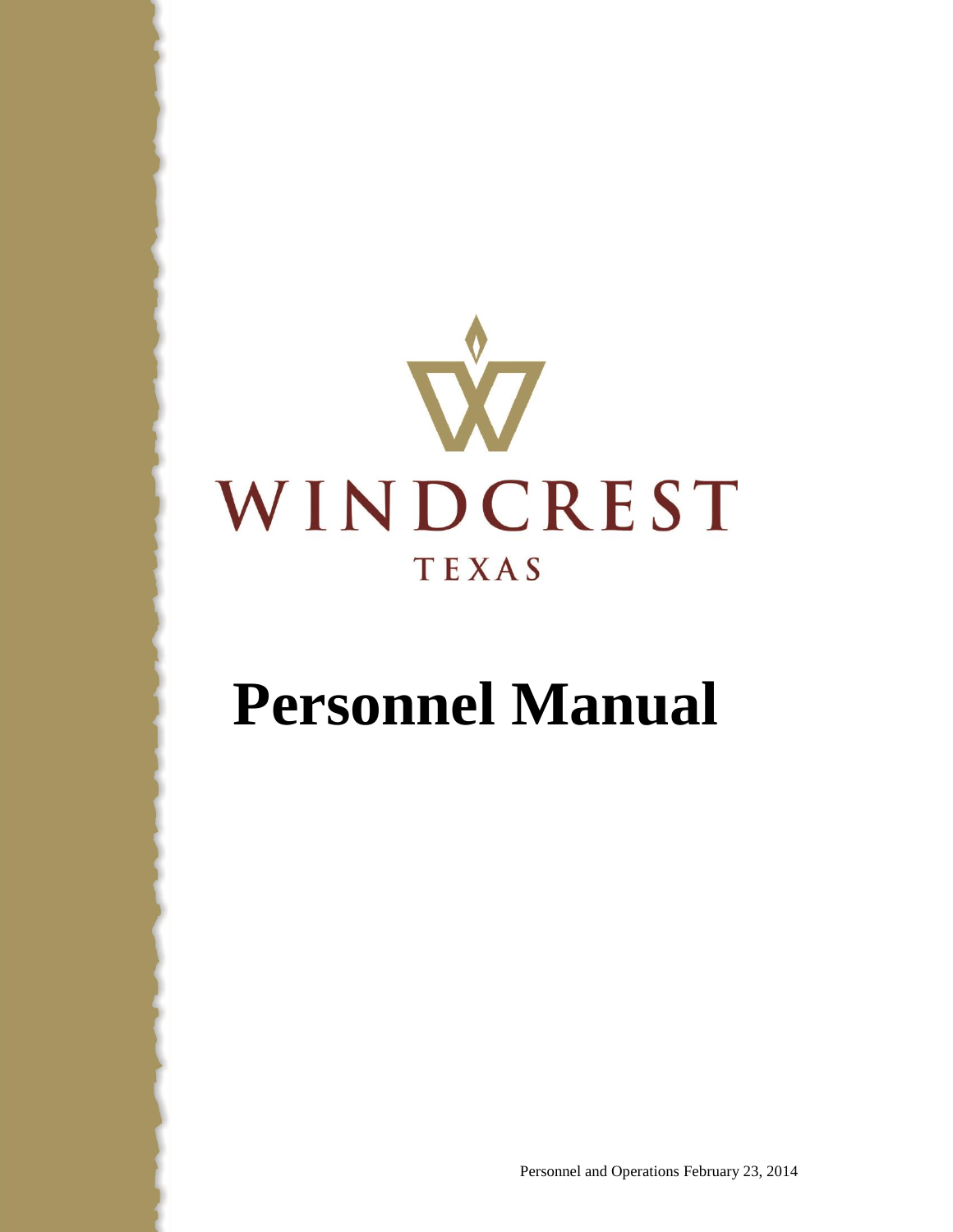# WINDCREST

The City of Windcrest welcomes you! We are excited to have you part of a great community and the Team Windcrest.

We believe in offering the citizens of our community outstanding customer service and a city government that is fiscally responsible and dedicated to the betterment of our community.

Our expectations of City employees follow:

- **Team Work:** Work together as a team.
- Customer Service: Provide our customers, internally and externally, with outstanding service. Go the extra mile.
- **Efficiency is a Priority:** Perform duties and responsibilities with accuracy, proficiency and efficiency. We encourage employees to offer suggestions on how to improve processes and build efficiencies that will enhance customer service.
- **Service with a Smile:** A smile takes as much energy as a frown.
- **Respect:** We all work together and it is imperative we show respect to customers and coworkers. Yes Sir, No Sir cannot ever be overused.

We believe in great service and teamwork as described above and expect our employees to share and practice these beliefs. The City of Windcrest is an **"at will employer"** and we can nullify our relationship at any time.

Together we make Windcrest our community.

Again, welcome to the City of Windcrest!

\_\_\_\_\_\_\_\_\_\_\_\_\_\_\_\_\_\_\_\_\_\_\_

Mayor

Updated: February23, 2015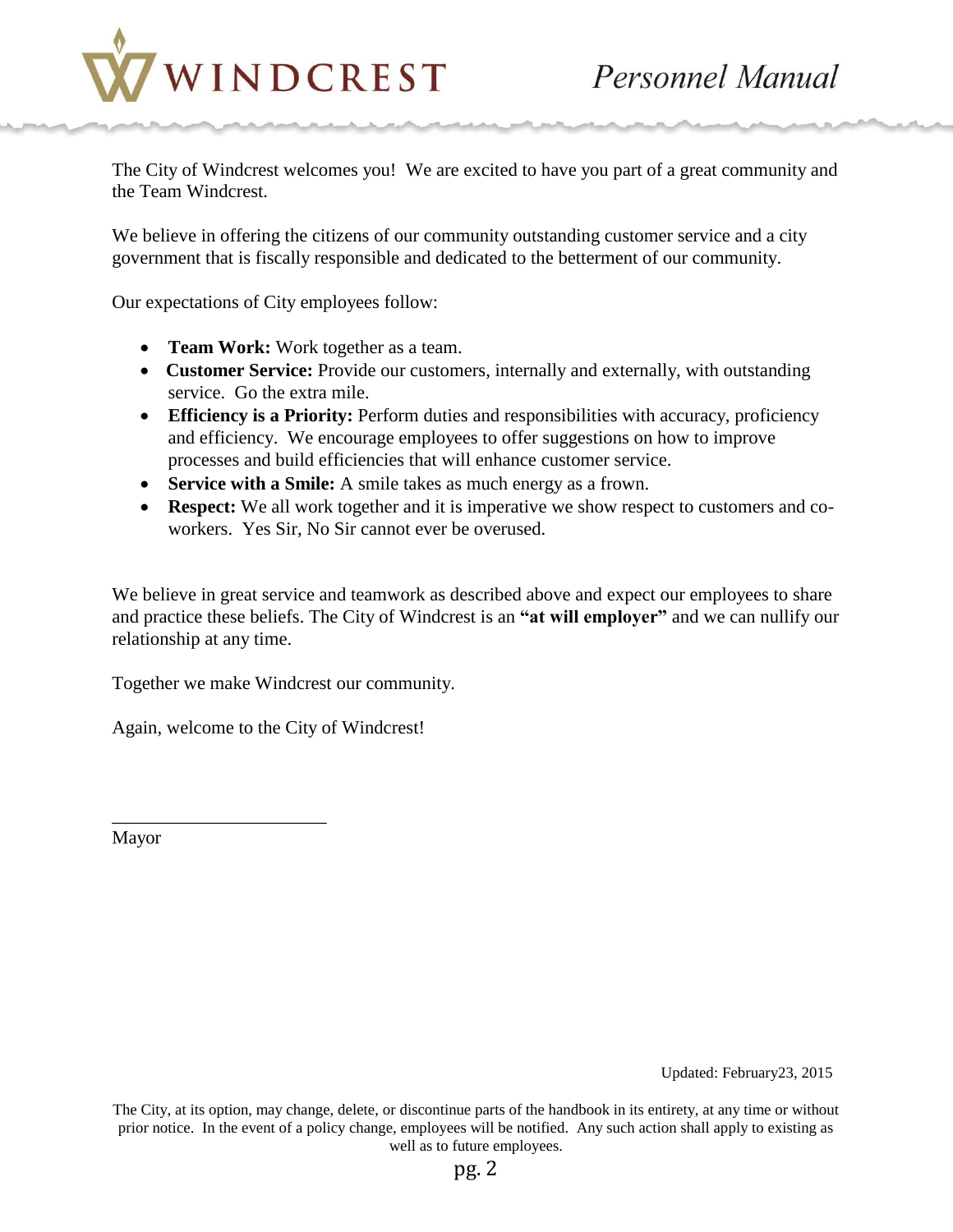

# Table of Contents

|                                                           | Page                            |
|-----------------------------------------------------------|---------------------------------|
| <b>Subject</b>                                            | <b>Number</b>                   |
| <b>STATEMENT OF EMPLOYEE</b>                              | 6                               |
| <b>PURPOSE</b>                                            | 7                               |
| <b>STANDARDS</b>                                          | 8                               |
| EQUAL EMPLOYMENT OPPORTUNITY EMPLOYER STATEMENT           | 9                               |
| <b>STANDARDS FOR EMPLOYMENT</b>                           | 10                              |
| NON-DISCRIMINATION AND ANTI-HARASSMENT POLICY             | 11                              |
| AMERICANS WITH DISABILITIES ACT POLICY STATEMENT          | 13                              |
| <b>IMMIGRATION REFORM AND CONTROL ACT</b>                 | 14                              |
| <b>AGE DISCRIMINATION IN EMPLOYMENT ACT</b>               | 14                              |
| <b>RIGHT-TO-WORK LAWS</b>                                 | 14                              |
| <b>OUTSIDE EMPLOYMENT STATEMENT</b>                       | 14                              |
| <b>EMPLOYMENT</b>                                         | 15                              |
| <b>WORK SCHEDULE</b>                                      | 17                              |
| <b>COMPENSATION</b>                                       | 19                              |
| PERFORMANCE EVALUATIONS -EMPLOYEES                        | 19                              |
| PAYROLL POLICY                                            | 21                              |
| <b>TIME OFF</b>                                           | 23                              |
| FMLA (Family and Medical Leave of Absence) and Sick Leave | 29                              |
| <b>LEAVE OF ABSENCE WITHOUT PAY</b>                       | 34<br>Updated: February23, 2015 |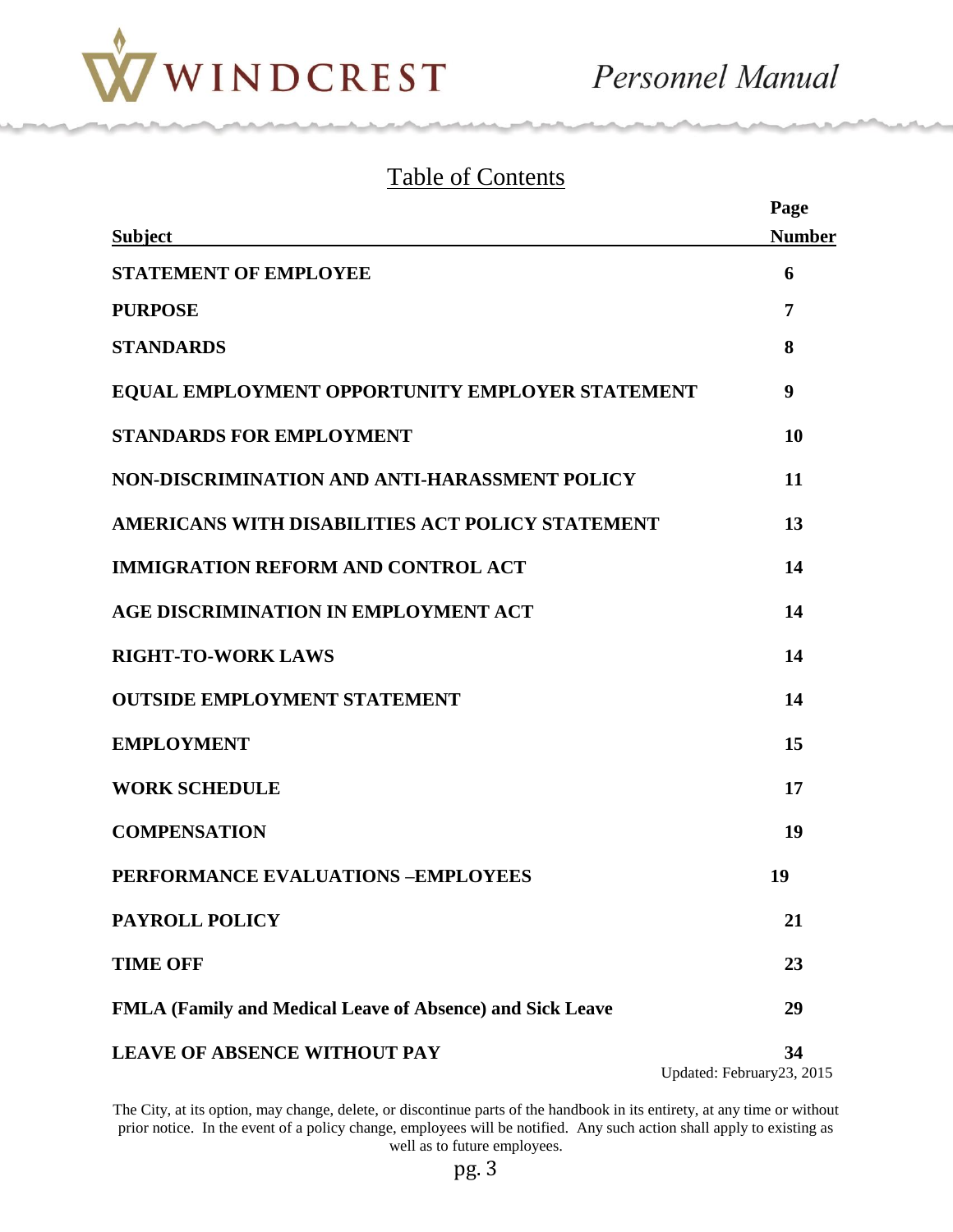

| <b>WORKERS' COMPENSATION</b>                                                   | 37 |
|--------------------------------------------------------------------------------|----|
| <b>ON THE JOB</b>                                                              | 38 |
| POLICY ON ALCOHOL, DRUGS AND CONTROLLED SUBSTANCES                             | 39 |
| <b>SERVICE TO THE PUBLIC</b>                                                   | 40 |
| <b>CODE OF PERSONAL CONDUCT</b>                                                | 41 |
| <b>DRESS AND PERSONAL APPEARANCE</b>                                           | 42 |
| <b>NEPOTISM PROHIBITIONS</b>                                                   | 43 |
| <b>VIOLENCE IN THE WORKPLACE</b>                                               | 43 |
| <b>PROHIBITION AGAINST WEAPONS OR THREATS</b><br><b>AND NOTICE OF SEARCHES</b> | 43 |
| <b>WORKING ENVIRONMENT</b>                                                     | 44 |
| PROPERTY ISSUED BY CITY                                                        | 45 |
| <b>USE OF CITY VEHICLES</b>                                                    | 45 |
| <b>OPEN DOOR POLICY</b>                                                        | 45 |
| <b>GRIEVANCE PROCEDURE</b>                                                     | 45 |
| SOLICITATION, DISTRIBUTIONS, AND USE OF BULLETING BOARDS                       | 46 |
| USE OF THE CITY'S COMPUTER SYSTEMS                                             | 47 |
| <b>INTERNAL INVESTIGATIONS AND SEARCHES</b>                                    | 51 |
| <b>REFERENCE CHECKS</b>                                                        | 51 |
| <b>TAPE RECORDING POLICY</b>                                                   | 52 |

Updated: February23, 2015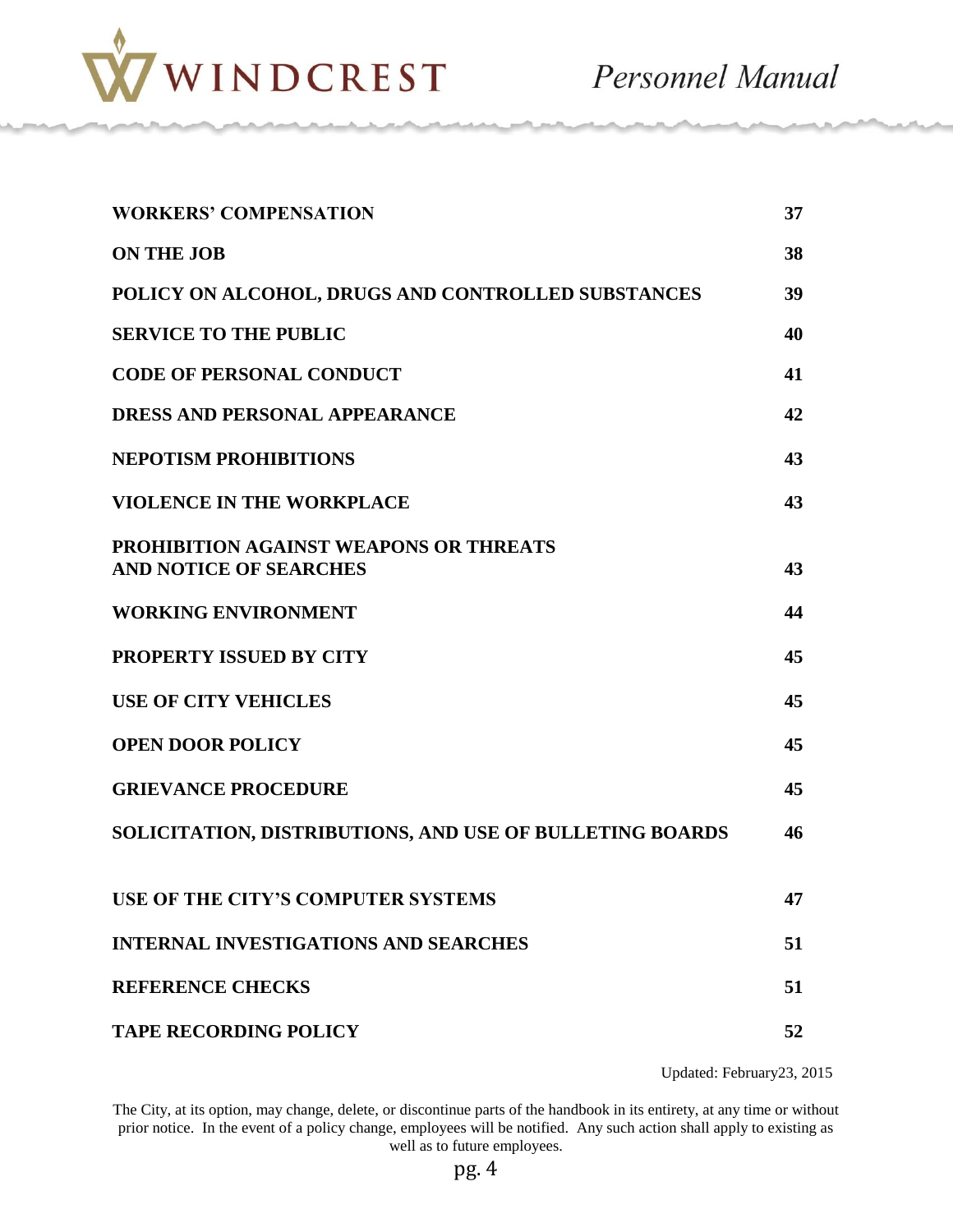

| <b>INEFFICIENCY PROCEDURE</b>                  | 52 |
|------------------------------------------------|----|
| <b>DISCIPLINARY ACTION</b>                     | 53 |
| <b>EXPENDITURES AND REIMBURSEMENTS</b>         | 56 |
| <b>LOCAL GOVERNEMNT RECORDS</b>                | 56 |
| <b>HUMAN RESOURCES</b>                         | 56 |
| <b>SEPARATION</b>                              | 58 |
| <b>WRITTEN WARNINGS</b>                        | 58 |
| <b>POST RESIGNATION/TERMINATION PROCEDURES</b> | 58 |
| <b>FORMS INDEX</b>                             | 66 |

Updated: February23, 2015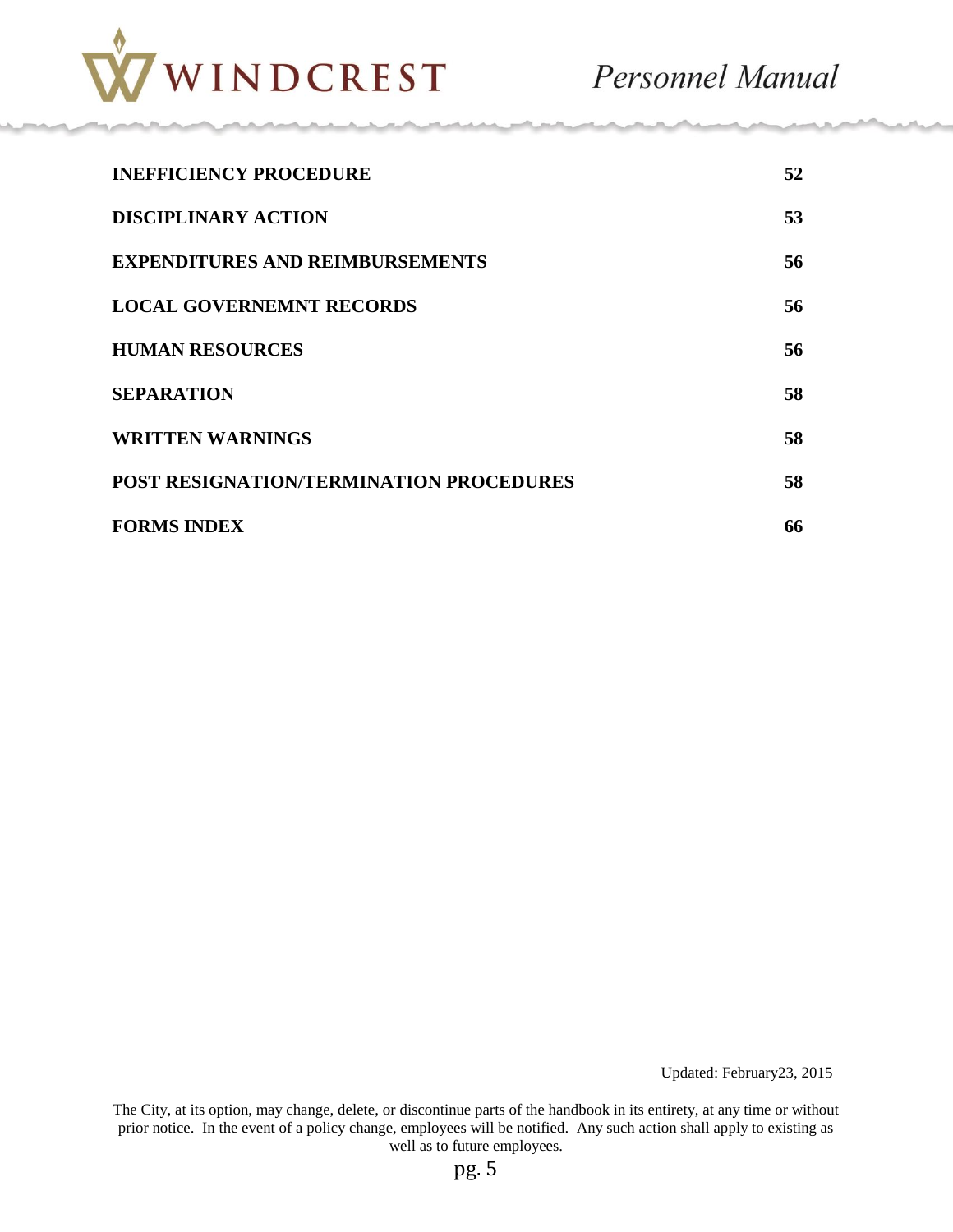

# **CITY OF WINDCREST PERSONNEL MANUAL STATEMENT OF EMPLOYEE**

**Please read this Personnel Manual and keep it handy for future reference. You are responsible for adhering to the policies and procedures contained in this Personnel Manual. You are required to sign this sheet and return it to your Supervisor within ten (10) days after you receive this manual. Please understand that this manual summarizes some, but not all, of our policies, practices, and employee benefits.**

I have read the City of Windcrest Personnel Manual. I understand that this Personnel Manual supersedes all previously dated manuals and/or materials. I have carefully read and I understand all the rules and information contained therein, including the benefits and privileges to which I may be entitled.

I understand that the City may from time to time change, modify, alter, add, delete or substitute new procedures, policies, rules or regulations concerning working conditions at the City. In the event of a policy change, employees will be notified. Any such action shall apply to existing as well as to future employees.

It is expressly understood and agreed by me, my heirs, and assignees that nothing contained in this manual or any subsequent changes or modifications shall act as a contract or guarantee of employment.

\_\_\_\_\_\_\_\_ I understand that my employment with the City is **at-will** and may be terminated by either me or the City at any time, with or without notice, and with or without cause. Any exception to this at-will condition must be set out in a written agreement, signed by me and the City Manager of the City, after approval of the City Council.

I understand the City of Windcrest's Anti-Harassment Policy and agree to conform to its requirements.

\_\_\_\_\_\_\_\_ I understand the City of Windcrest's policy on alcohol, drugs and controlled substances and, specifically, that portion of the policy that permits the City to conduct searches and/or inspections of personal property located on city premises, and acknowledge that the City may conduct screenings of individuals on a random basis or an individual basis.

\_\_\_\_\_\_\_\_ I expressly understand that the City prohibits the possession of any weapons, including firearms, on City premises, including vehicles parked on City property, except those that are required to be carried by persons whose job function requires it.

I understand that the City has made available a grievance procedure for the equitable resolution of problems that may arise and that I will not be penalized in any way for the participation in such procedure.

Employee Signature Date

Updated: February23, 2015

The City, at its option, may change, delete, or discontinue parts of the handbook in its entirety, at any time or without prior notice. In the event of a policy change, employees will be notified. Any such action shall apply to existing as well as to future employees.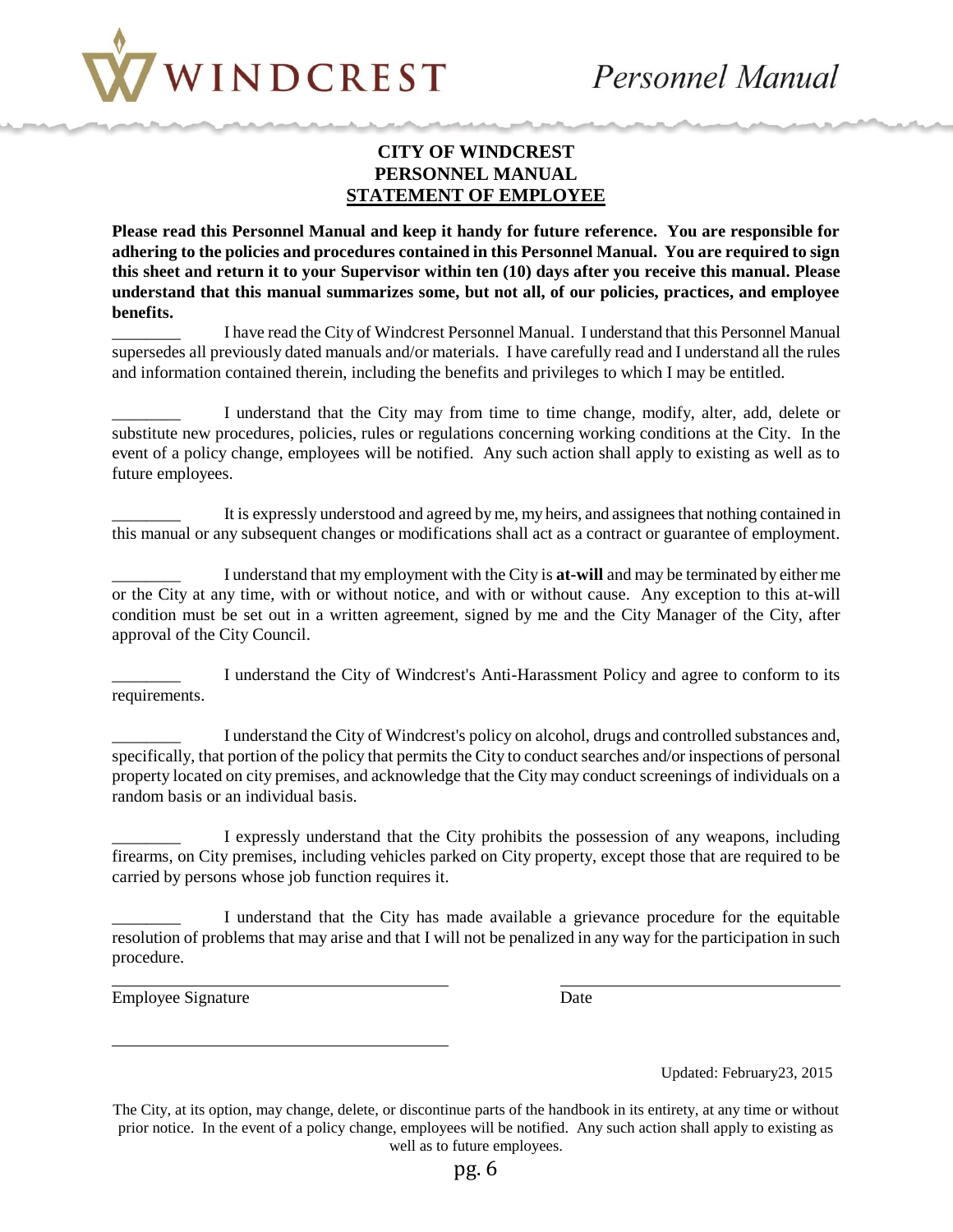

Printed Name

# **PURPOSE**

Whether you have just joined our staff or have been at the City of Windcrest for a while, we are confident that you will find the City a dynamic and rewarding place in which to work and we look forward to a productive and successful association. We consider the employees of the City of Windcrest to be one of its most valuable resources. A percentage of the Budget is dedicated to employees. Special effort has been made in these policies to emphasize the employee/employer relationship, mutual need for open communication, and clear lines of authority and responsibility. The value of this manual therefore is not found in the pages of the manual, but rather in the application of these policies and procedures. Accordingly, each Department Head is expected to remain knowledgeable of City Policies and is required to ensure all employees are briefed, oriented, trained, and perform according to the application of the contents of this manual.

Neither this manual nor any other City document confers any contractual right, either expressed or implied, to remain in the City's employ. Nor does it guarantee any fixed terms and conditions of your employment. Your employment is not for any specific time and may be terminated at will, with or without cause and without prior notice, by the City or you may resign for any reason at any time. No Supervisor or other representative of the City (except the City Manager, with the approval of the City Council) has the authority to enter into any agreement for employment for any specified period of time, or to make any agreement contrary to the above.

The procedures, practices, policies and benefits described here may be modified or discontinued from time to time. Please read it carefully and refer to it often. In the event of a policy change, employees will be notified.

The City typically reviews the manual on an annual basis, however may do so more or less often depending on necessity. Recommended changes, additions, and/or deletions are made to the City Council for approval to ensure its relevance and correctness to current operations and responsibilities.

*Note: Whenever the pronouns "he" or "she" or similar term denoting gender appears in this Manual, it also refers to the opposite gender.*

Updated: February23, 2015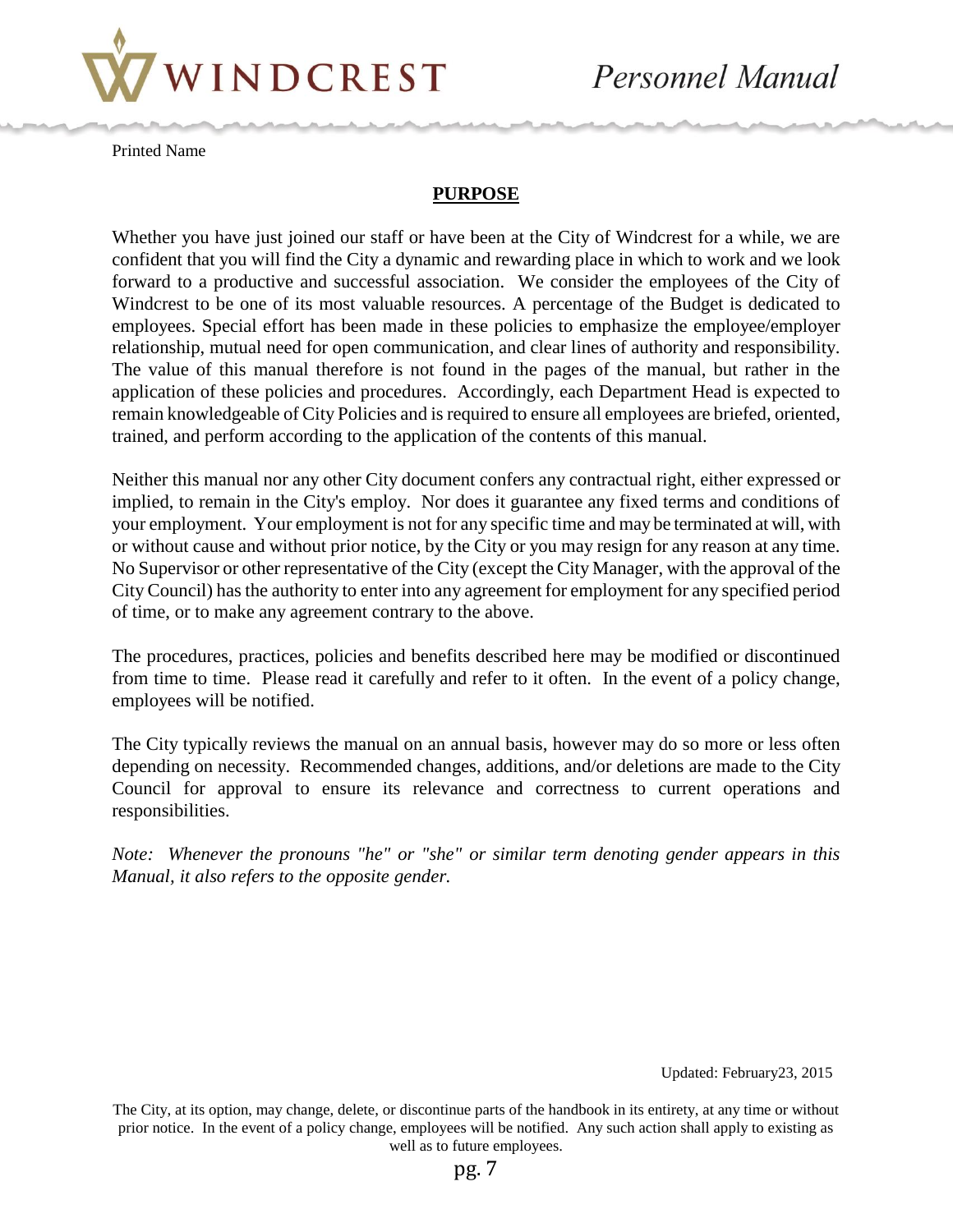

#### **STANDARDS**

The City Council of the City of Windcrest, duly constituted under the laws of the State of Texas, is responsible for the administrative operations and fiscal management of the affairs of the City. To fulfill these responsibilities, the City is an organizational structure composed of elected officials, a Mayor and five Aldermen, a paid staff of employees and volunteer individuals and/or organizations. Each element of the organization is engaged in the providing of services, and each is held accountable for his actions as representatives of the City.

**The organizational chart for the City of Windcrest is located in the document center.**

Since municipal government is engaged in providing 24 hours a day, seven days per week service to the public, each individual in the organizational structure must have and/or develop the personal characteristics which consistently practice the best in public relations, community services, and a dependable and responsive attitude in dealing with the public and with one another. Accordingly, the following standards shall govern the employee's actions as the employee represents the City to both residents and non-residents.

Updated: February23, 2015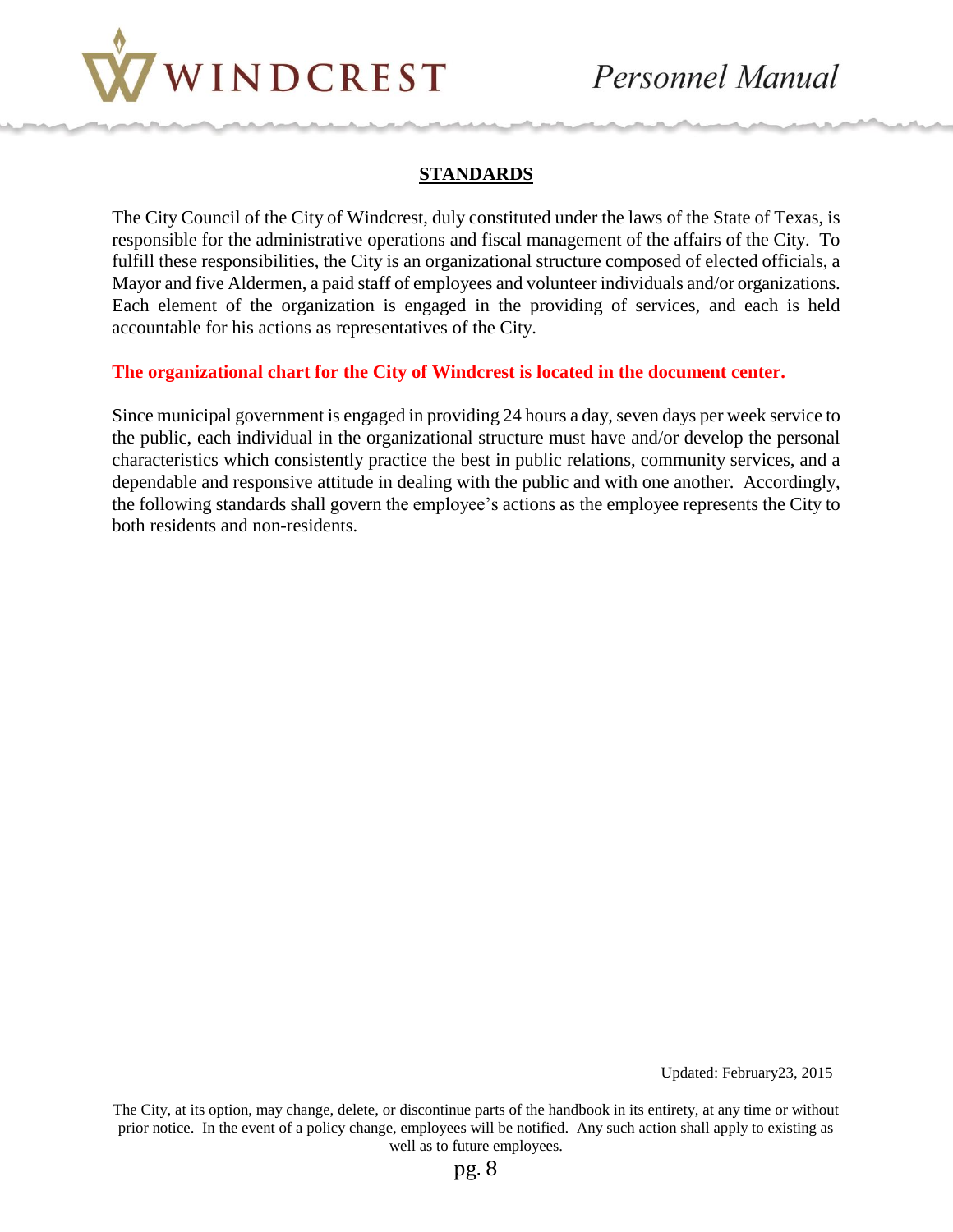

# **"AT WILL" EMPLOYMENT RELATIONSHIP**

Each employee's employment relationship with the City is voluntarily entered into and employees are free to resign at any time, with or without notice. Similarly, the City is free to end any employment relationship at any time, with or without cause and with or without notice. Accordingly, there is no promise that your employment will continue for a set period of time or that an employee's employment will be terminated only under particular circumstances. The relationship between the City and the employee is and always will be one of the voluntary employment 'at will.' Only the City Manager, with the prior approval of the City Council, can enter into an agreement contrary to this policy. Any such agreement must be in writing and signed by both the employee and the City Manager and is attached to a written approval from the City Council.

#### **EQUAL EMPLOYMENT OPPORTUNITY EMPLOYER STATEMENT**

The City of Windcrest believes that a person should be rewarded for those achievements for which he is personally responsible and be held accountable for those failings for which he personally responsible. The City is firmly committed to treating employees and applicants for employment according to their experience, talent, and qualifications for the job, without regard to their race, religion, color, national origin, sex, age, or disability (if otherwise qualified to do the job). Our policy in this regard covers all employment decisions, including recruitment, hiring, placement, promotions, transfers, layoffs or terminations, rates of pay, employee benefits, and selection for training.

Updated: February23, 2015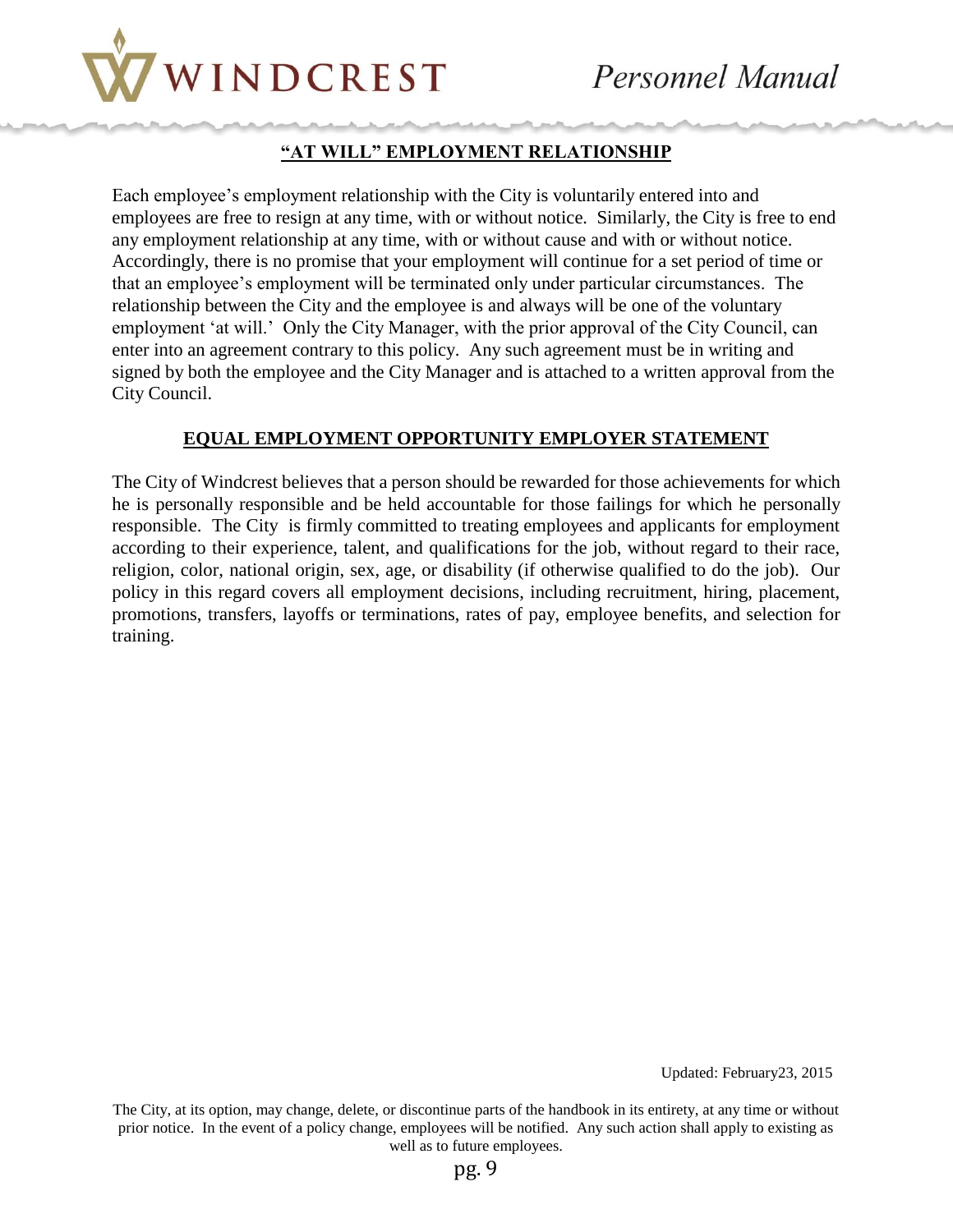

# **STANDARDS FOR EMPLOYMENT**

#### **Requirements**

To be employed with the City of Windcrest, an applicant must:

- 1. Generally, be at least eighteen (18) years of age and possess a high school diploma or equivalent. Refer to specific job requirements that may have other minimum requirements.
- 2. Police applicants must be at least twenty-one (21) years of age. Some positions may require a higher level of education.
- 3. Complete an employment application. Each candidate may be required to show supporting documentation, such as: resumes, copies of educational and professional certifications, or any other documents as required.
- 4. Prove and attest to eligibility under the Federal Immigration Reform and Control Act of 1986. Provide documentation to complete the I-9 Form.
- 5. Understand, agree to, and sign the required employment forms.
- 6. Possess the mental and physical ability to perform the essential functions, with or without reasonable accommodation, of the job classification assigned.
- 7. Arrange for dependable transportation to and from the job.
- 8. Obtain a license, permit or bond as may be required by the City or its agents.
- 9. Complete and provide appropriate documentation for release of information pertaining to background screening.
- 10. Generally, individuals who have received a conditional offer of employment from the City will be required to take a post-offer physical examination and submit drug and controlled substance screening test as a condition of employment. A positive test result for drugs or controlled substances may result in denial of employment.

# **Polygraph**

The City may require an applicant for employment to take a pre-employment polygraph at the City's expense. All law enforcement, fire department, finance department, and post office applicants under consideration for employment will be required to take a pre-employment polygraph exam at the City's expense. Furthermore, at any time the City may require an employee or groups of employees to take a polygraph exam. Should the employee not agree with the results of the examination, he may, at his option and expense, retake such examination with a different examiner, duly licensed and

Updated: February23, 2015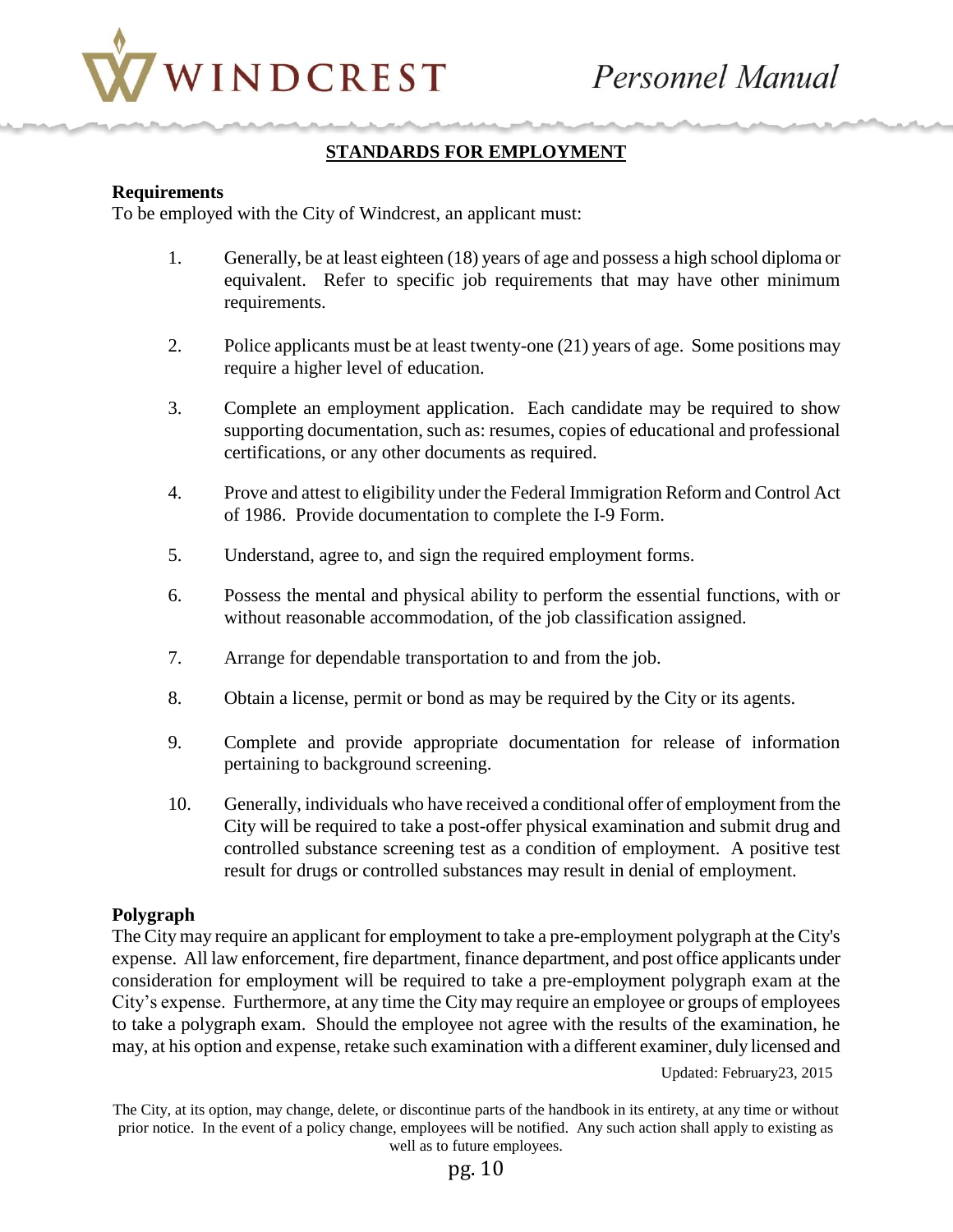

qualified as a professional polygraph examiner. The City will take into consideration the results of the second examination in making any decision concerning the employer/employee relationship.

All police applicants will be required to take a psychological examination at the City's expense in addition to the aforementioned exams.

#### **Employment Examination**

The City may at any time request any employee to undergo a drug screening, physical and/or psychological examination at the City's expense.

#### **Preventative Immunization and Vaccination Policy**

Please refer to Section 607.004 of the Texas Government Code. The City of Windcrest will follow the guidelines as stated in this statute. *Texas Govt. Code Title 6 is located in the document center*

#### **NON-DISCRIMINATION AND ANTI-HARASSMENT POLICY**

The City of Windcrest has adopted a policy of "zero-tolerance" with respect to unlawful workplace harassment in accordance with *Section 703 of Title VII of the 1964 Civil Rights Act* **(located at document center)***.* In this connection, the City expressly prohibits any form of unlawful employee harassment based on race, color, religion, sex, national origin, age, disability, military or veteran status, or status in any group protected by state or local law. Improper interference with the ability of City employees to perform their expected job duties is not tolerated.

With respect to sexual harassment, the City prohibits the following:

- Unwelcome sexual advances, requests for sexual favors, and all other verbal or physical conduct of a sexual or otherwise offensive nature, especially where:
	- $\circ$  Submission to such conduct is made either explicitly or implicitly a term or condition of employment
	- $\circ$  Submission to or rejection of such conduct is used as the basis for decisions affecting an individual's employment
	- o Such conduct has the purpose or effect of creating an intimidating, hostile, or offensive working environment
- Offensive comments, jokes, innuendoes, and other sexually oriented statements.

Examples of the types of conduct expressly prohibited by this policy include, but are not limited to, the following:

- Touching, such as rubbing or massaging someone's neck or shoulders, stroking someone's hair, or brushing against another's body
- Sexually suggestive touching
- Grabbing, groping, kissing, or fondling

Updated: February23, 2015

The City, at its option, may change, delete, or discontinue parts of the handbook in its entirety, at any time or without prior notice. In the event of a policy change, employees will be notified. Any such action shall apply to existing as well as to future employees.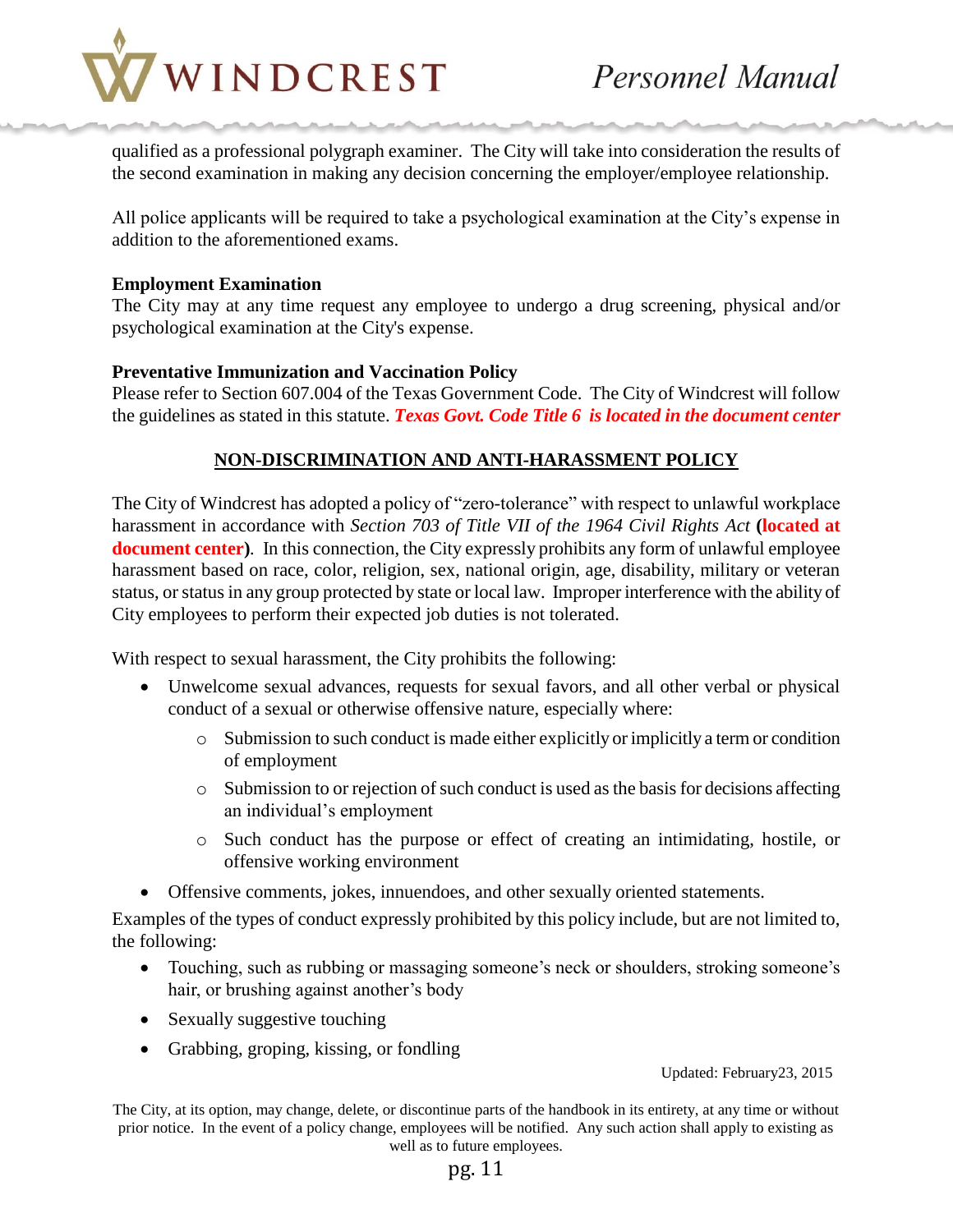# WINDCREST

- Lewd, off-color, sexually oriented comments or jokes
- Foul or obscene language
- Leering, staring, or stalking
- Suggestive or sexually explicit posters, calendars, photographs, graffiti, or cartoons
- Unwanted or offensive letters or poems
- Sitting or gesturing sexually
- Offensive e-mail or voice-mail messages
- Sexually oriented or explicit remarks, including written or oral references to sexual conduct
- Gossip regarding one's sex life, body, sexual activities, deficiencies, or prowess
- Questions about one's sex life or experiences
- Repeated requests for dates
- Sexual favors in return for employment rewards, or threats if sexual favors are not provided
- Sexual assault or rape
- Any other conduct or behavior deemed inappropriate by the City

This policy applies to all applicants, employees and volunteers, and prohibit harassment, discrimination and retaliation whether engaged in by fellow employees, by a supervisor or manager or by someone not directly connected to the City (e.g., an outside vendor, consultant or customer).

Conduct prohibited by this policy is unacceptable in the workplace and in any work-related setting outside the workplace, such as during business trips, business meetings and business-related social events.

# **Harassment Complaint Procedure**

Each member of management is responsible for creating an atmosphere free of discrimination and harassment, sexual or otherwise. Further, employees are responsible for respecting the rights of their coworkers.

If you experience any job-related harassment based on your sex, race, national origin, disability, or another factor, or believe that you have been treated in an unlawful, discriminatory manner, promptly report the incident to your supervisor. If you believe it would be inappropriate to discuss the matter with your supervisor, you may bypass your supervisor and should report it directly to your Department Head or City Manager and an investigation will be conducted. Your complaint will be kept confidential to the maximum extent possible.

 Updated: February23, 2015 If the City determines that an employee is guilty of harassing another employee, appropriate disciplinary action will be taken against the offending employee, up to and including termination of

The City, at its option, may change, delete, or discontinue parts of the handbook in its entirety, at any time or without prior notice. In the event of a policy change, employees will be notified. Any such action shall apply to existing as well as to future employees.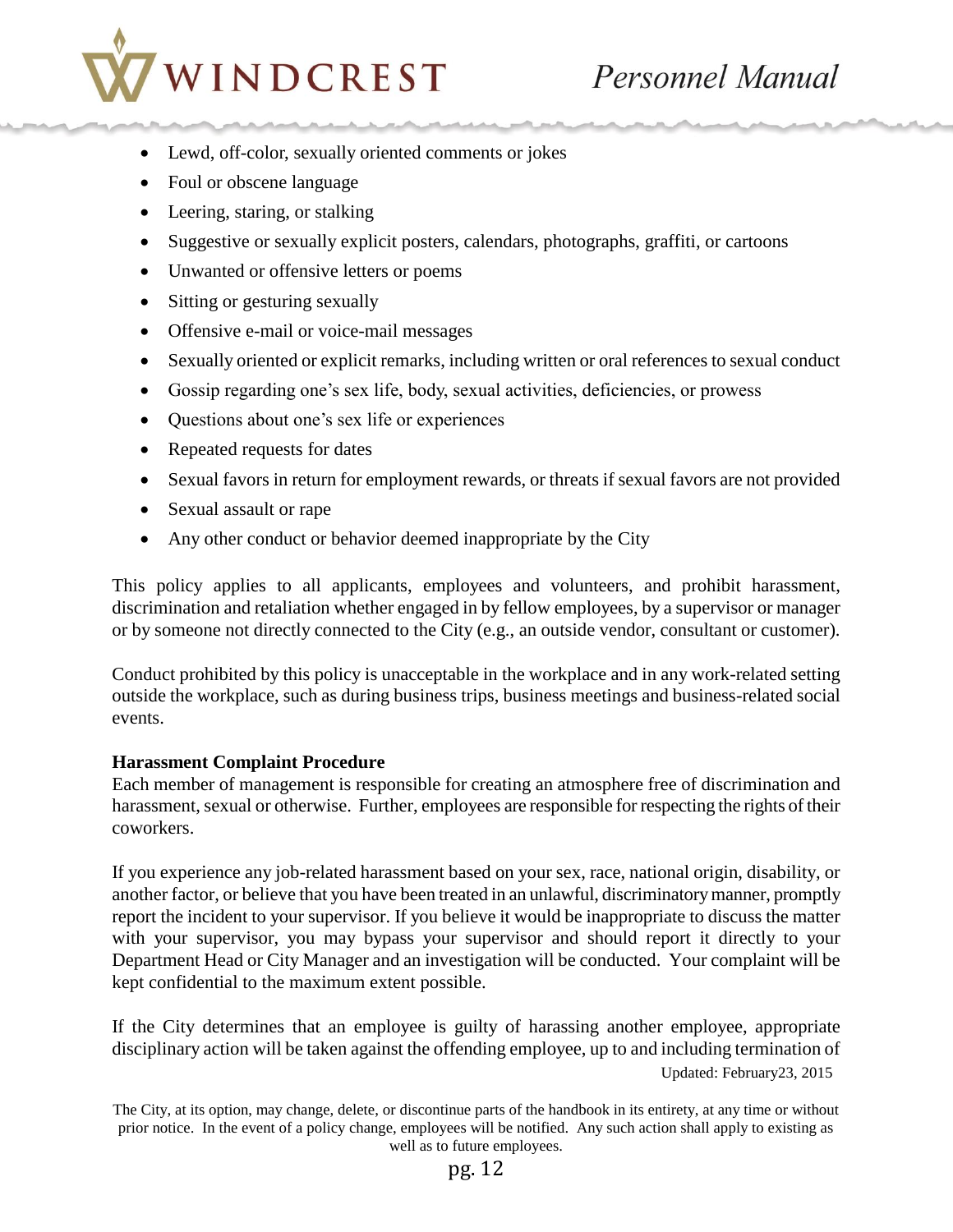

employment.

The City prohibits any form of retaliation against any employee for filing a bona fide complaint under this policy or for assisting in a complaint investigation. However, if, after investigating any complaint of harassment or unlawful discrimination, the City determines that the complaint is not bona fide and was not made in good faith or that an employee has provided false information regarding the complaint, disciplinary action may be taken against the individual who filed the complaint or who gave the false information, up to and including termination from employment.

#### **IMPORTANT NOTICE TO ALL EMPLOYEES**:

**Employees who have experienced conduct they believe is contrary to this policy have an obligation to take advantage of this complaint procedure. An employee's failure to fulfill this obligation could affect his rights in pursuing legal action. Also, please note, federal, state and local discrimination laws establish specific time frames for initiating a legal proceeding pursuant to those laws.** 

Early reporting and intervention have proven to be the most effective method of resolving actual or perceived incidents of harassment. Therefore, while no fixed reporting period has been established, the City strongly urges the prompt reporting of complaints or concerns so that rapid and constructive action can be taken. The City will make every effort to stop alleged harassment before it becomes severe or pervasive, but can only do so with the cooperation of its staff/employees.

# **AMERICANS WITH DISABILITIES ACT POLICY STATEMENT**

The City is committed to complying with the Americans with Disabilities Act of 1990 (updated March 2012) as **amended (located in the document center).** Accordingly, all employment decisions as to applicants for employment or as to persons having been employed will be made regardless of the existence of a disability or perceived disability. Once it is known that an individual suffers from a disability and that person is otherwise qualified for the job in question, the City will make all means available to reasonably accommodate the individual's disability, provided the accommodation would have been a reasonable accommodation had the hardship been known when the applicant was hired and provided that such accommodation does not constitute an undue hardship on the City. This determination will be made on a case-by-case basis, dependent upon the facts involved. No employee or applicant for employment will be denied employment because of the need for reasonable accommodation.

Employees with a disability who believe they need a reasonable accommodation to perform the essential functions of their job should contact the City Manager or his designee. The City encourages individuals with disabilities to come forward and request reasonable accommodation. Procedure for requesting an accommodation **is located in the document center**.

Updated: February23, 2015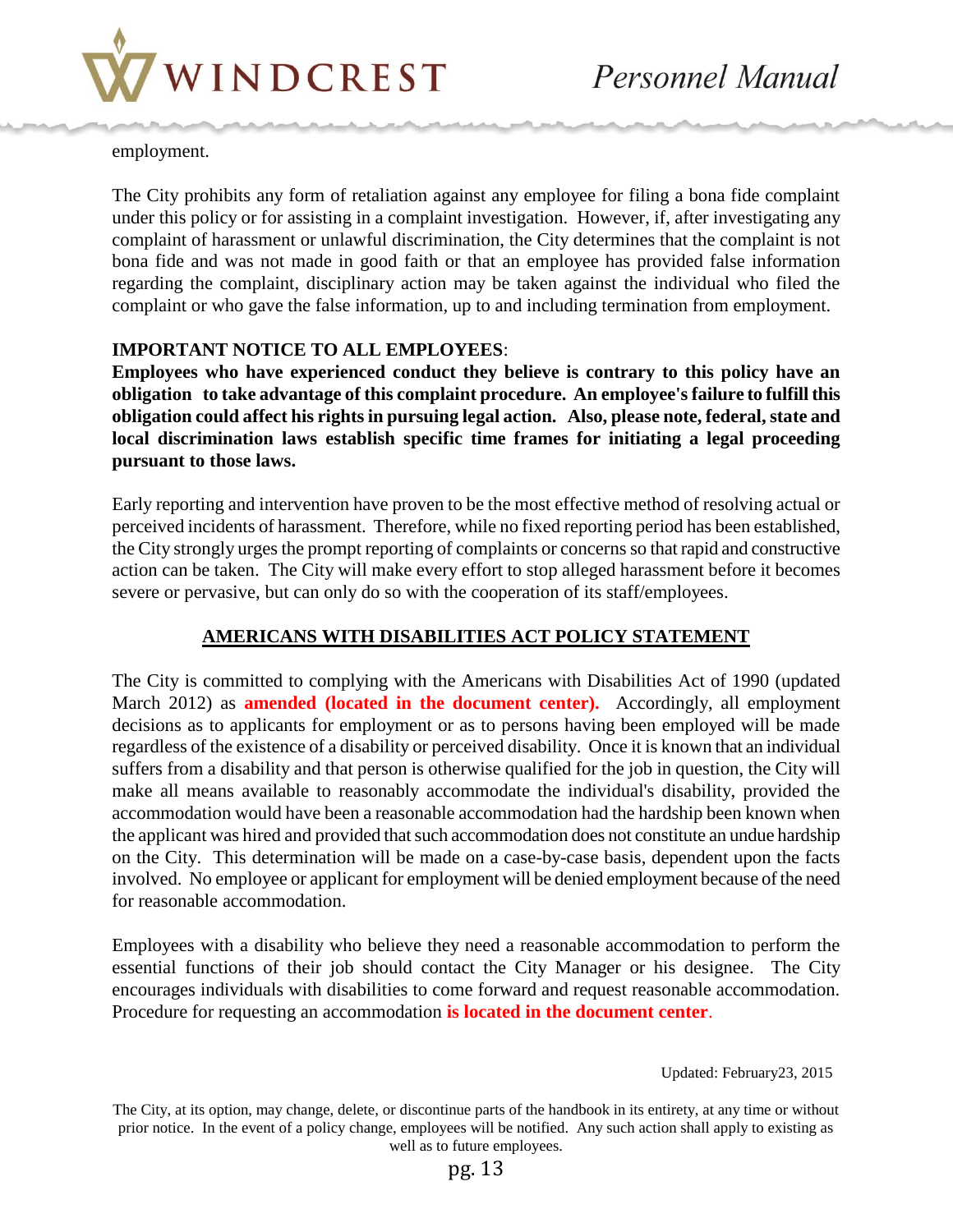

# **IMMIGRATION REFORM AND CONTROL ACT**

The Immigration Reform and Control Act of 1986 makes it unlawful for an employer to knowingly hire, recruit, or refer for a fee for employment in the United States any individual (citizen or alien) not supplying proper documentation to verify his eligibility to work in the United States. The City will comply fully with this law and will not knowingly employ anyone who does not supply the City with government-required support documentation to verify that the employee is authorized to work in the United States. In the event it is determined an individual does not have the appropriate documentation, that individual will be subject to termination.

# **AGE DISCRIMINATION IN EMPLOYMENT ACT**

Consistent with the Age Discrimination in Employment Act, we will not discriminate against anyone because he is over the age of forty (40). An employee or job applicant who has questions regarding this policy or believes that he has been discriminated against based on age should notify the City Manager or his designee.

# **RIGHT –TO-WORK LAWS**

The City resolves to respect the Right-to-Work Laws of Texas, our home state, and will carefully protect each person's right to enjoy all the privileges of employment without regard to his membership or non membership in any organization or association.

# **OUTSIDE EMPLOYMENT STATEMENT**

The City recognizes the right of employees to engage in activities outside of their employment which are of a private nature and unrelated to our business. However, the employee must disclose any possible conflicts so that the City may assess and prevent potential conflicts of interest from arising. A potential, perceived or actual conflict of interest occurs whenever an employee is in a position to influence a decision that may result in a personal gain for the employee or an immediate family member (i.e., spouse or significant other, children, parents, siblings) as a result of the City's business dealings. When an employee is on FMLA leave, the employee with the City of Windcrest, will not be permitted to work outside employment.

Employees are required to obtain written approval from their Supervisor before participating in outside work activities. Approval will be granted unless the activity conflicts with the City's interest. In general, outside work activities are not allowed when they:

 prevent the employee from fully performing work for which he is employed at the City, including overtime assignments;

Updated: February23, 2015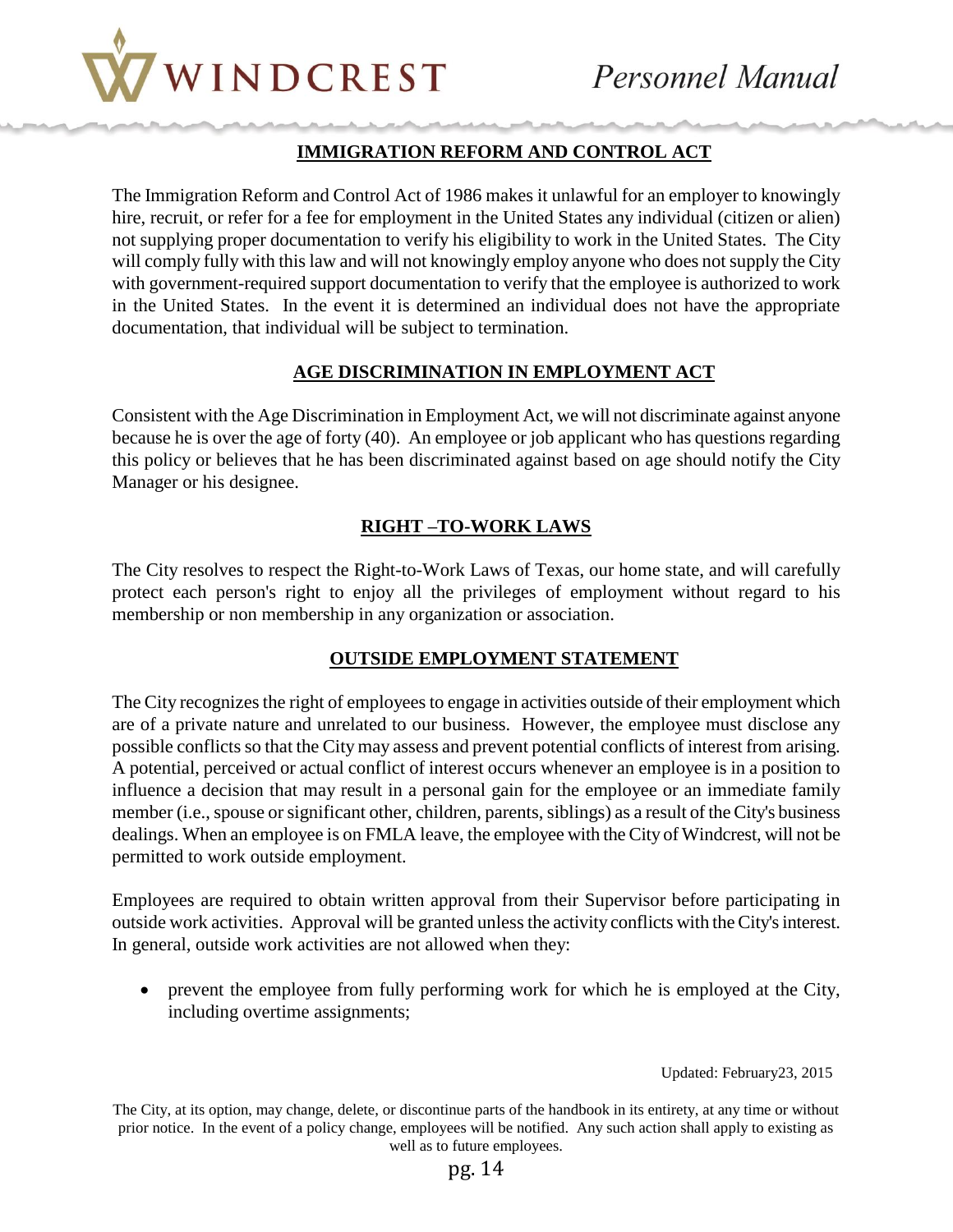

- involve organizations that are doing or seek to do business with the City, including actual or potential vendors or customers; or
- violate provisions of law or the City's policies or rules.

From time to time, City employees may be required to work beyond their normally scheduled hours. Employees must perform this work when requested. In cases of conflict with any outside activity, the employee's obligations to the City must be given priority. Employees are hired and continue in the City's employ with the understanding that the City is their primary employer and that other employment or commercial involvement which is in conflict with the business interests of the City is strictly prohibited.

#### **Work Product Ownership**

All City employees must be aware that the City retains legal ownership of the product of their work. No work product created while employed by the City can be claimed, construed, or presented as property of the individual, even after employment by the City has been terminated or the relevant project completed. This includes written and electronic documents, audio and video recordings, system code, and also any concepts, ideas, or other intellectual property developed for the City, regardless of whether the intellectual property is actually used by the City. Although it is acceptable for an employee to display and/or discuss a portion or the whole of certain work product as an example in certain situations (e.g., on a resume, in a freelancer's meeting with a prospective client), one must bear in mind that information classified as confidential must remain so even after the end of employment, and that supplying certain other entities with certain types of information may constitute a conflict of interest. In any event, it must always be made clear that work product is the sole and exclusive property of the City.

#### **Reporting Potential Conflicts**

An employee must promptly disclose actual or potential conflicts of interest, in writing, to his Supervisor. Approval will not be given unless the relationship will not interfere with the employee's duties or will not damage the City's relationship/reputation

#### **EMPLOYMENT**

#### **Orientation Period**

Every new employee goes through an initial period of adjustment in order to learn about the City and about his job. During this time the employee will have an opportunity to find out if he is suited to, and likes, his new position.

Additionally, the orientation period gives the employee's Supervisor a reasonable period of time to evaluate his performance. The orientation period is six months for non-police personnel and one year for police personnel.

Updated: February23, 2015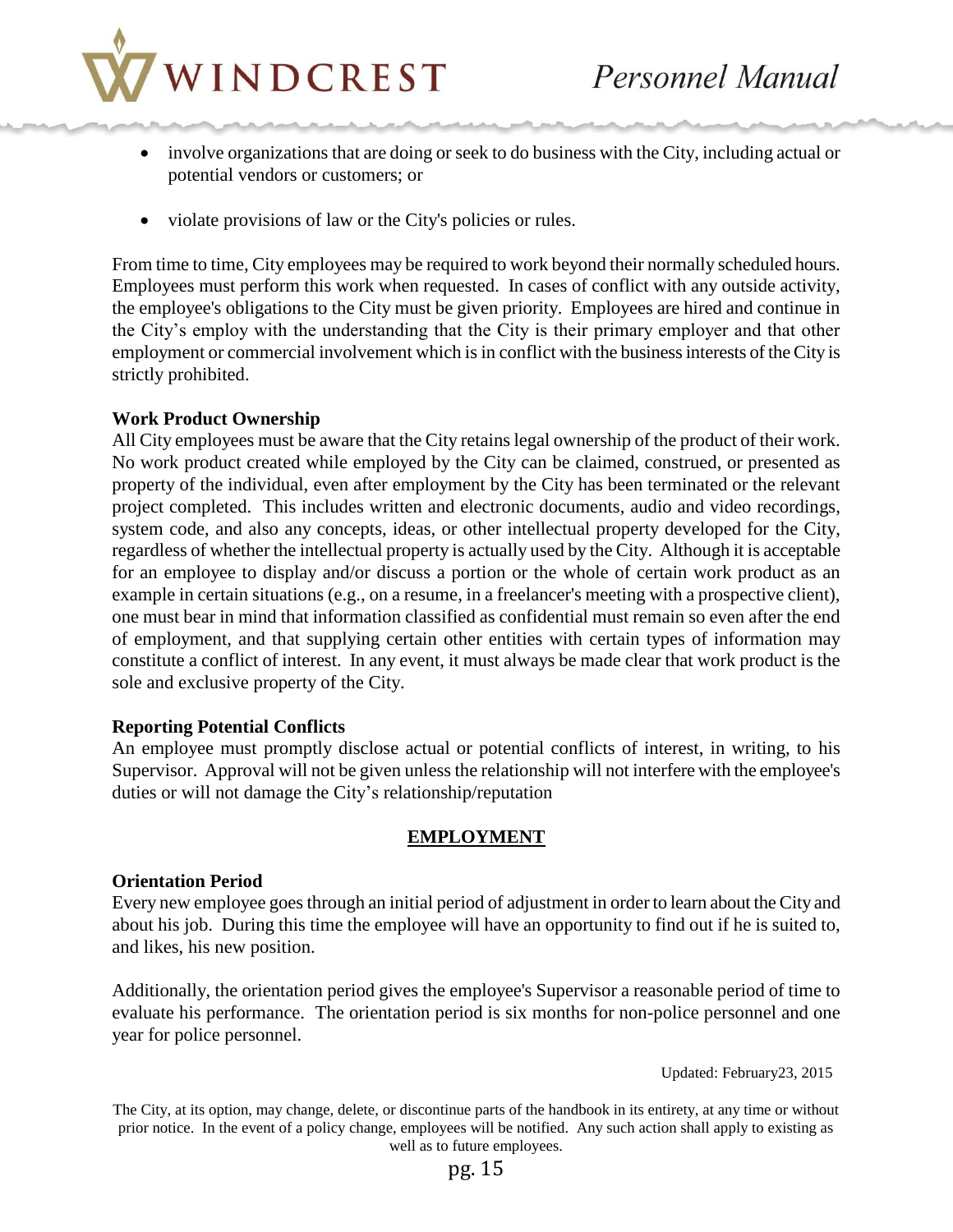

During this time, the new employee will be provided with training and guidance from his Supervisor. He may be discharged at any time during this period if his Supervisor concludes that he is not progressing or performing satisfactorily, with the approval of the City Manager. Under appropriate circumstances, the orientation period may be extended. Additionally, as is true at all times during an employee's employment with the City, employment is not for any specific time and may be terminated at will, with or without cause and without prior notice.

At the end of the orientation period, the employee and his Supervisor may discuss his performance. Provided his job performance is "satisfactory" at the end of the orientation period, he will continue in our employment as an at-will employee.

#### **Applicability of Personnel Policies**

Department Heads may establish departmental rules and regulations that relate specifically to personnel issues in their departments as long as they do not conflict with these policies. If there is a conflict between a departmental rule or policy and these policies or any future amendments to these policies, the terms of these policies shall prevail. Departmental rules and regulations must be approved by the City Manager in writing. Additionally, the provisions of these policies are severable, and if any provision or part of a provision is held invalid, illegal, or unenforceable, this shall not affect the validity of the remaining provisions or parts of provisions, which shall remain in force and effect. Changes in state or federal laws or regulations will supersede these policies and/or departmental policies from the effective date of the law or regulation forward and will substitute for these personnel policies only insofar as necessary for compliance. Should Police policy and this manual be in conflict, the Police policy will prevail as approved by the City Manager.

#### **Employee Categories**

#### **Exempt Employee**

Exempt Employees are Employees who are not required to be paid overtime, in accordance with applicable federal, state or local law. Executives, professional employees, outside sales representatives, and employees in certain administrative or computer-related positions are typically exempt.

#### **Non-Exempt Employee**

Employees who are required to be paid overtime will be paid at the rate of time and one half (i.e., one and one-half times) their regular rate of pay for actual hours worked beyond forty hours in a workweek,(i.e. must be at work 40 hours and not used any vacation, sick, etc. in that same 40 hour week, in accordance with applicable federal wage and hour laws.

Updated: February23, 2015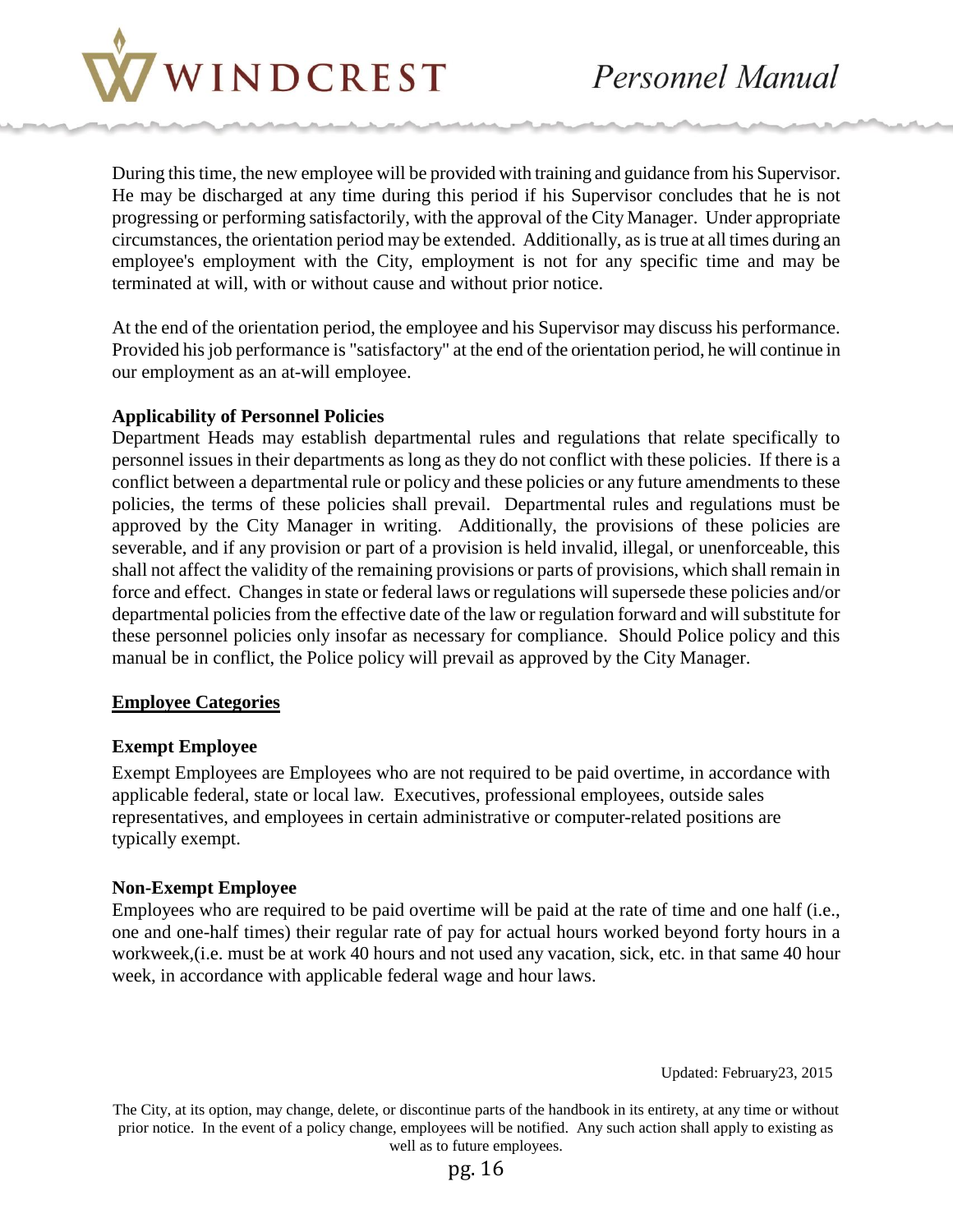

## **Full-time Employee**

A "full-time employee" is an individual who consistently works at least 37.5 hours per week and a minimum of eleven months per year. This employee is eligible for all of the employee benefits given by the City.

#### **Part-Time Employee**

A "part-time employee" is an individual who works less than 37.5 hours per week and do not generally receive benefits.

#### **Temporary/Seasonal Employee**

A "temporary/seasonal employee" is an individual who is hired for a period of less than one hundred eighty (180) days. They are paid an hourly rate comparable to the Federal Minimum wage or commensurate with the duties of that position. This employee will not be eligible for City benefits.

#### **Volunteers**

A "Volunteer" is any person who gives his services to the City without any expressed or implied promise of remuneration. Volunteers are required to comply with the personnel policy. Volunteers are subject to Worker's Compensation insurance coverage only when providing authorized service to the City. Volunteers work at the will of the respective Department Heads.

#### **WORK SCHEDULE**

#### **Continuous Uninterrupted Service**

When used in this manual, the term "continuous uninterrupted service" shall mean an employee's continuous performance of productive work for the City. Employees' continuous uninterrupted service may be deemed to be broken when an employee fails to report for work for more than two (2) consecutive working days without cause and fails to report to their Supervisor without delay on the first day of absence the reason for the absence. Absence because of military reserve duty and/or jury duty shall not be counted as time absent for the purpose of this definition.

#### **Working Hours and Break Periods**

#### **Regular Hours**

The regular work schedules for each position and department may vary. The schedules will be assigned through the employee's Supervisor or Department Head. Please refer any questions relating to working hours to your Supervisor or Department Head.

#### **Lunch Hours**

Employee meal periods are important to the City's productivity and employee health. Employees who work at least six (6) consecutive hours will be provided with a meal period. The meal period for employees is one (1) unpaid hour, but may be adjusted at the discretion of the Department Head,

Updated: February23, 2015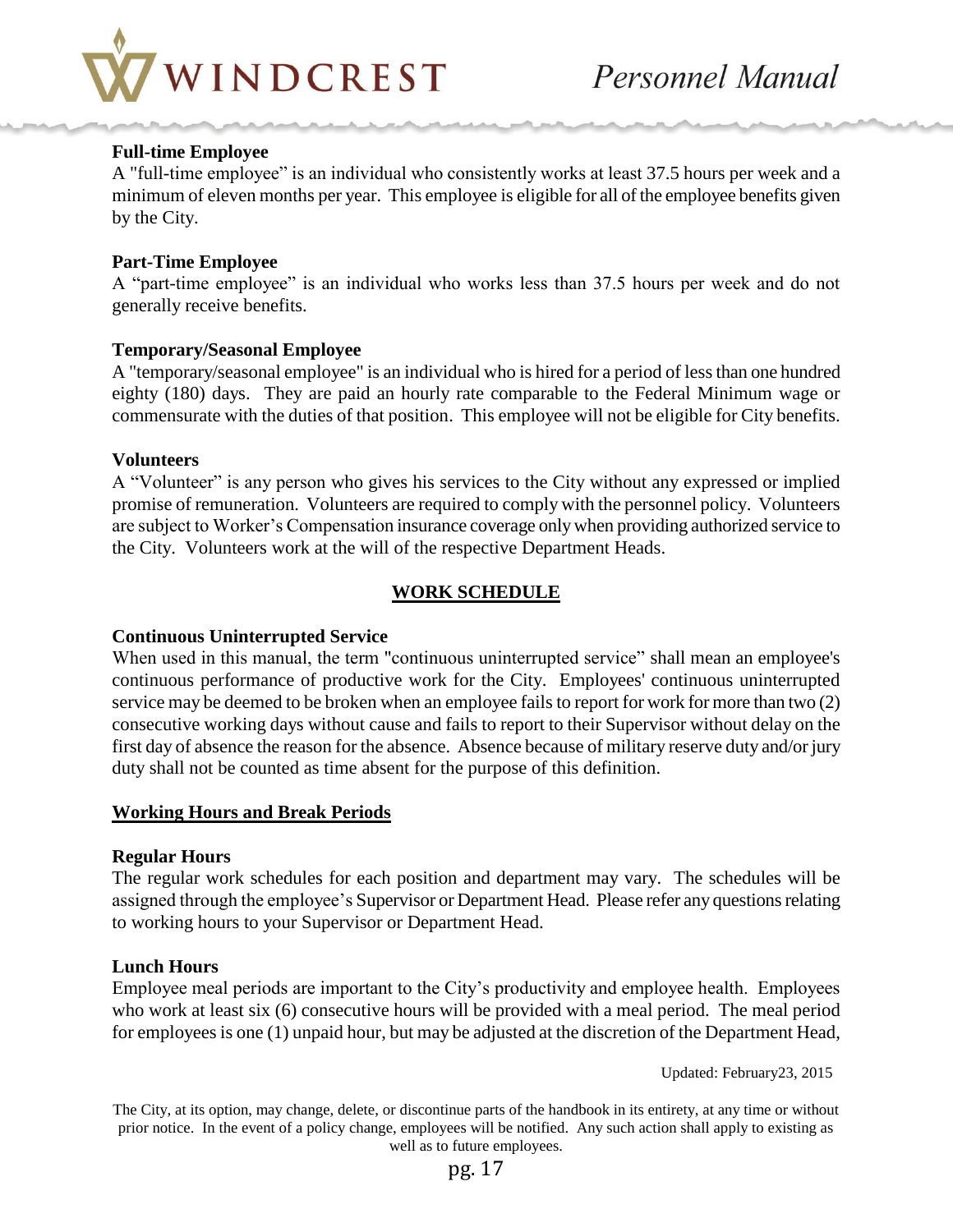

but no less than 30 minutes. Employees are to be completely relieved and are not permitted to work during any portion of the employee's meal period.

#### **Breaks**

The City recognizes that employees work better and enjoy their work more when they are rested and refreshed. Although not required by Federal Law, the City generally offers all employees working eight hours per day with two (2) paid fifteen (15) minute rest periods when possible; one in the morning and one in the afternoon. Break time is generally a part of the work day; such time may not be accumulated or used in lieu of leave. The times for these periods will be determined by each Department Head. At times work projects or demands may not allow for a break at specific times. Supervisors and Department Heads will do their best to allow for these break times.

#### **Lactation Breaks**

The City will provide a reasonable amount of break time to accommodate an employee desiring to express breast milk for the employee's infant child up to one year of age. If possible, this break time shall run concurrently with any break time already provided by law to the employee. Any break time given for this purpose that does not run concurrently with the break time provided by law shall be unpaid.

The City will make every reasonable effort to provide employees with the use of a room or other location (other than a toilet stall) close to the employees' work area for employees to express milk in private. The room or location may include the place where the employee normally works if it otherwise meets the requirements of this policy.

#### **Weekend, Holiday, Afterhours Duty, Special Events and Emergencies:**

At times an employee or employees may be placed on call and/or requested to report for duty on weekends, holidays and/or after regularly scheduled work hours. Each employee of the City may be required to work special events or report to work with little notice for emergency purposes.

#### **Limited Duty**

When an employee is physically unable to perform his normal duties, a Department Head, with approval of the City Manager, may allow Limited Duty status for that employee for a time frame not to exceed six (6) months in duration unless otherwise required by law. Employees placed on limited duty status may have their pay rate adjusted to the salary level of the position they are temporarily filling by the City Manager. Limited Duty will only be granted when a position is available. No new position will be created by a Department to accommodate an employee's request for this duty.

#### **Layoff**

When it is necessary to terminate an individual's employment due to elimination of a position, lack of available work or funds or other circumstances which do not reflect discredit on the employee's performance, this action is termed as "layoff."

Updated: February23, 2015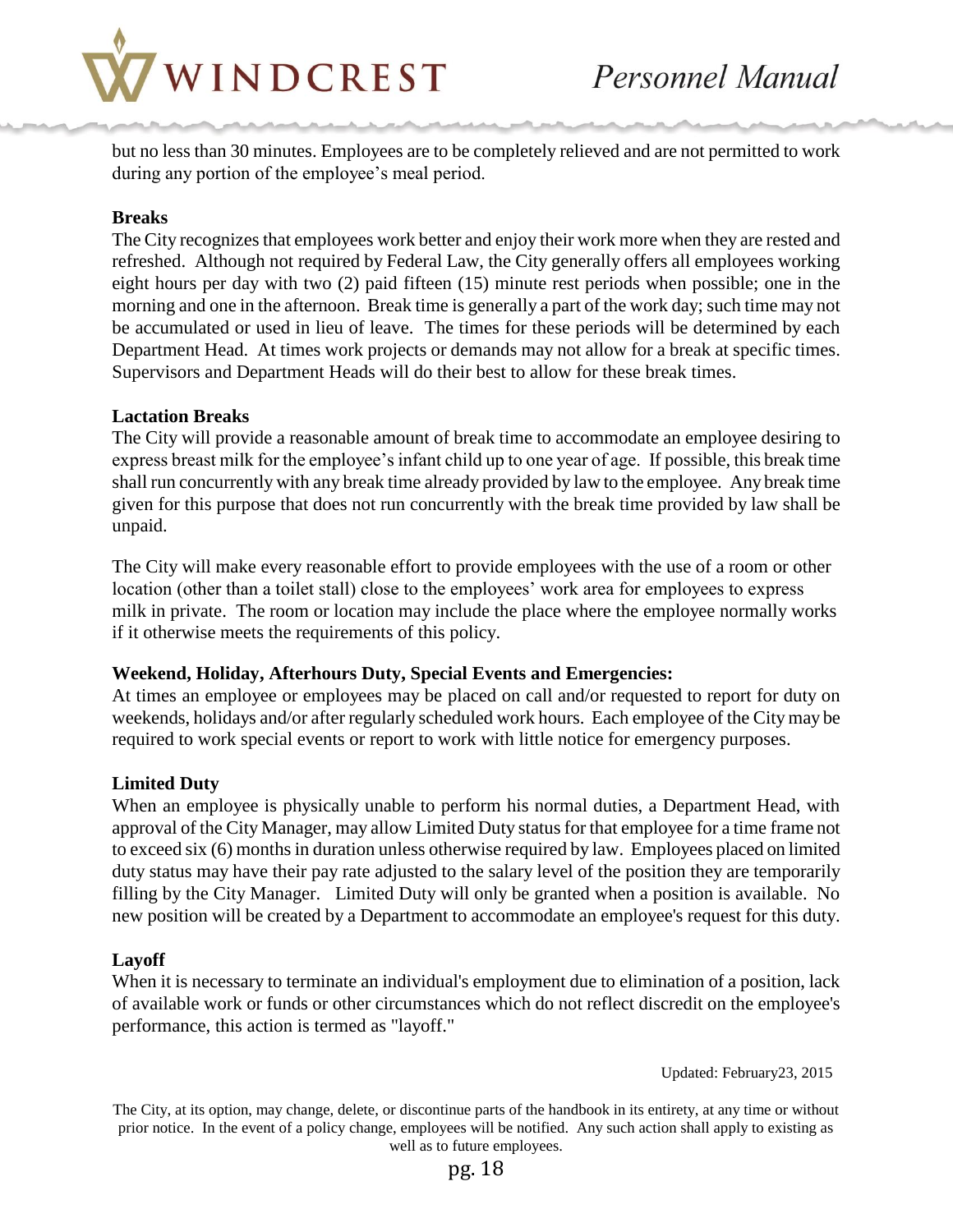

The decision of the City Manager to retain or terminate an employee shall be based on his position, job performance, seniority and ability to perform duties and responsibilities of the respective position. Full-time employees shall receive preference over part-time, temporary or seasonal employees.

Whenever possible, the affected employee(s) shall be given at least two  $(2)$  weeks advance notice of termination.

#### **Rehire Policy**

An employee whose employment was terminated by the City for non-performance related issues or by the employee who gave proper notice of resignation will be eligible for rehire.

#### **Compensation**

It is important to have a stable permanent salary plan policy, so an employee may see the future in working for the City of Windcrest. The policy is based upon values such as fairness and equity to be able to hire and retain employees. The Salary policy will be reviewed from time to time. Please refer to the Personnel Schedule for additional details.

#### **Performance Evaluations**

All employees will be evaluated annually by May  $30<sup>th</sup>$ . Non-exempt and exempt employees will be evaluated by their respective Department Head/Supervisor. The City Manager will evaluate other exempt employees, including Department Heads. The Mayor and City Council will evaluate the City Manager. Based on the employee's performance evaluation, each employee may be eligible for a merit increase as outlined in the approved Merit Increase Guide. The Merit Increase Guide contained in the Forms Index will be utilized for computing merit salary increases, considering budget guidance and considering the overall knowledge of the Department Head. Salary increases may be withheld should the employee's work performance warrant such. Based upon overall budget considerations, the City Council will determine the percentage of total salary dollars available for Merit Performance Increases and salary adjustments. Merit increases and salary adjustments will be effective on the first payroll which includes the October 1<sup>st</sup> effective date or the effective date directed by the City Council.

Employees with less than one year of service at the time of merit adjustments would be eligible for a pro-rated merit increase on the fixed-point effective date of merit adjustments. Employees hired within 90 days of the fixed-point date would not be eligible for merit increase until the following fiscal year increase date, at which time they would be eligible for a pro-rated increase reflective of their number of months of service.

Updated: February23, 2015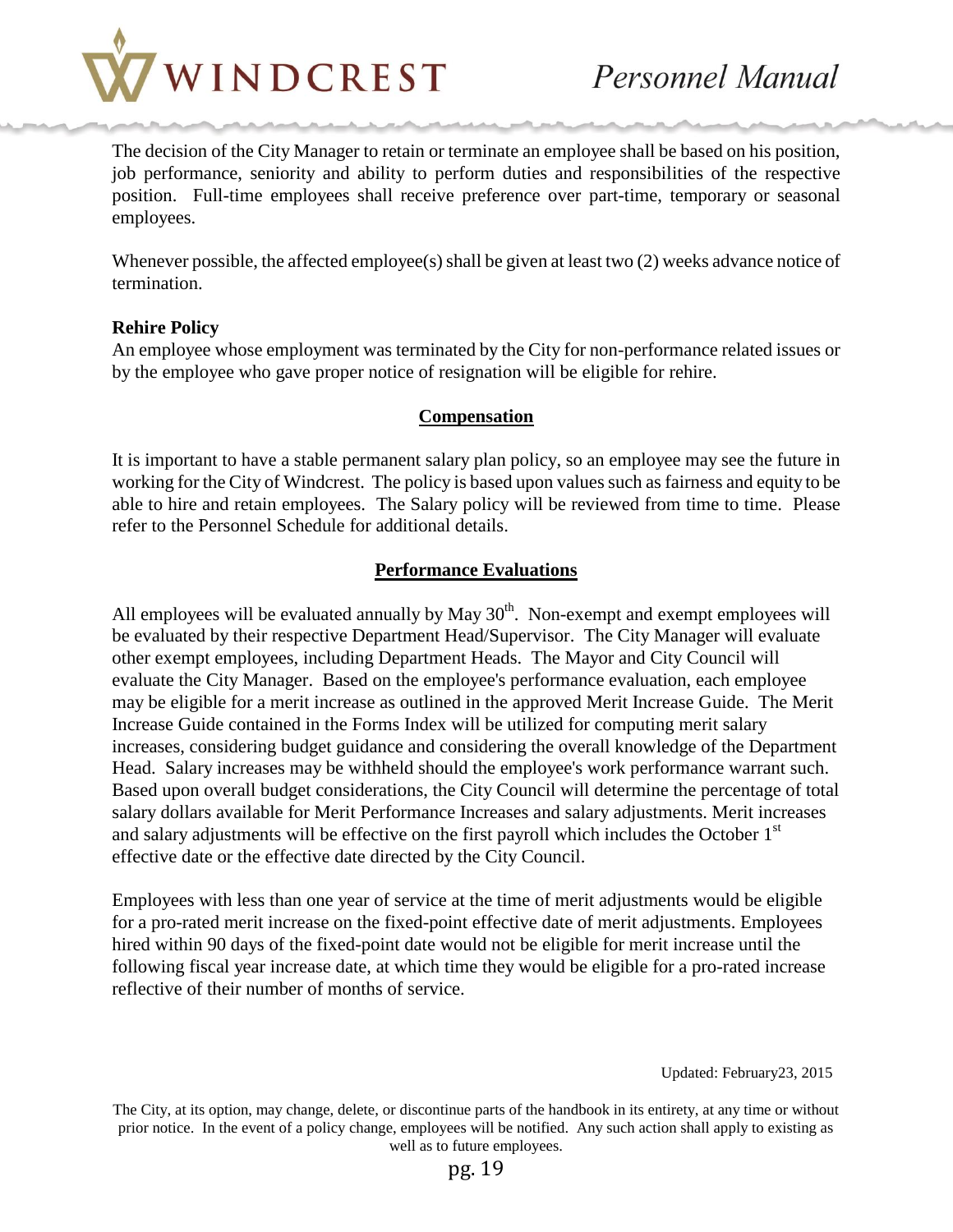

# **Employees**

The performance evaluation system of Windcrest is an employee oriented program consisting of joint employee and the Supervisor evaluations and frequent joint interactions to evaluate an employee's work performance. The Windcrest Police Department efficiency report will be used for assigned Police personnel.

#### Purpose

The purpose of performance evaluations are to:

- 1. Assist the employee and the Supervisor in mutually understanding the job requirements;
- 2. Help the employee improve individual job performance;
- 3. Recognize employee accomplishments and good work;
- 4. Assist the employee in planning his employment with the City;
- 5. Help determine eligibility for promotion, conversion to regular status or retention.

#### **General Guidelines and Record Keeping Requirements**

All performance evaluations will be completed in accordance with this Manual and will be submitted according to the following guidelines:

- 1. **Informal Performance Review** Each Supervisor, on a quarterly basis, will discuss with their employees the performance for the quarter. Notes concerning this discussion should be used to assist in writing the formal evaluations.
- 2. **Formal Evaluations** Formal evaluations are discussed jointly by employees and Supervisors and are submitted on at least an annual basis and at other times as specified below. Each Department is required to establish a formal chain of command through which evaluations will be routed and reviewed. This chain of command should be the same chain as for disciplinary actions and shall be posted in a visible area within the Department. The employee is required to sign the City's copy of the evaluation to signify that a discussion of the rating has taken place. This signature does not imply agreement with the evaluation. Formal evaluations are kept in the employee's permanent personnel file. These evaluations are done at the following times.
	- a. New Employee Employees who are newly hired or in a new job with the City will be formally evaluated at 30 days, 90 days, and 150 days of employment. Supervisors are required to discuss the employee evaluation form with their new employee(s).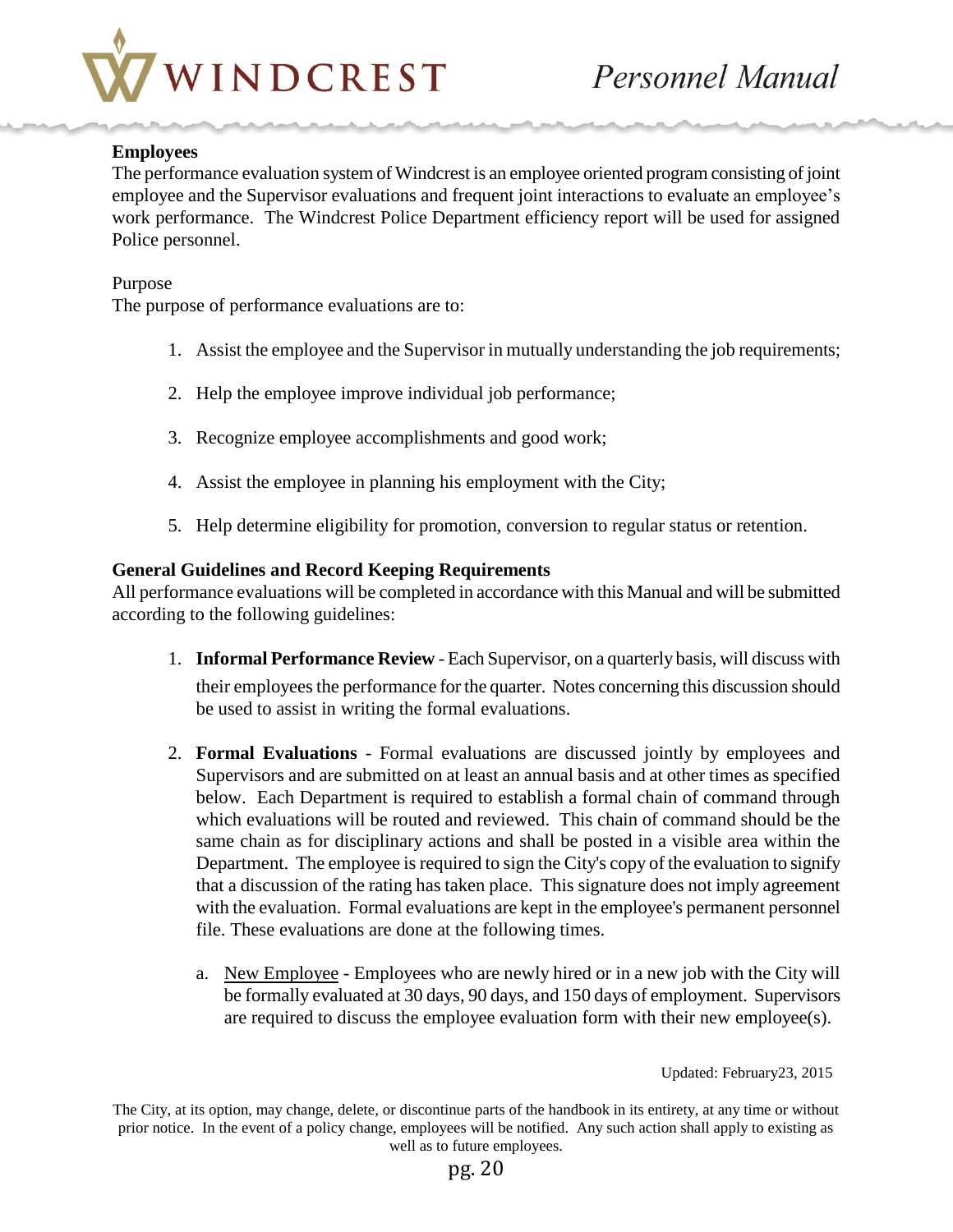

- b. Annual An annual evaluation will be done on each employee by May 30th.
- c. Attention must be paid to the proper time sequence in submitting evaluations to the City Manager.
- 3. When submitting evaluations for a new employee or termination, the evaluation and supporting documentation must be received by the City Manager at least five (5) days prior to the qualifying event. When submitting annual evaluations, the evaluation and supporting documentation must be received by the City Manager at least ten (10) working days prior to May 30th unless another submission date is set by the City Manager or City Council.
- 4. Generally, the City Manager is the final authority on all evaluations of performance for all employees. The completed evaluation must be submitted to the City Manager for review, signature, comments and filing in the employee's personnel file.

Any adjustments to the evaluation resulting from the employee's comments must be documented on this form by the Department Head.

# **PAYROLL POLICY**

Paychecks are payment from the City for services rendered and payment is bi-weekly. When you get your payroll check or direct deposit pay statement, make sure the hours and pay rate are correct. If your hours or rate of pay is not correct, do not cash your check, bring it to the attention of your Department Head or Supervisor and let him correct the error, if any. Also, if you do not understand how to figure your pay or how to read your check, seek help from a Department Head or Supervisor so that it can be properly explained to you.

Employees may be paid by check or through direct deposit of funds to either a savings or checking account at their bank of choice (providing the bank has direct deposit capability). To activate direct deposit, complete the Direct Deposit form. To ensure account accuracy it may take several weeks for activation of the Direct Deposit.

In the event of a lost paycheck, the Finance Department must be notified in writing as soon as possible before a replacement check can be issued. In the event the lost paycheck is recovered and the City identifies the endorsement as that of the employee, the employee must remit the amount of the replacement check to the City within 24 hours of the time it is demanded. add Or this amount could be deducted from the next check .

Updated: February23, 2015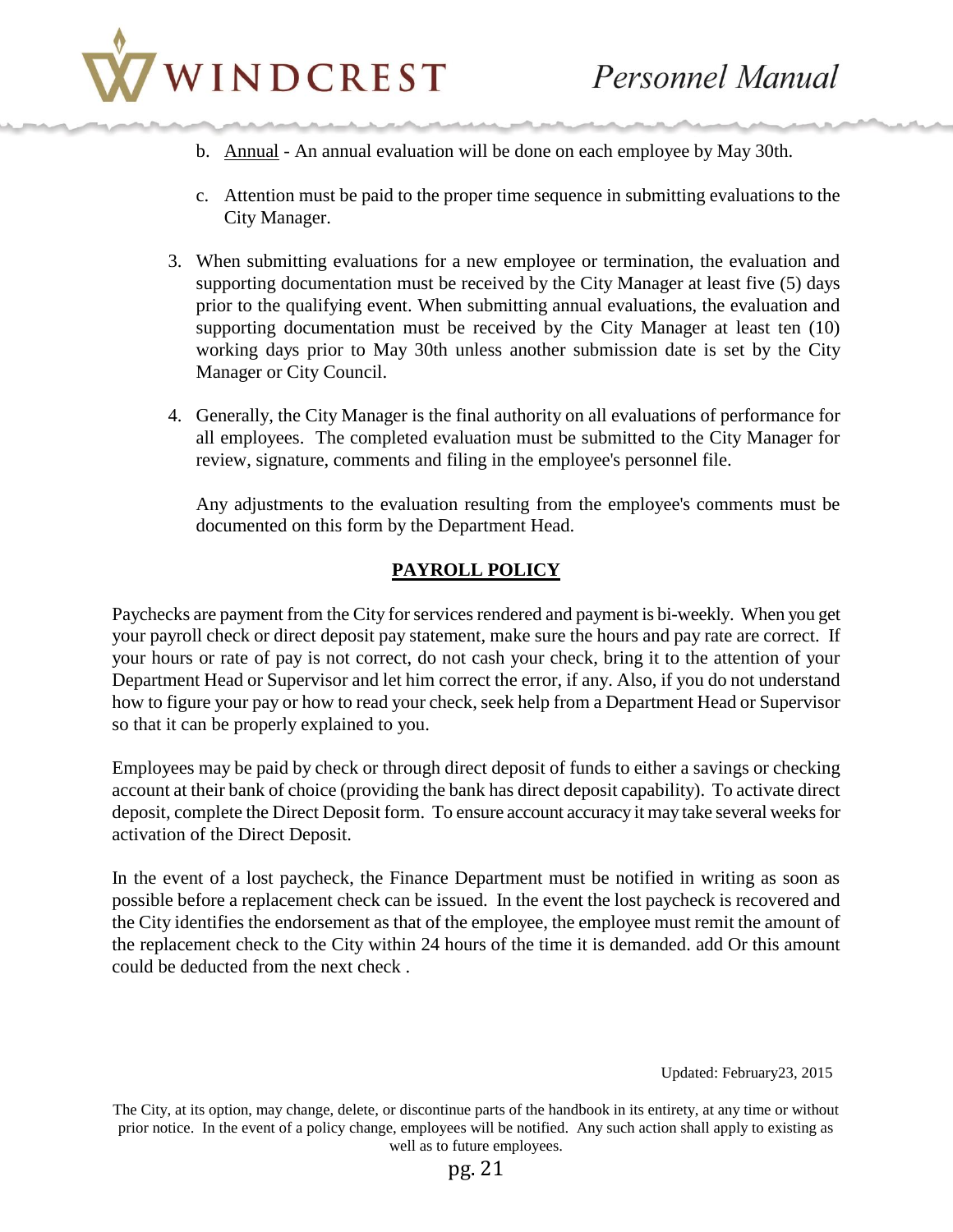

The amount of Federal withholding is affected by the number of exemptions claimed on Form W-4, Employee's Withholding Allowance Certificate. If an employee's marital status changes and new W-4 is submitted, please allow up to two weeks before becoming effective.

#### **Deductions from Paychecks**

There are three automatic deductions from your "gross pay", all of which are required by law: Social Security (F.I.C.A.), Income Tax, and Medicare deductions. The Income Tax deductions vary with the number of dependents you claim. Consult with your Accountant or Financial Advisor or the Internal Revenue Service as to how many you should claim. Additional resource is the Form W-4, which has a worksheet that will help figure your deductions.

Your contribution to the Retirement System will be deducted from your paycheck each pay period.

Under Texas law, your employer cannot garnish your wages for the collection of unpaid debts. The only exceptions are the collection of unpaid income taxes, court ordered child support payments, and/or delinquent student loans. Your paycheck can be garnished by Court-ordered deductions. There may be other deductions authorized by the employee. Such authorizations are completely voluntary and must be in writing by you.

#### **Overtime**

Overtime work may be required of any employee subject to approval of the employee's Department Head or designated Supervisor. An employee who fails to work scheduled or non-scheduled overtime is subject to disciplinary action, up to and including discharge. In determining whether overtime rates apply to an employee's rate of pay, periods of absence such as holidays, vacations, leaves of absence, sick leave, etc. shall not be computed as "hours worked."

All non exempt employees (except Firefighters and Law Enforcement Officers) will be paid one and one-half times their regular hourly rate for all hours worked beyond forty (40) in any given workweek. Employees who are nearing or have worked forty (40) hours in a work week may be given time off by their Supervisor or Department Head within the same workweek to prevent or reduce overtime if it does not create an undue hardship for a department.

Employees should receive prior approval from the employee's Department Head/Supervisor before performing work beyond the employee's regular work hours. Failure to receive prior approval could be subject to disciplinary actions.

#### **Overtime Rule for Firefighters and Law Enforcement Officers**

The City will utilize Overtime Compensation Rules defined in Section 553.230 of the Fair Labor Standards Act in determining when overtime will be paid to full-time Firefighters and Police Officers. For those employees engaged in fire protection and law enforcement activities who have a work period of at least seven (7) but less than twenty eight (28) consecutive days, no overtime

Updated: February23, 2015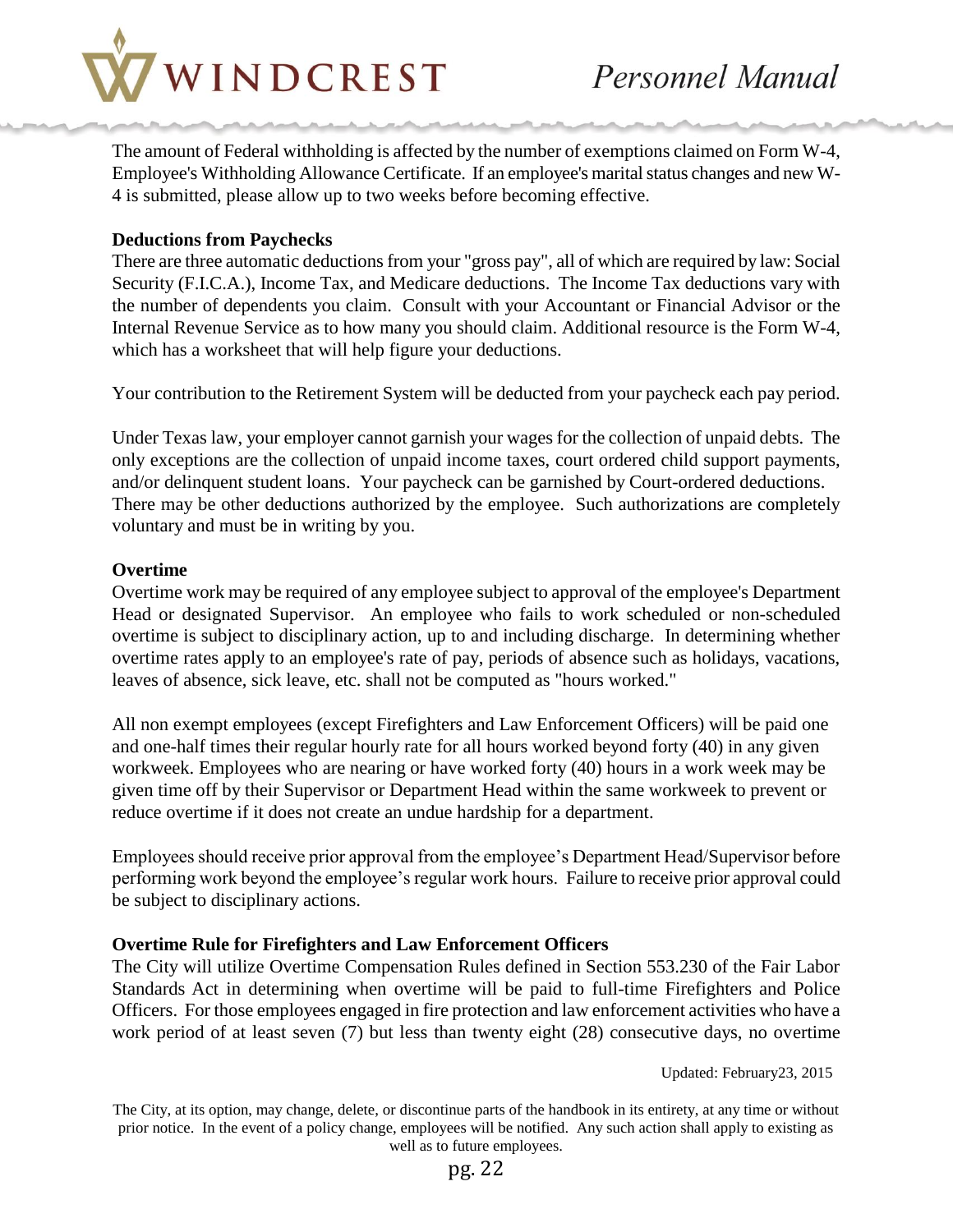

compensation is required until the number of hours worked exceeds the number of hours which bears the same relationship to two hundred and twelve (212) as the number of days in the work period bears to twenty eight (28). This policy establishes a work period of fourteen (14) days for both Firefighters and Police Officers. Overtime for Firefighters will be paid after one hundred and six (106) hours are worked in a fourteen (14) day period and for Police Officers after eighty six (86) hours are worked in a fourteen (14) day period.

#### **Employee Time**

Any employee inaccurately reporting or falsifying time worked is subject to disciplinary action up to and including termination. See the Time and Attendance Policy for details.

#### **TIME OFF**

#### **Holidays**

The City will grant paid holiday time off to all full-time employees on the holidays listed in the document center:

If a City holiday is on a Saturday, the holiday will be observed on the immediately preceding Friday. If a City holiday is on a Sunday, the holiday will be observed on the immediately following Monday.

#### **Holiday Pay**

Full-time, non-exempt employees authorized to work on a scheduled City holiday or the weekend will be paid at the rate of two times their hourly rate for the number of holiday hours worked.

Example:

Christmas Eve Holiday falls on Saturday, the City observes this holiday on the Friday before Christmas Eve. Christmas Day Holiday falls on Sunday, the City observes this holiday on the following Monday. The non-exempt employee would receive double time pay for Friday and Monday.

| Work Schedule                     | <u>Pay</u>                             |
|-----------------------------------|----------------------------------------|
| Friday, December 23--City Holiday | 2 times hourly rate                    |
| Saturday, December 24             | Add $1\frac{1}{2}$ Regular hourly rate |
| Sunday, December 25               | Add $1\frac{1}{2}$ Regular hourly rate |
| Monday, December 26—City Holiday  | 2 times hourly rate                    |

Non-exempt employees may elect to request time off at a later date in lieu of receiving holiday pay. In order to request time off, the employee must submit their request in writing and attach it to the affected dates. Employees may only defer twenty – four (24) hours of holiday hours per year and all

Updated: February23, 2015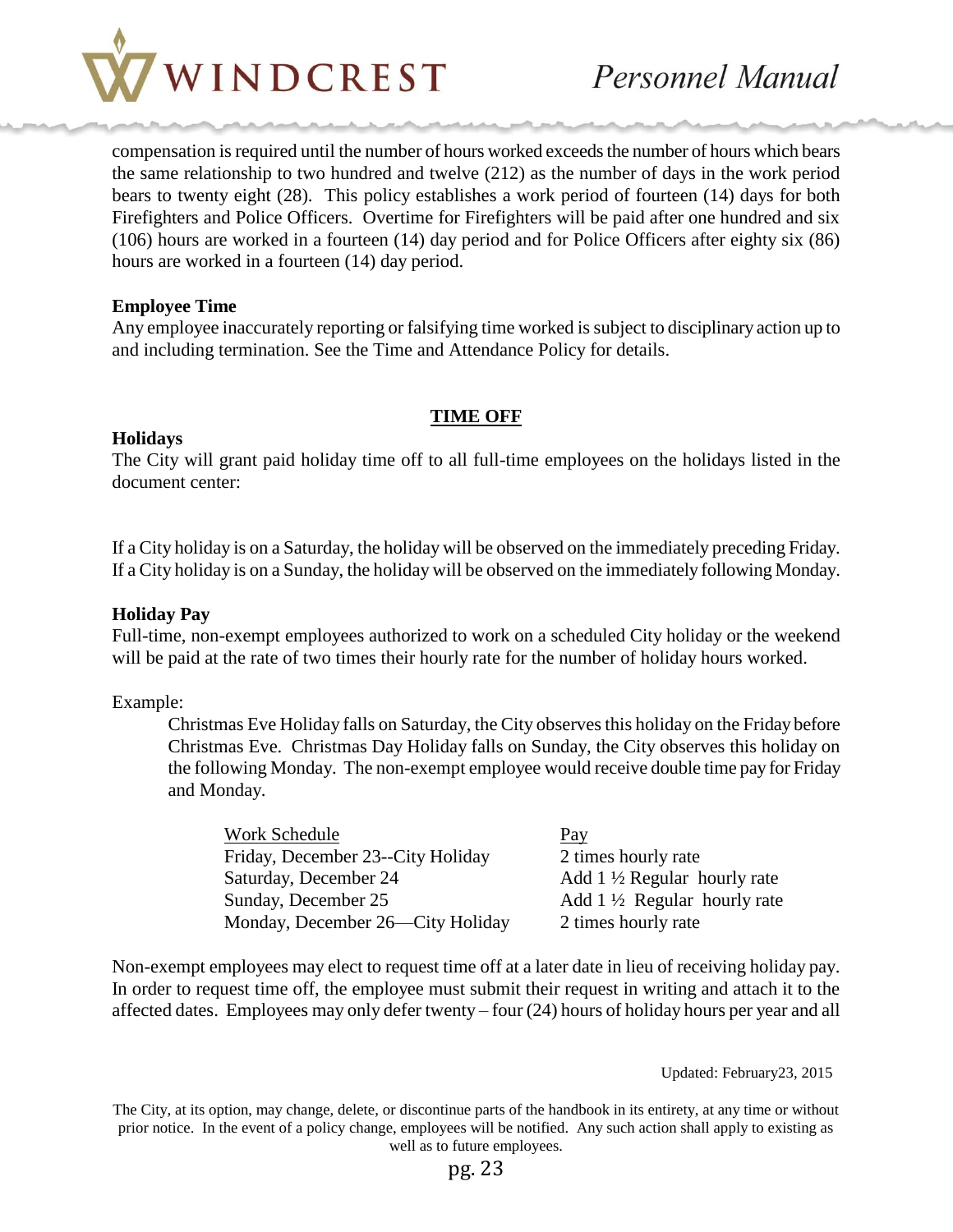

deferred holiday time must be taken in the same calendar year. Exempt employees are paid normal rate of pay for having to work on holidays.

#### **Administration of Vacation and Sick Leave**

The City provides for earning or using of vacation and sick leave by full-time employees. Request for Leave is done via your supervisor and/or Department Head.

Vacation and sick leave are earned as indicated in this Manual. Vacation leave and sick leave, when authorized, will only be charged for absence during work days. Saturdays, Sundays or official City holidays are considered non work days for all employees, except those assigned to shifts. All requests for leave must be approved by the employee's Supervisor.

Vacation and sick leave may be used to facilitate short periods of absence, i.e., personal business, physician's appointments, etc. However, individuals who utilize all of their sick and vacation leave will not be advanced leave, but will be required to take leave without pay unless he/she receives hours from the Sick Leave Pool.

#### **Accrual / Vacation Leave**

#### **Non- exempt**

- 1. Vacation leave of ten (10) days per calendar year will be granted to non-exempt employees, after one (1) year of continuous satisfactory employment.
- 2. Vacation leave for non-exempt employees may be accumulated not to exceed hours listed:

| Non-exempt    |         |                   |
|---------------|---------|-------------------|
| $1-5$ years:  | 2 weeks | 120 maximum hours |
| $5-10$ years: | 3 weeks | 160 maximum hours |
| $10+$ years:  | 4 weeks | 210 maximum hours |

Reimbursement will be made for accrued unused vacation leave upon termination after twelve (12) months of satisfactory employment.

3. Vacation leave with pay may not be granted until the employee has been on full employment for 12 months. If the employee would have qualified for FMLA leave had that employee been employed for at least 12 months and had worked 1,250 hours then the employee will be required to use their vacation leave after they have

Updated: February23, 2015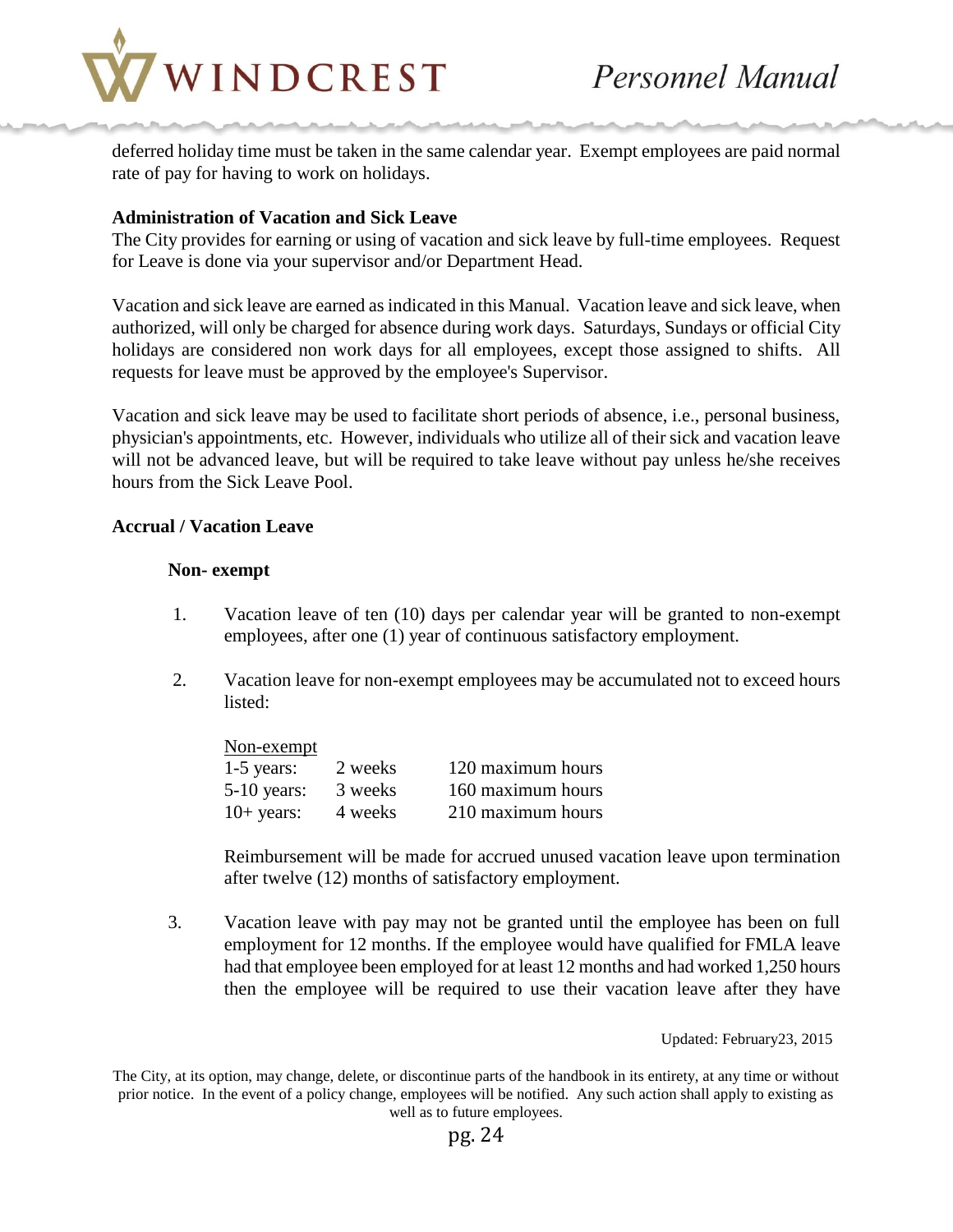

exhausted their sick leave for an event that would qualify under the FMLA in lieu of leave without pay.

- 4. A request from a non-exempt employee for an anticipated vacation leave must be submitted to the Department Head/Supervisor two (2) weeks prior to the beginning date of requested leave. A Department Head may approve a request for vacation leave with less than a two week notice that is based on extenuating circumstances.
- 5. The City will attempt to grant the employee's request for time off however; circumstances such as absenteeism of other employees, vacation, and workload issues may prohibit the request.

#### **Exempt**

1. Vacation leave for exempt employees and not to exceed time listed:

| Exempt, Department Heads, & City Manager |         |                   |
|------------------------------------------|---------|-------------------|
| $1-5$ years:                             | 3 weeks | 160 maximum hours |
| $5-10+ \text{ years:}$ 4 weeks           |         | 210 maximum hours |

Reimbursement will be made for accrued unused vacation upon termination after one (1) year of satisfactory employment. Time will be provided for exempt employees, the City Manager and Department Heads to make satisfactory arrangements for their vacation time without it impacting on their accrual limits for vacation leave. The City Manager and Department Heads are highly encouraged to take leave to avoid exceeding the accumulated limit.

- 2. The scheduling of vacation leave for Department Heads will be coordinated and approved by the City Manager. The Mayor will approve leave for the City Manager.
- 3. Vacation leave with pay may not be granted until the employee has been on full employment for 12 months. If the employee would have qualified for FMLA leave had that employee been employed for at least 12 months and had worked 1,250 hours then the employee will be required to use their vacation leave after they have exhausted their sick leave for an event that would qualify under the FMLA in lieu of leave without pay.
- 4. The City will attempt to grant the employee's request for time off however, circumstances such as absenteeism of other employees, vacation, and workload issues may prohibit request.

Updated: February23, 2015

The City, at its option, may change, delete, or discontinue parts of the handbook in its entirety, at any time or without prior notice. In the event of a policy change, employees will be notified. Any such action shall apply to existing as well as to future employees.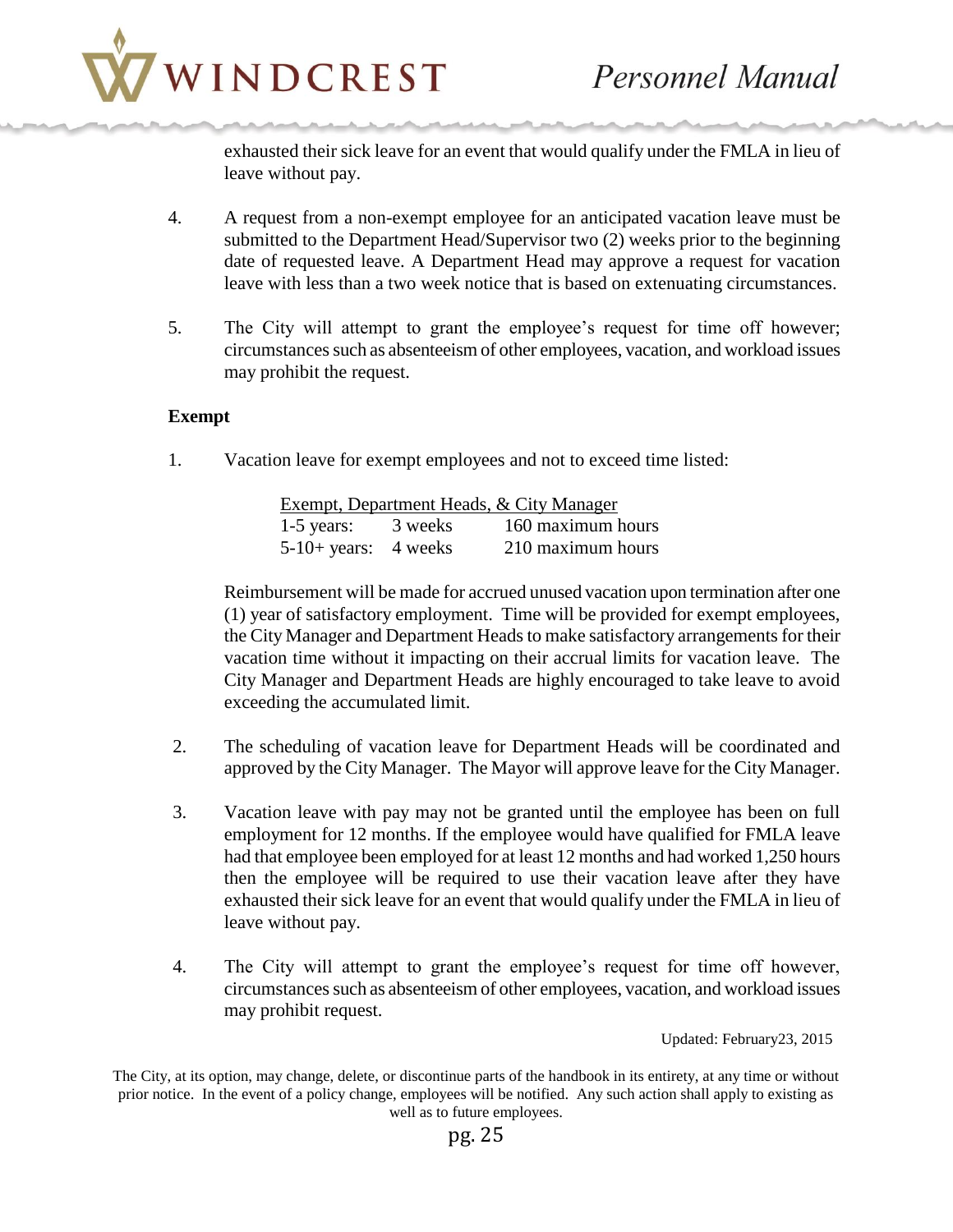

#### **Personal Leave**

An employee who has taken 0 - 3 days of sick leave in the preceding twelve (12) months and has completed twelve (12) months of uninterrupted full time service with the City may elect to convert two (2) days of sick leave to personal leave. An employee who is eligible and elects to convert two (2) days of sick leave to personal leave must use the personal leave before their next anniversary date or it will remain as sick leave accrued.

Personal leave is defined as paid leave and is not to be confused with an employee's accrued vacation leave as personal leave must be taken prior to the employee's next anniversary date.

#### **Administrative Leave**

A Department Head, with the approval of the City Manager, may place an employee on administrative leave with or without pay. Administrative Leave is not considered as vacation or sick leave.

#### **Bereavement Leave**

In the event of a death in the immediate family, a full-time employee will be allowed a leave of absence with pay not to exceed three (3) working days. For the death of a non immediate family member, one (1) day of leave will be provided. For purposes of this policy, immediate family is defined as parent, grandparent, spouse, sibling, child, grandchild, mother in law, father in law, brother in law and sister in law. Non immediate family is defined as grandparent-in-law, aunt, uncle, cousin or in-laws not described above. If the days fall within your vacation, a holiday, or scheduled days off, no adjustment will be made to hours or wages. Your Supervisor must be notified immediately of the forthcoming absence so that proper schedule arrangements can be made.

#### **Jury Duty**

If you are summoned to serve on a court jury, you shall show your summons to your Supervisor promptly (within two days of receipt) so that proper schedule arrangements can be made. You shall also keep your Supervisor regularly informed of when you expect to return from jury duty. If you are dismissed from jury service prior to the end of your scheduled work day, call your Supervisor to determine whether you should report for work. A statement from the jury clerk, listing days of service, must be presented to your Supervisor the day you return to work. You will be paid your regular pay for those days which you were assigned to work but instead served on a jury panel, up to a maximum of fifteen (15) working days per year. Absences greater than fifteen (15) working days caused by jury duty service will be without pay unless the employee chooses to use their vacation time for the remainder of their jury duty. An employee who has not been employed with the City for one year is permitted to use their accumulated vacation time for the remainder of their jury duty.

Updated: February23, 2015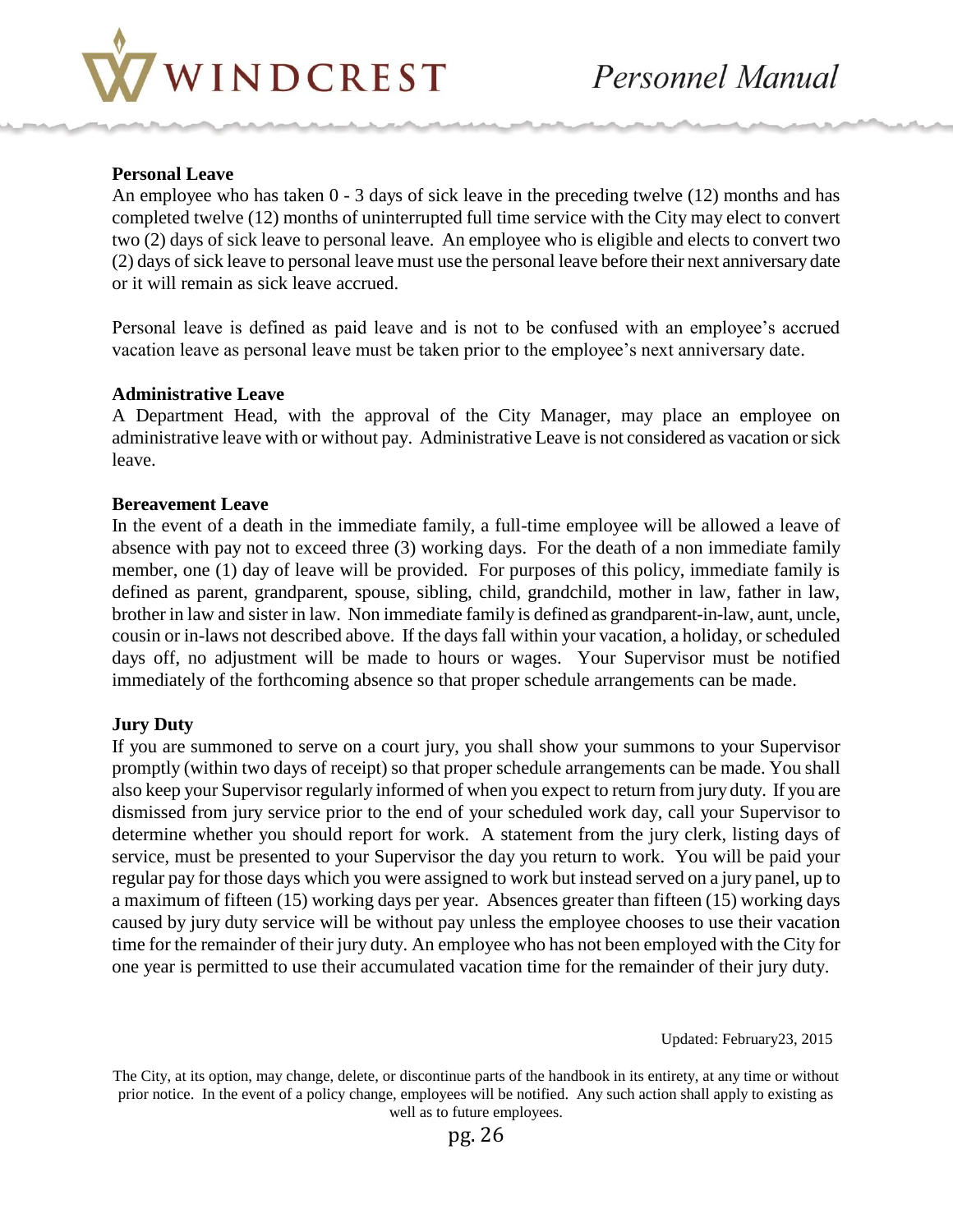# WINDCREST

### **Weather Related Closures**

In the event that City Hall would be closed or would open late due to hazardous weather and/or road conditions this information would be provided on the Employee Information Line.

The Employee Information Line can be reached by dialing the Main City Hall phone number 210- 655-0022, waiting for the Auto-attendant to answer and then dialing extension 4110.

The recording would play relative information to the current situation. Unless otherwise directed by the information in this recording the employee would report to work at the regular time. Calling the Police Dispatcher may not have the latest information provided in the Employee Information Line.

#### **Military Leave**

The City of Windcrest's policy is to comply with all applicable laws that afford protection rights to employees serving duty with the military, the Armed Forces Reserves and National Guard.

There are two (2) situations in which military leave is granted: temporary military duty (including summer encampment) and active duty. The City of Windcrest will supplement pay for up to fifteen (15) days per calendar year for employees serving temporary military duty. For active duty or enlistment, leave will be unpaid. Upon the employee's return from active military service they may be eligible for reinstatement as provided in the Uniformed Services Employment and Reemployment Rights Act (USERRA). If an employee enlists or is called to active duty, employee benefits not provided for by USERRA will not continue beyond the end of the month in which leave begins.

#### **Continuation of Health Benefits**

During a military leave of less than 31 days, an employee is entitled to continued group health plan coverage under the same conditions as if the employee had continued to work. For military leaves of more than 30 days, an employee may elect to continue his health coverage for up to 24 months of uniformed service, but may be required to pay all or part of the premium for the continuation coverage. The City appreciates the sacrifices made by military families. By appreciation, the City offers to pay 100% of the premium of the employee only portion of group health plan coverage while the employee is on Military Leave. The employee would still need to follow the procedures to elect continuation of coverage and if elected, the employee would be responsible for dependent coverage premiums. [NOTE: Employees and/or dependents who elect to continue their coverage may not be required to pay more than 102% of the full premium for the coverage elected. The premium is to be calculated in the same manner as that required by COBRA.]

All military leave requests must be in writing and accompanied by military orders. Military leave requests shall be submitted to the employee's respective Department Head as soon as possible after receipt of military orders. Military leave benefits will not be paid unless military orders are presented prior to the dates of each absence for military leave.

Updated: February23, 2015

The City, at its option, may change, delete, or discontinue parts of the handbook in its entirety, at any time or without prior notice. In the event of a policy change, employees will be notified. Any such action shall apply to existing as well as to future employees.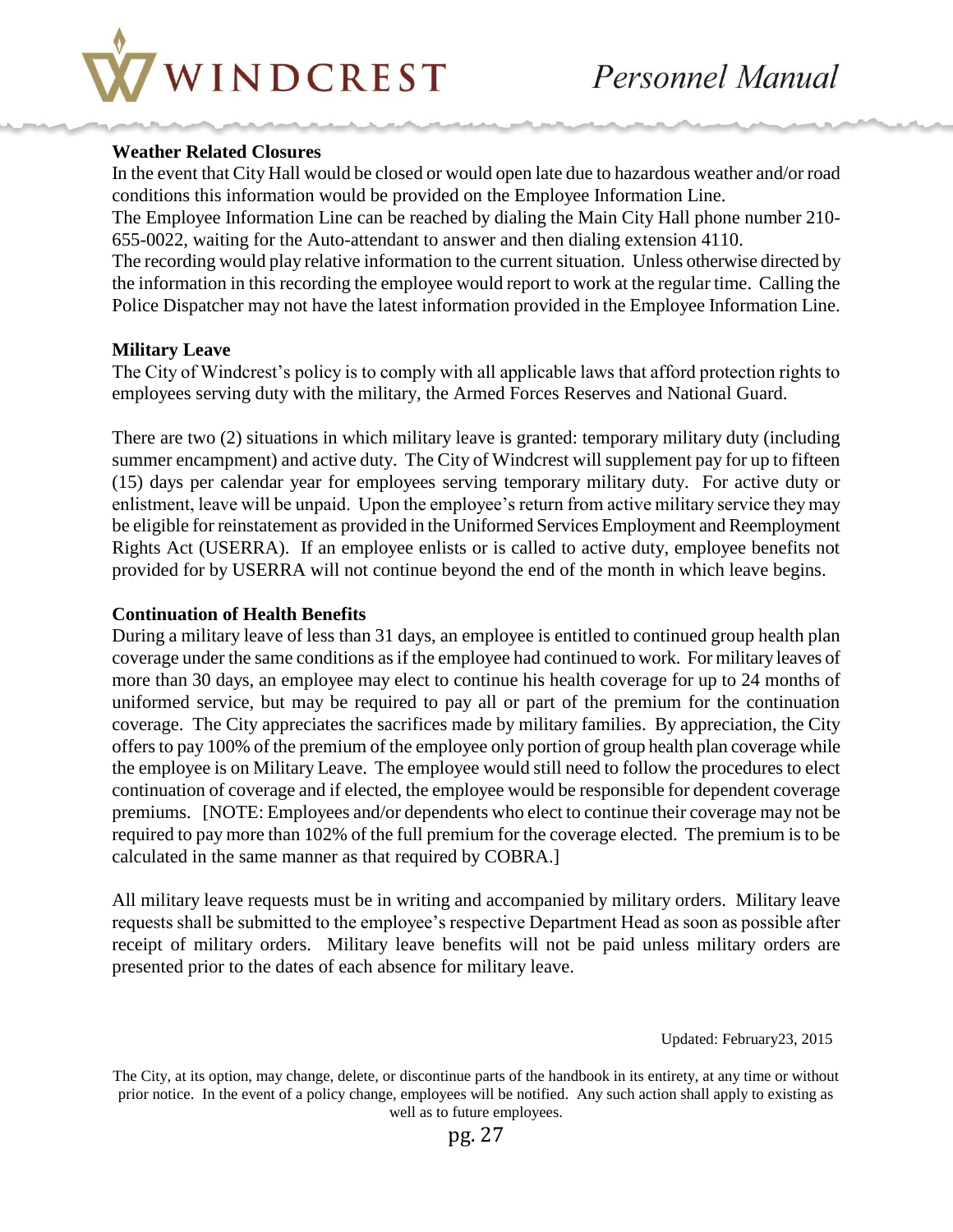

#### **Return from Military Leave Notice Required**

Upon return from military service, an employee must provide notice of or submit an application for reemployment in accordance with the following schedule:

- 1. An employee who served for less than 31 days or who reported for a fitness examination, must provide notice of reemployment at the beginning of the first full regular scheduled work period that starts at least eight hours after the employee has returned from the location of service.
- 2. An employee who served for more than 30 days, but less than 181 days, must submit an application for reemployment no later than 14 days after completing his period of service, or, if this deadline is impossible or unreasonable through no fault of the employee, then on the next calendar day when submission becomes possible.
- 3. An employee who served for more than 180 days must submit an application for reemployment no later than 90 days after the completion of the uniformed service.
- 4. An employee who has been hospitalized or is recovering from an injury or illness incurred or aggravated while serving must report to the Human Resources Department (if the service was less than 31 days), or submit an application for reemployment (if the service was greater than 30 days), at the end of the necessary recovery period (but which may not exceed two years).

# **Required Documentation**

An employee whose military service was for more than 30 days must provide documentation within two weeks of his return (unless such documentation does not yet exist or is not readily available) showing the following: (i) the application for reemployment is timely (i.e. submitted within the required time period); (ii) the period of service has not exceeded five years; and (iii) the employee received an honorable or general discharge.

Updated: February23, 2015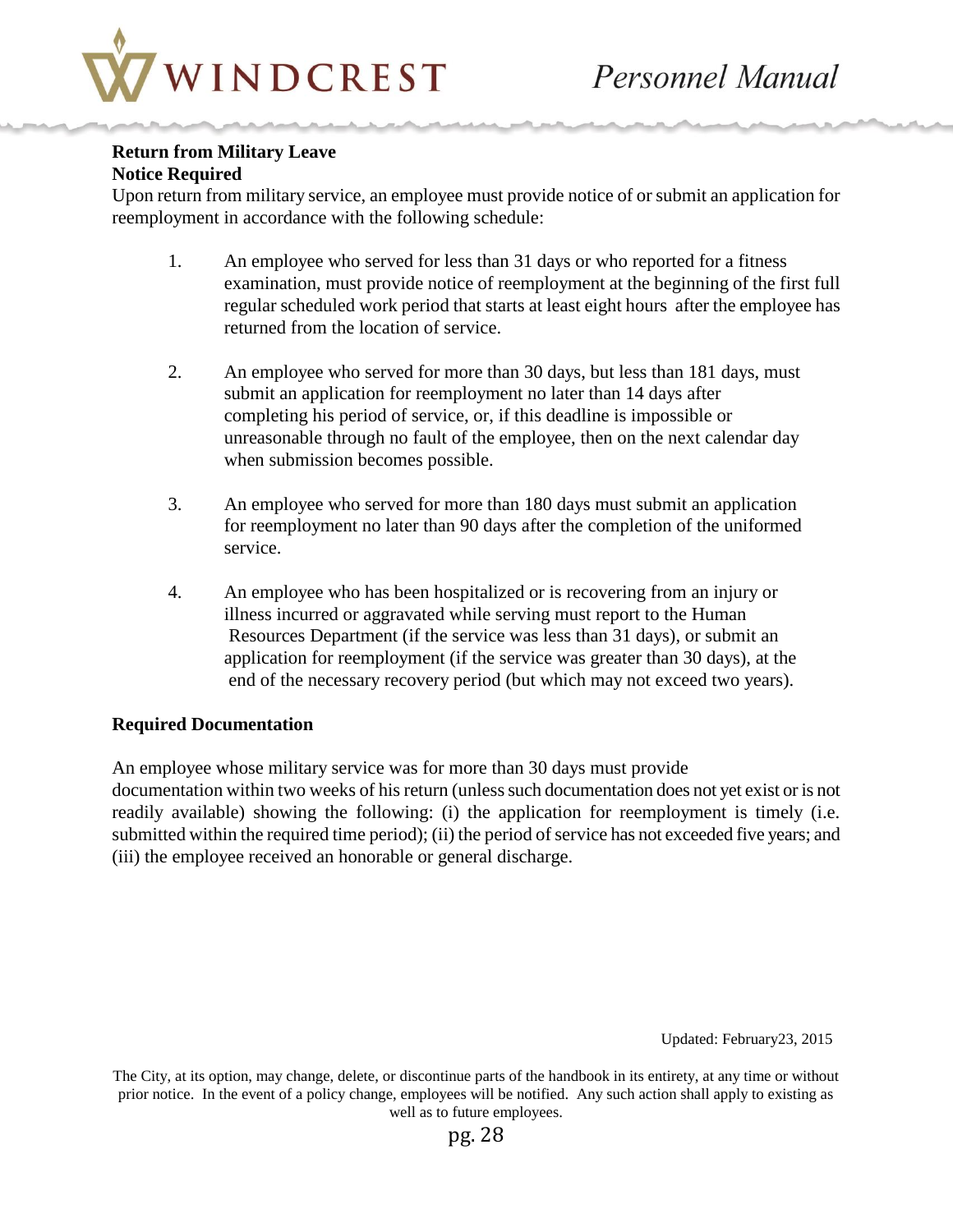

# **TIME OFF TO VOTE**

The City encourages employees to vote in elections for public office ("elections for public office" includes elections for sheriff, school board, district attorney, and all primary and general elections) are scheduled throughout the state, county, city or town in which the employee works.

Any employee whose work schedule does not provide him two consecutive hours to vote while polls are open, will be granted reasonable time off in order to vote. This time off will be paid up to a maximum of two (2) hours.

Texas law requires employers to allow employees time off to vote if their work schedules are during voting hours and they do not have at least two (2) hours consecutive outside of work schedule for voting.

- a. Let employees have at least two hours off to vote on an election day (unless they have already voted under early voting procedures)
- b. Such time off needs to be paid to the extent that it cuts into the employee's normal working hours (*statue V-1532*)
- c. Such time off does not need to be paid if the two hours are available outside of normal working hours (*statue V-1532*)
- d. If the time is taken off from mandatory overtime, the time off should be paid at the rate that would have applied to the time so missed (*statue M-53*)
- e. If the time is taken off from optional overtime voluntarily requested by the employee, the time off does not need to be paid, since the time off would be outside of normal working hours and is time that the employee voluntarily chose to spend working rather than voting (M-53)

Notify your supervisor of the need for voting leave as soon as possible. The City reserves the right to select the hours you are excused to vote. When you return from voting leave, you must present a voter's receipt to your Supervisor as soon as possible.

No employee will be penalized or retaliated against for requesting time off to vote.

# **FMLA (Family and Medical Leave of Absence) and Sick Leave**

#### **Definitions**

FMLA leave is a federally mandated unpaid leave available to employees who have been employed for at least twelve (12) months prior to the request for leave and who have performed at least 1,250 hours of service during the last twelve (12) months.

Updated: February23, 2015

The City, at its option, may change, delete, or discontinue parts of the handbook in its entirety, at any time or without prior notice. In the event of a policy change, employees will be notified. Any such action shall apply to existing as well as to future employees.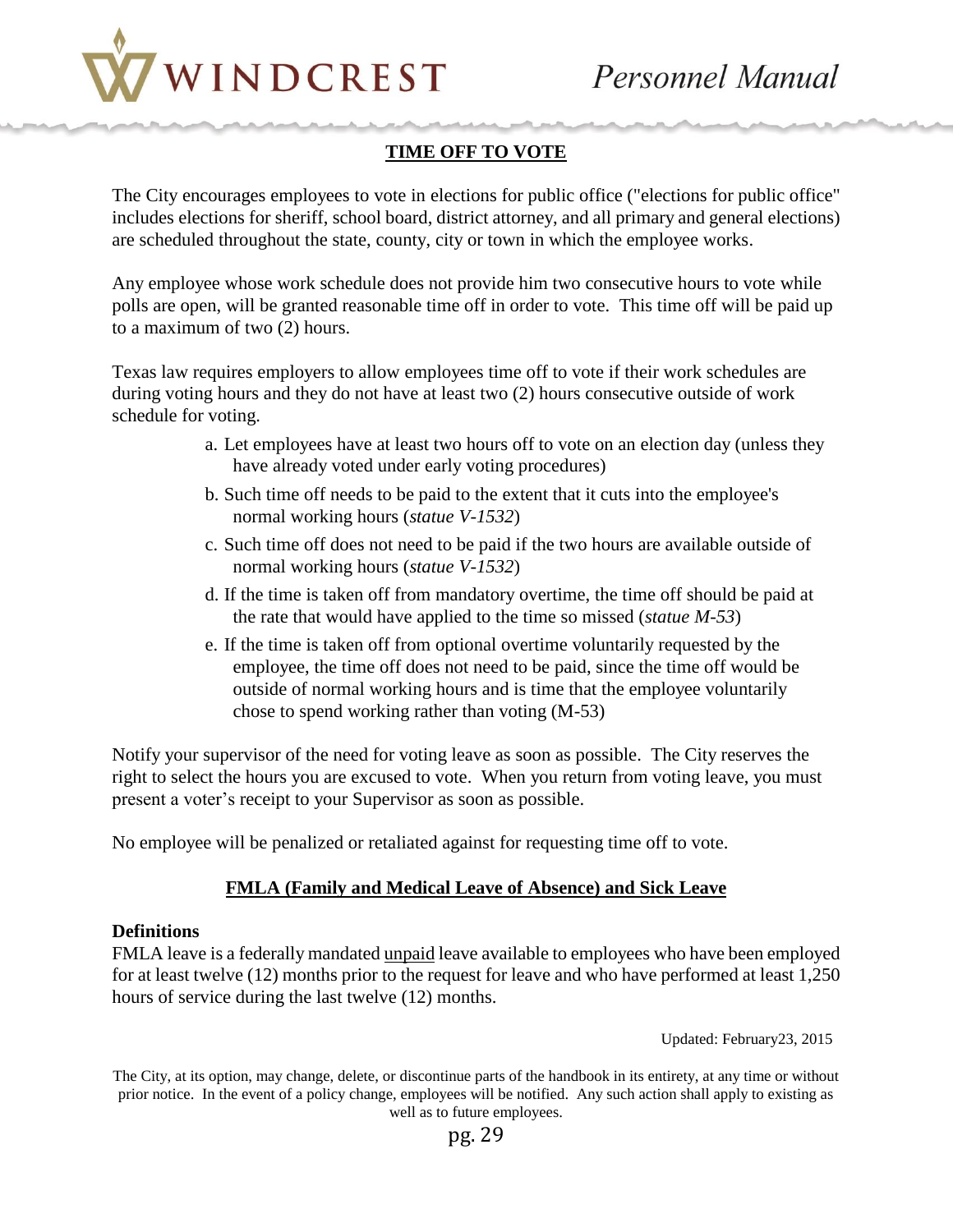

Sick leave is an optional leave provided by the City of Windcrest which is not required by state or federal law and should not be confused with FMLA leave. It is a paid benefit for certain employees, whereas FMLA is an unpaid right. The rules for obtaining the benefits of paid sick leave from the City and unpaid FMLA benefits under federal law are different, although they overlap in some circumstances.

#### **Availability**

FMLA leave is available for the following reasons: (a) the employee's serious health condition, (b) to care for a child, spouse or parent who has a serious health condition, or (c) the birth, adoption or placement through foster care of a child and to care for that child within twelve (12) months of birth/placement, (d) for qualifying exigencies arising out of the fact that the employee's spouse, son, daughter, or parent is on active duty or call to active duty status as a member of the National Guard or Reserves in support of a contingency operation.

Sick leave is provided to all full-time and exempt employees. It is available to an employee who is unable to work due to (a) personal injury, illness or pregnancy, or (b) due to the personal injury, illness or pregnancy of a member of the employee's immediate family. Immediate family is defined as an employee's spouse or the child/legal dependent of the employee or his spouse who is a permanent resident of the employee's household. The employee's personal injury or illness does not need to be serious as in the case of FMLA.

#### **Accrual of FMLA Leave**

If you are an employee eligible for FMLA leave, you may receive up to twelve (12) weeks of FMLA leave during a "rolling" twelve (12) month period for any of the reasons stated above for FMLA leave. The rolling twelve (12) months is reviewed by looking back at the twelve (12) months prior to a leave request to determine how much leave has been taken.

Intermittent leaves and leaves taken by reducing your work schedule will be granted when necessary due to your own serious health condition or that of a covered family member. Intermittent and/or reduced schedule leaves due to the birth, placement or adoption of a child may be granted with the authorization of your Supervisor. If you work a reduced hour schedule due to an intermittent FMLA leave, you will receive an adjustment to your pay based upon the reduced schedule.

The City reserves the right to limit the leave period for spouses when both are employed by the City, to a combined total of twelve (12) work weeks of FMLA leave per year for the birth, placement or adoption of a child or to care for a parent with a serious health condition. This restriction does not apply to FMLA leave taken for other reasons.

Updated: February23, 2015

The City, at its option, may change, delete, or discontinue parts of the handbook in its entirety, at any time or without prior notice. In the event of a policy change, employees will be notified. Any such action shall apply to existing as well as to future employees.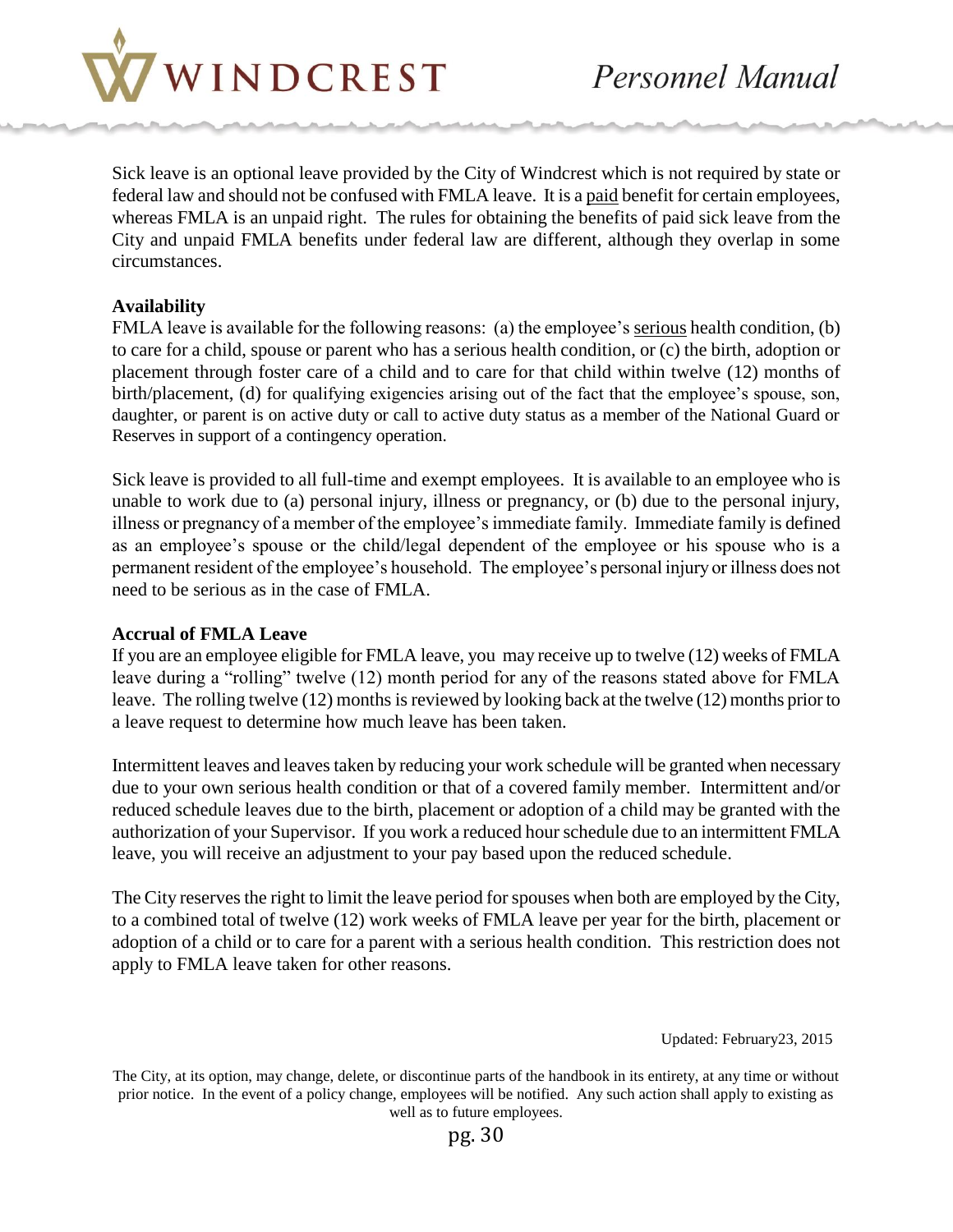

#### **Notice and Verification Requirements for FMLA leave**

A thirty (30) day notice of request for FMLA leave is required whenever the leave is foreseeable. If the leave is unexpected, notice must be given as early as possible (within one  $[1]$  – two  $[2]$  working days of learning of the need for leave, except in extraordinary circumstances where such notice is not feasible). If the leave is due to an employee's own medical emergency, a family member or other adult may contact the employee's Supervisor/Department Head as soon as possible, if the employee is unable to do so. A form to request FMLA leave can be obtained from the company's Human Resources Information System (HRIS). If the dates of the anticipated leave change, an employee must notify the employee's Supervisor/Department Head of such changes as soon as practicable.

For FMLA leave, you will be required to submit verification for leave, such as medical certification for your own serious health condition or that of a family member, birth certificate, adoption papers, etc., as well as periodic recertification of medical status. The City may require you to periodically report on the status of your leave and intent to return to work. If the employee's anticipated return to work date changes and it becomes necessary for the employee to take more or less leave than originally anticipated, the employee must provide the City with reasonable notice (i.e., within 2 business days) of the employee's changed circumstances and new return to work date. If the employee gives the City notice of the employee's intent not to return to work, the employee will be considered to have voluntarily resigned. If your FMLA leave was due to your own serious medical condition, you may be required to provide verification from your health care provider upon your return to work that you are able to perform the essential functions of your position with or without specified reasonable accommodation.

#### **Intermittent or Reduced Work Schedule Leave**

Intermittent leave is leave taken in separate blocks of time. A reduced work schedule leave is a leave schedule that reduces an employee's usual number of hours per workweek or hours per workday.

Leave because of an employee's own serious health condition, or to care for an employee's spouse, child or parent with a serious health condition, may be taken all at once or, where medically necessary, intermittently or on a reduced work schedule.

If an employee takes leave intermittently or on a reduced work schedule basis, the employee must, when requested, attempt to schedule the leave so as not to unduly disrupt the City's operations. When an employee takes intermittent or reduced work schedule leave for foreseeable planned medical treatment, the City may temporarily transfer the employee to an alternative position with equivalent pay and benefits for which the employee is qualified and which better accommodates recurring periods of leave.

Updated: February23, 2015

The City, at its option, may change, delete, or discontinue parts of the handbook in its entirety, at any time or without prior notice. In the event of a policy change, employees will be notified. Any such action shall apply to existing as well as to future employees.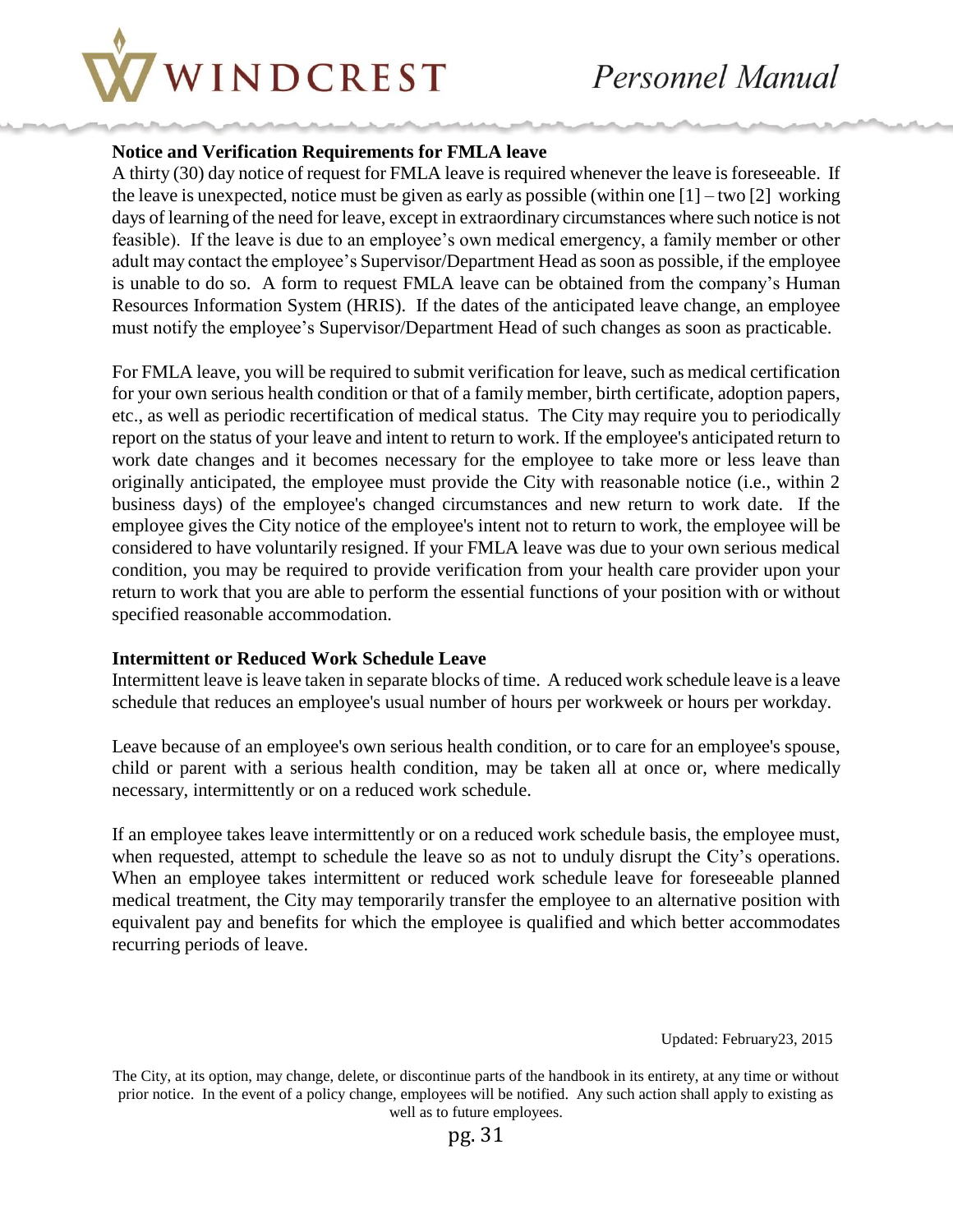

#### **Use of Paid and Unpaid Leave**

FMLA provides eligible employees with up to 12 workweeks of unpaid leave. During FMLA leave, you will be required to use all of your accrued sick, personal and vacation leave at the start of FMLA leave. This also applies when an employee has not been with the City for 12 months and worked 1,250 hours provided the leave would have qualified as FMLA leave. The time period that is considered "paid" by accrued sick, personal or vacation leave will not increase the length of time of FMLA leave eligibility (e.g. twelve [12] week total time consisting of both paid and unpaid leave time). The remainder of the 12 workweeks of leave, if any, will be unpaid FMLA leave. Any paid leave used for an FMLA qualifying reason will be charged against an employee's entitlement to FMLA leave. This includes leave for disability or workers' compensation injury/illness, provided that the leave meets FMLA requirements.

During FMLA leave, you will not receive holiday pay for any holidays that fall during the leave period. During FMLA leave, at the start of a calendar year, you will not be eligible to be credited for any sick, personal or vacation time for that year until such time as you return to active employment.

#### **Designation of Leave**

The City will notify the employee that leave has been designated as FMLA leave. The City may provisionally designate the employee's leave as FMLA leave if the City has not received medical certification or has not otherwise been able to confirm that the employee's leave qualifies as FMLA leave. If the employee has not notified the City of the reason for the leave, and the employee desires that leave be counted as FMLA leave, the employee must notify the Department Head or central designated Human Resources person within 2 business days of the employee's return to work that the leave was for a FMLA reason.

#### **Maintenance of Health Benefits**

During FMLA leave, group health and life insurance benefits for the employee only will continue to be paid by the City, and any insurance benefits for family members other than the employee must be paid by the employee. The City paid insurance benefits will cease if the employee informs the City of the employee's intent not to return from leave, if the employee fails to return from leave, or if the leave expires pursuant to other leave policies of the City.

If the employee's payment of health insurance premiums is more than 30 days late, the City may discontinue health insurance coverage upon notice to the employee.

# **Return from FMLA Leave**

Upon return from FMLA leave, the City will place the employee in the same position the employee held before the leave or an equivalent position with equivalent pay, benefits and other employment terms.

Updated: February23, 2015

The City, at its option, may change, delete, or discontinue parts of the handbook in its entirety, at any time or without prior notice. In the event of a policy change, employees will be notified. Any such action shall apply to existing as well as to future employees.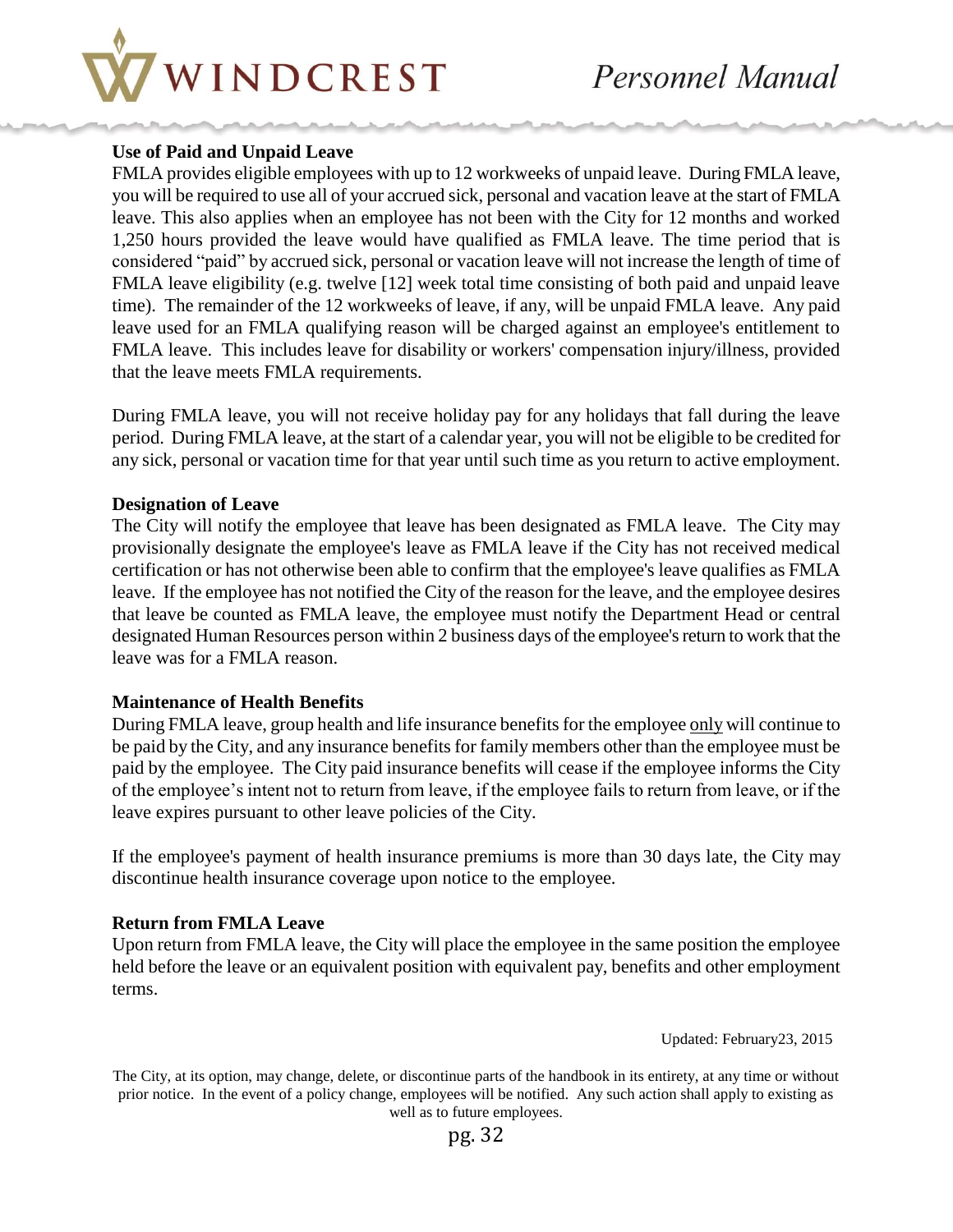

#### **Limitations on Reinstatement**

An employee is entitled to reinstatement only if he would have continued to be employed had FMLA leave not been taken. Thus, an employee is not entitled to reinstatement if, because of a layoff, reduction in force or other reason, the employee would not be employed at the time job restoration is sought.

The City reserves the right to deny reinstatement to salaried, eligible employees who are among the highest paid 10 percent of the City's employees employed within 75 miles of the worksite ("key employees") if such denial is necessary to prevent substantial and grievous economic injury to the City's operations.

#### **Failure to Return to Work Following FMLA Leave**

If the employee does not return to work following the conclusion of FMLA leave, the employee will be considered to have voluntarily resigned. The City may recover health insurance premiums that the City paid on behalf of the employee during any unpaid FMLA leave except that the City's share of such premiums may not be recovered if the employee fails to return to work because of the employee's or a family member's serious health condition or because of other circumstances beyond the employee's control. In such cases, the City may require the employee to provide medical certification of the employee's or the family member's serious health condition.

#### **Donation and Transfer of Accumulated Leave**

# *Sick leave maybe donated to the sick leave pool. In the event that additional sick leave is needed, employees may request hours. The sick leave request will be reviewed and voted on by all the department heads. Sick leave pool balance must not go negative.*

Requirements of Sick Leave Pool

- Employees must have atleast 40 hours of sick leave
- Employees may receive up to the following number of sick leave
	- o Donate 8 hours annually, may receive up to 80 hours
	- o Donate 16 hours annually, may receive up to 120 hours

It is recommended if an employee terminates, that their sick leave balance get rolled over to the Sick Leave Pool.

#### **Reinstatement after FMLA**

Before the employee returns to work from FMLA leave for the employee's own serious health condition, the employee may be required to submit a fitness for duty certification from the employee's health care provider, with respect to the condition for which the leave was taken, stating that the employee is able to resume work.

Updated: February23, 2015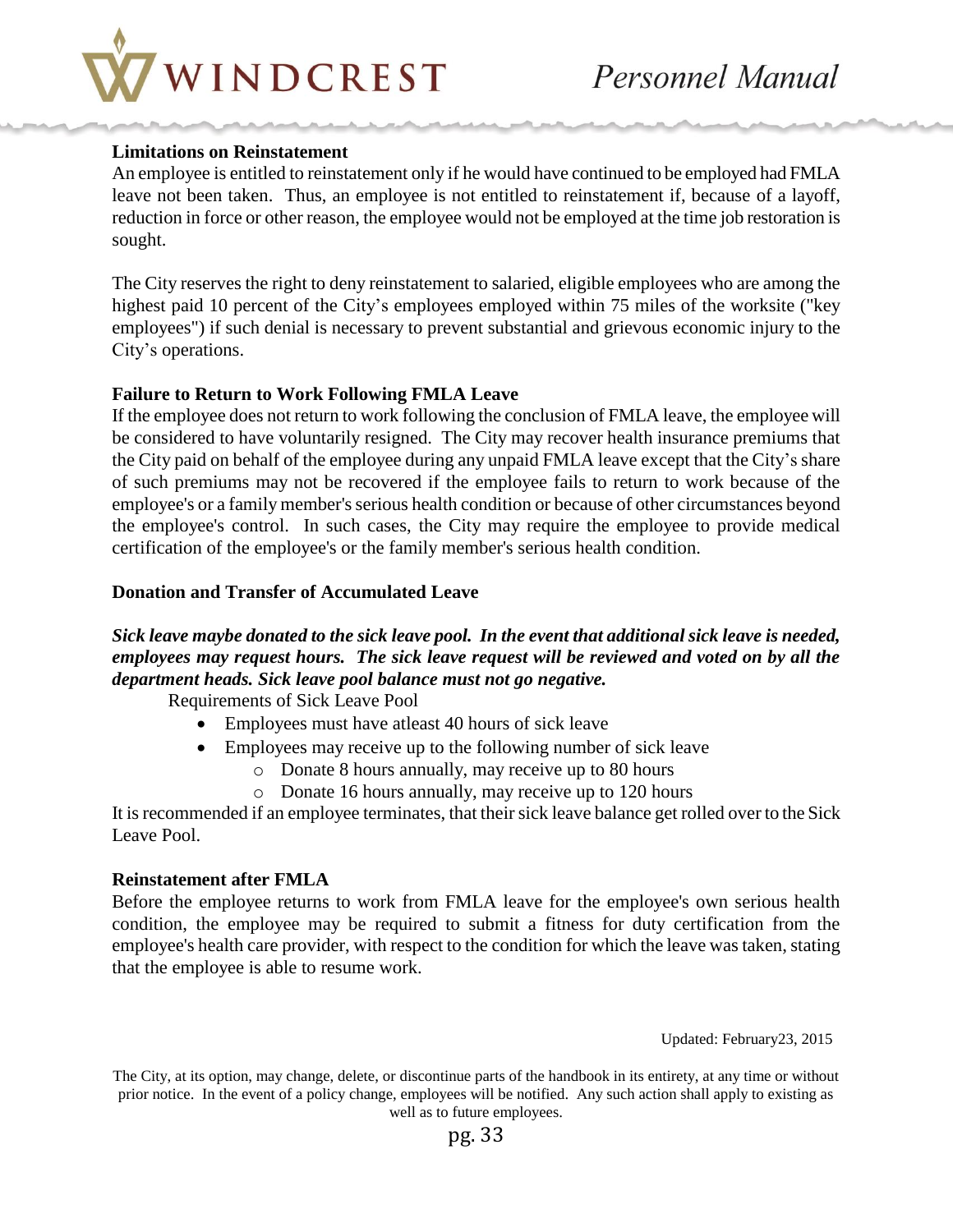

FMLA leave or return to work may be delayed or denied if the appropriate documentation is not provided in a timely manner. Also, a failure to provide requested documentation of the reason for an absence from work may lead to termination of employment.

As an eligible employee, you will be restored to your previous position or an equivalent one upon return from their FMLA leave with the same pay, benefits and other terms and conditions of employment unless your former position was eliminated due to a reduction in force, restructuring or other job elimination that was unrelated to their leave.

Those employees defined as "key employees" under the FMLA may be denied reinstatement at the City's discretion and will be notified of such at the time leave is requested or as soon as a determination can be made by the City that reinstatement of such "key employee" will result in substantial and grievous economic injury to operations.

#### **Sick Leave**

#### **Accrual of Sick Leave**

Full-time employees earn sick leave at the rate of one (1) working day, or eight (8) hours per month, for each full month of continuous service with the City. Eligibility for sick leave begins at the time of employment. Credit for sick leave may be accumulated from year to year up to sixty (60) working days. Sick leave must be earned before it is used. Earned, unused sick leave credit is not paid upon termination of employment for any reason.

#### **Notice and Verification Requirements for sick leave**

In order to use sick leave, an employee must notify his Supervisor of his request as required by the attendance policy of the employee's department. Absences of three (3) or more consecutive days must be documented by a physician's statement and the dates that the employee was under the physician's care. For absences lasting more than three days, you must contact the central Human Resources designee to determine whether you may qualify for FMLA. Employees must use sick leave for its intended purpose. Supervisors will monitor employee use of sick leave for indications of abuse. Abuse of paid sick leave may result in disciplinary action up to and including termination of employment.

# **LEAVE OF ABSENCE WITHOUT PAY**

Should a situation arise that temporarily prevents an employee from working, he may be eligible for a personal Leave of Absence without pay. This leave may be available to employees who have not satisfied the 1,250 hour requirement under FMLA or have exhausted their FMLA leave and are in need of leave due to an FMLA qualifying event.

Updated: February23, 2015

The City, at its option, may change, delete, or discontinue parts of the handbook in its entirety, at any time or without prior notice. In the event of a policy change, employees will be notified. Any such action shall apply to existing as well as to future employees.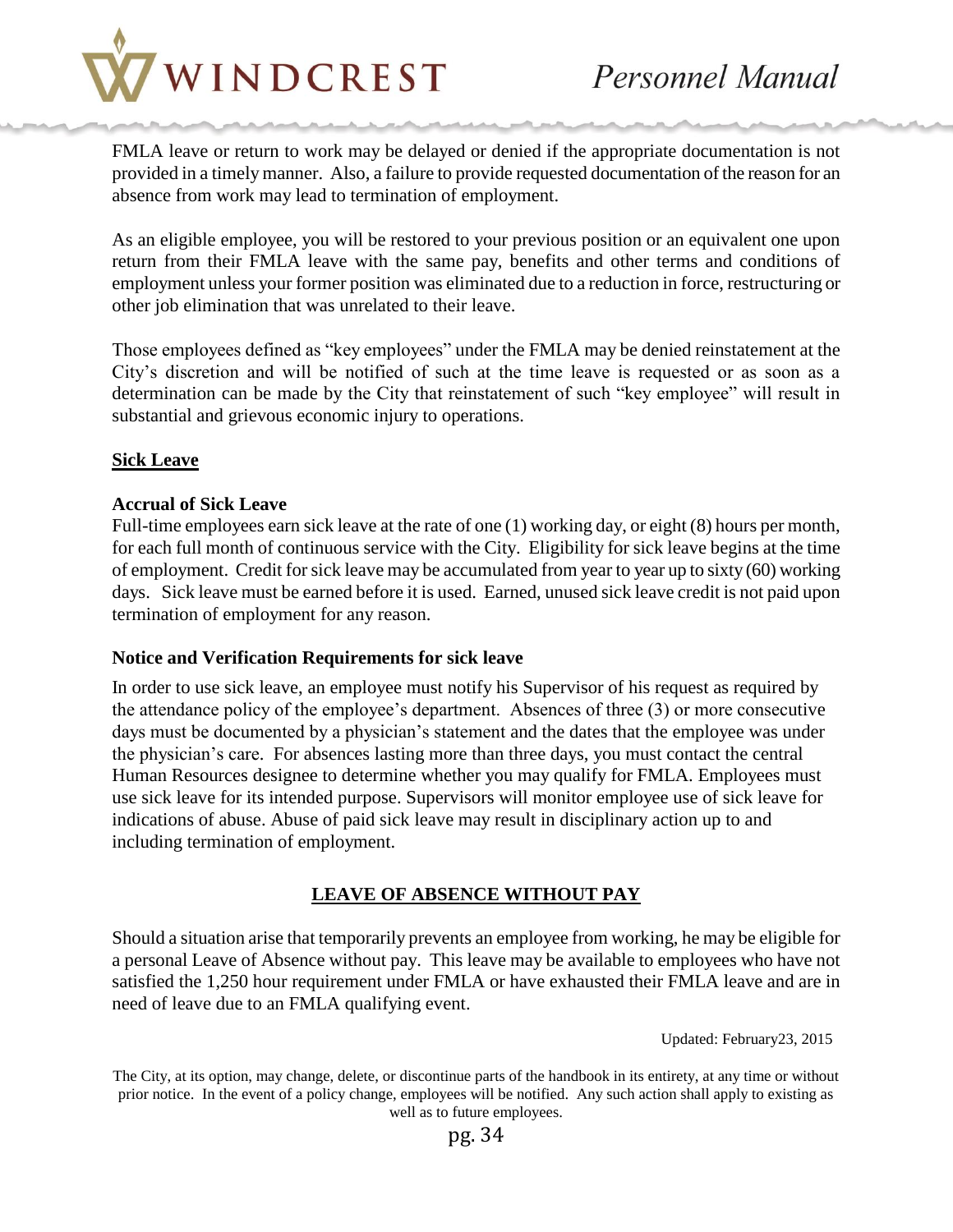

Any request for a leave of absence without pay must be submitted in writing as far in advance as possible and it will be reviewed on a case-by-case basis by the employee's Department Head and the City Manager. The decision to approve or disapprove is based on the circumstances, the length of time requested, the employee's job performance and attendance and punctuality record, the reasons for the leave, the effect the employee's absence will have on the work in the department and the expectation that the employee will return to work when the leave expires.

Leaves of absence will be considered only after all vacation, sick and personal time has been exhausted. The duration of a leave of absence, if granted is based on the Department Head's recommendation to the City Manager and only after the City Manager's approval.

#### **Continuing Benefit Plan Coverage**

While on a personal unpaid leave of absence, employee's medical coverage will end on the last day of the month following the start of such leave. Employees will have the opportunity of continuing their benefits for a maximum period of 18 months by paying the monthly premiums as required by COBRA legislation. Unemployment Insurance benefits cannot be collected while on a leave of absence without pay.

#### **Salary Action**

Any planned salary increase for an employee returning from an unpaid leave of absence without pay will be deferred by the length of the leave.

#### **Vacation and Personal Time**

During the calendar year that an employee takes an unpaid leave of absence without pay, the employee is not eligible for vacation. Unused vacation and personal days must be used before an unpaid leave of absence without pay will be granted.

#### **Performance Appraisal**

The normal performance appraisal date of an employee on an unpaid leave of absence without pay will be conducted in accordance with the City's performance appraisal schedule.

#### **Returning/Not Returning From a Leave**

Due to the nature of our business, the City cannot guarantee either that an employee's job will remain available or that a comparable position will exist when return from an unpaid leave is sought. When an employee is ready to return from a leave of absence without pay, the City will attempt to reinstate the employee to his former position or to one with similar responsibilities.

An employee who returns to work following an unpaid leave will be considered as having continuous service. If an employee does not return from an unpaid leave of absence without pay, the

Updated: February23, 2015

The City, at its option, may change, delete, or discontinue parts of the handbook in its entirety, at any time or without prior notice. In the event of a policy change, employees will be notified. Any such action shall apply to existing as well as to future employees.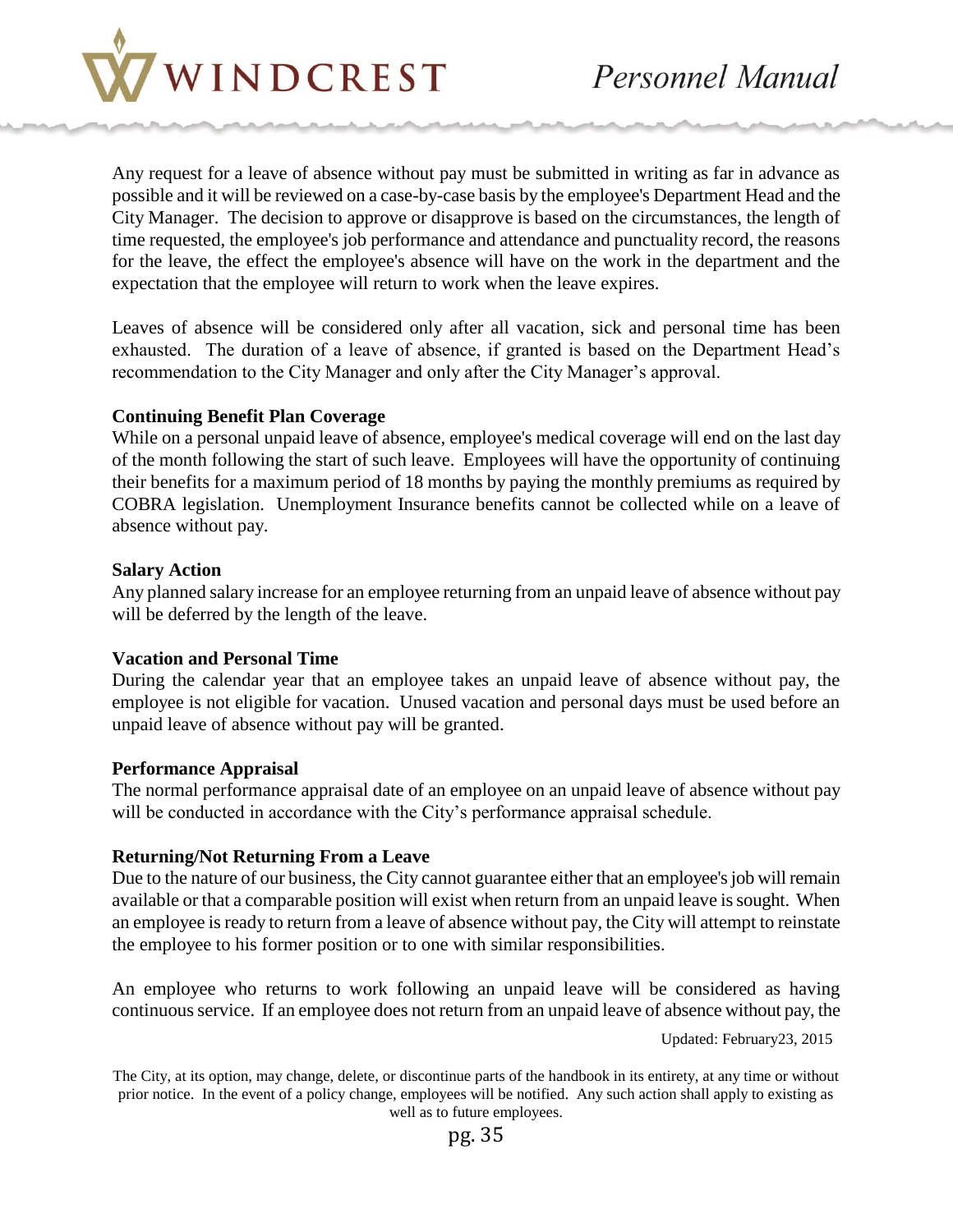

termination date is the last day of the authorized leave period or the date the employee notifies his Supervisor he is not returning, whichever is sooner. Such employees may be considered for reemployment.

#### **Bilingual Pay (Grandfathered)**

Those employees currently receiving Bilingual Pay as of 02-23-2015 will continue with this benefit and are considered "Grandfathered" in the plan. This benefit will no longer be available to any employee not currently receiving the benefit or who are not considered "Grandfathered" in this benefit.

The "Grandfathered" employees have the following benefit: Bilingual Pay of \$300.00 per year will be paid to full-time employees who can demonstrate that they speak and understand a foreign language or can perform and interpret sign language for the deaf. Each Department Head will certify in writing to the City Manager the eligibility of their staff members.

#### **Health, Dental & Vision Benefits**

The City contracts for medical, hospitalization, prescription, dental and vision insurance benefits for all full-time employees, and others voted on by City Council, and pays premiums on such benefits for the employee only. Each employee is provided with manuals, coverage updates and claim forms for the insurance benefit program. Dependent coverage for health/hospitalization, prescription, dental and vision insurance plans are available to employees through payroll deductions. Open enrollment for dependent coverage is each September. The City abides by the Federal COBRA requirements and compliance.

#### **Life Insurance**

Full-time employees eligible to participate in group hospitalization coverage are provided life insurance coverage of one times the employee's annual salary, with a minimum of \$30,000.00. Police Officers will have coverage in the amount of \$100,000.00.

#### **Retirement**

All full-time employees become part of the Retirement System on the 1st day of employment. The employee's contribution to this system is 6% of gross pay. The City's contribution will be as prescribed by the Texas Municipal Retirement System.

The Municipal Finance Officer or central Human Resources designee will furnish each employee a separate manual explaining the retirement benefits.

Updated: February23, 2015

The City, at its option, may change, delete, or discontinue parts of the handbook in its entirety, at any time or without prior notice. In the event of a policy change, employees will be notified. Any such action shall apply to existing as well as to future employees.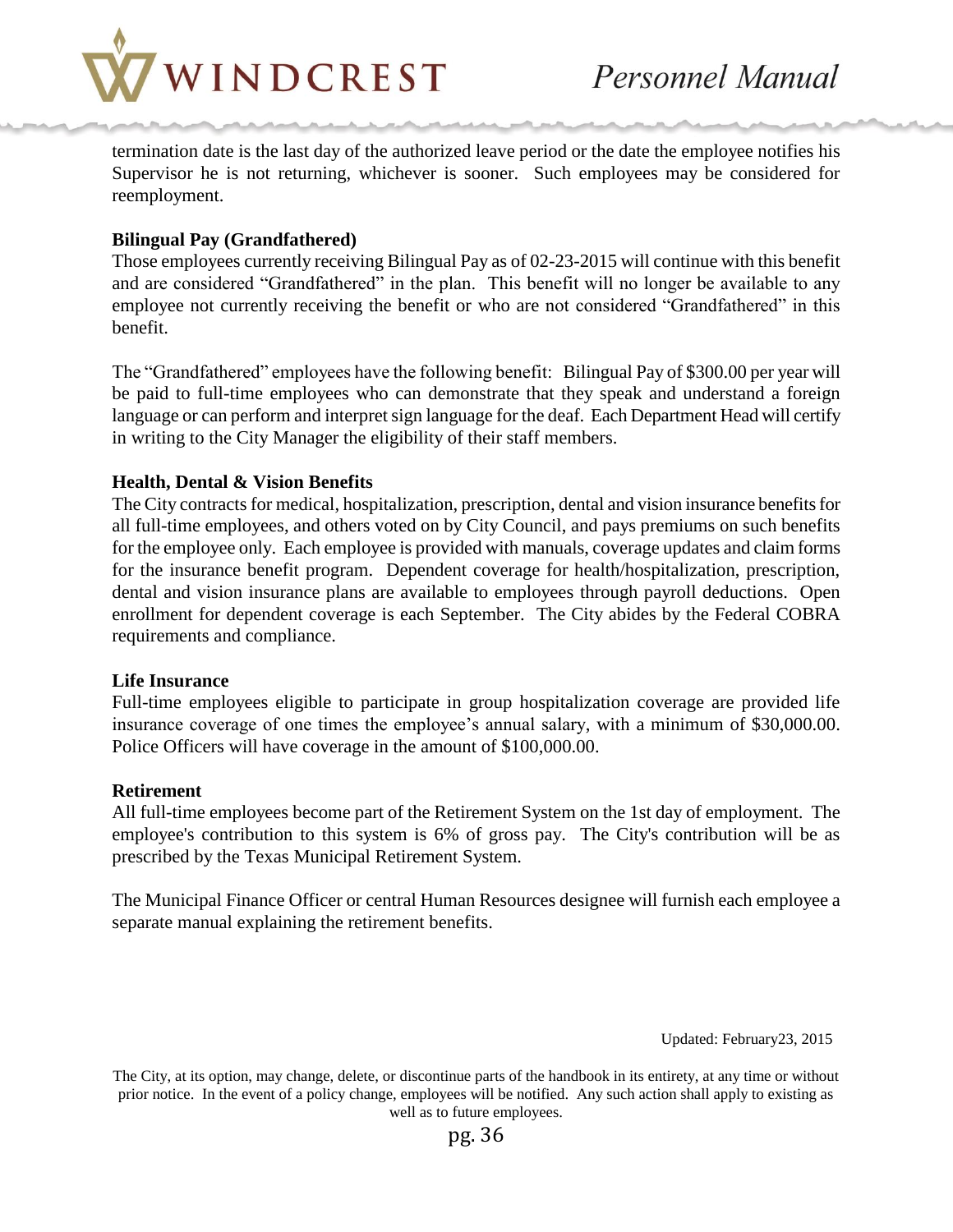# WINDCREST

# **Restricted Prior Service Credit**

Under the Act governing the Texas Municipal Retirement System, employees who are members of the System are authorized and allowed restricted prior service credit for service previously performed for various other public entities for which they have not received credited service.

The service credit granted may be used only to satisfy length-of-service requirements for retirement eligibility, has no monetary value in computing the annuity payments allowable to the member, and may not be used in other computations, including computation of Updated Service Credits.

A member seeking to establish restricted prior service credit under this policy must take the action required under Section 853.305 of Subtitle G of Title 8, Texas Government Code while still an employee of Windcrest.

A copy of the application for Restricted Prior Service Credit is located in the Forms Index of this manual.

# **WORKERS' COMPENSATION**

Industrial injury or occupational illness (as defined by Workers' Compensation Laws) is covered by Workers' Compensation Insurance in lieu of the group health insurance policy. The Compensation Insurance will pay all medical expenses for properly reported on the job injuries and under certain circumstances, disability pay. Texas Workers' Compensation Fund is the sole source of disability pay. Workers' Compensation premiums are paid by the City. The maximum leave time for industrial injury or occupational illnesses will be the same as any other leave – please refer to the Benefits section.

An employee injured on the job or that has an illness caused by work, should stop working and report the condition to his Supervisor immediately. The Employer's First Report of Injury or Illness Form, which is located on the city's Human Resources Information System (HRIS) must be completed and turned into the TML WC Office by the Supervisor. Failure to do so may disqualify an employee from benefits. An employee may go for medical treatment with the consent of his Supervisor. The Supervisor and employee must inform the Human Resource office immediately. An employee who has an industrial injury or occupational illness is required to provide a release from the treating physician stating the employee's ability to return to the current duties as well as any restrictions. Failure to report to work as scheduled, following a leave, may result in dismissal.

Updated: February23, 2015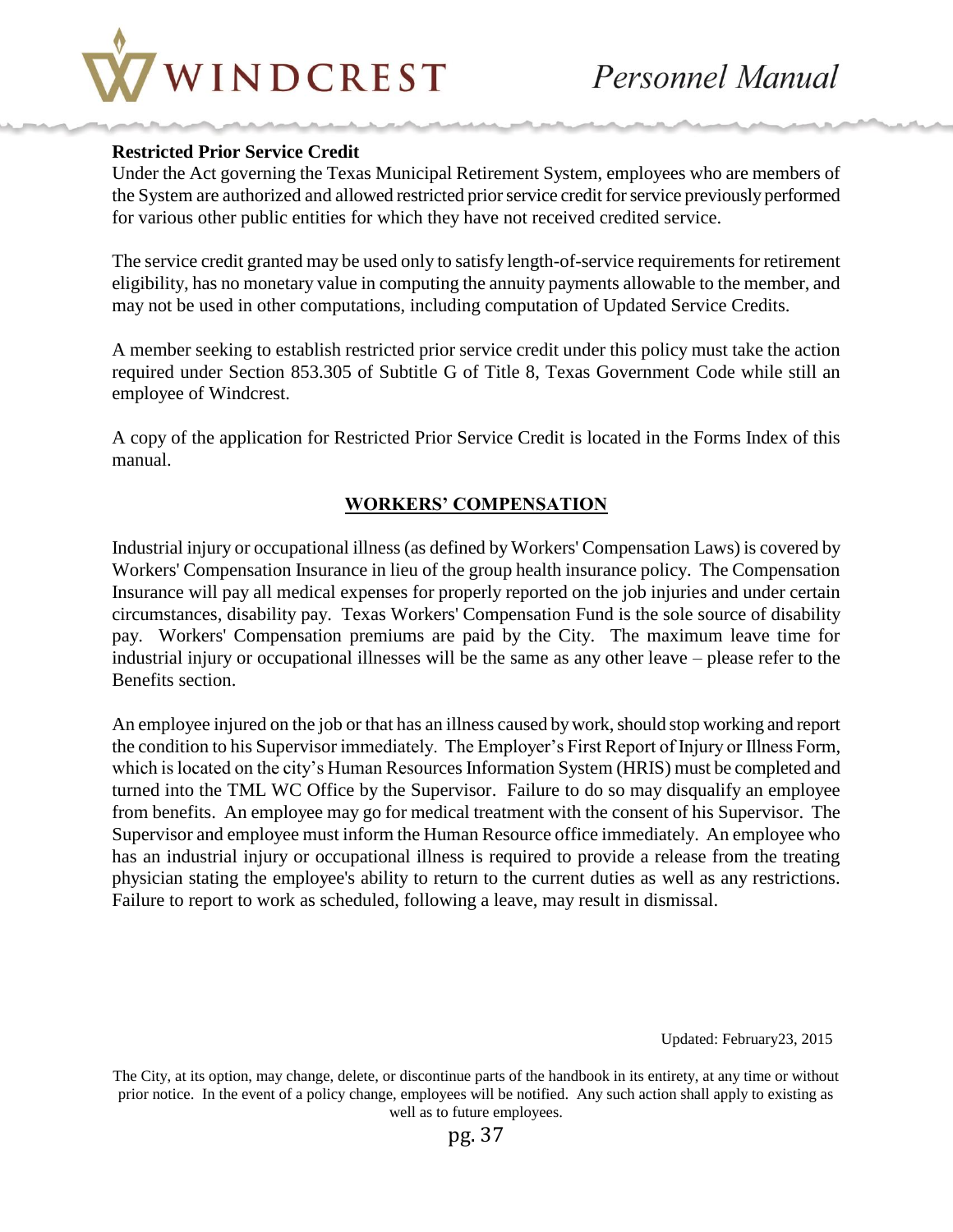

# **ON THE JOB ABSENTEEISM AND TARDINESS**

Because the City depends heavily upon its employees, it is important that employees attend work as scheduled. Dependability, attendance, punctuality, and a commitment to do the job right are essential at all times. As such, employees are expected at work on all scheduled work days and during all scheduled work hours and to report to work on time. Moreover, an employee must notify his Supervisor as far in advance as possible, but not later than one hour before his scheduled starting time if he expects to be late or absent. This policy applies for each day of his absence. An employee who fails to contact his immediate Supervisor may be subject to disciplinary action. A careful record of absenteeism and lateness is kept by the employee's Supervisor and becomes part of the personnel record. To the extent permitted by law, absenteeism and lateness lessen an employee's chances for advancement, pay increases and may result in dismissal.

An employee will request from his Department Head/Supervisor permission to be absent as far in advance as possible, whenever such advance notice is feasible. The Supervisor will evaluate the reason for the absence and decide if the employee may be excused.

#### **Personal or Family Emergency or Illness**

If an employee is unable to give advance notice, his Supervisor must be notified as soon as possible on the day of absence, but no later than the second hour of the work day.

#### **Out-of-town Emergency**

If out of town and out of funds, an employee may call "collect" and notify their appropriate Department Head/Supervisor of the absence, the nature of the emergency and the time of expected return to duty. Department Head/Supervisor will make notification to the City Manager. All unexcused absences will be without pay.

#### **Unexcused Absence**

An employee must notify his Department Head/Supervisor prior to absences or in case of emergency as soon as possible, otherwise the absence is classified as an unexcused absence. An employee who fails to notify his Department Head/Supervisor and is absent for at least two (2) consecutive days is considered to have resigned his position as job abandonment. Excessive absenteeism is reason for disciplinary action up to and including discharge. All unexcused absences will be without pay.

#### **Tardiness**

Unless excused by an employee's Department Head or Supervisor, an employee is to report for duty on time, at the beginning of their scheduled shift and after meal breaks. Excessive tardiness is reason for disciplinary action up to and including discharge and lessens employee's chance of receiving merit pay increases

Updated: February23, 2015

The City, at its option, may change, delete, or discontinue parts of the handbook in its entirety, at any time or without prior notice. In the event of a policy change, employees will be notified. Any such action shall apply to existing as well as to future employees.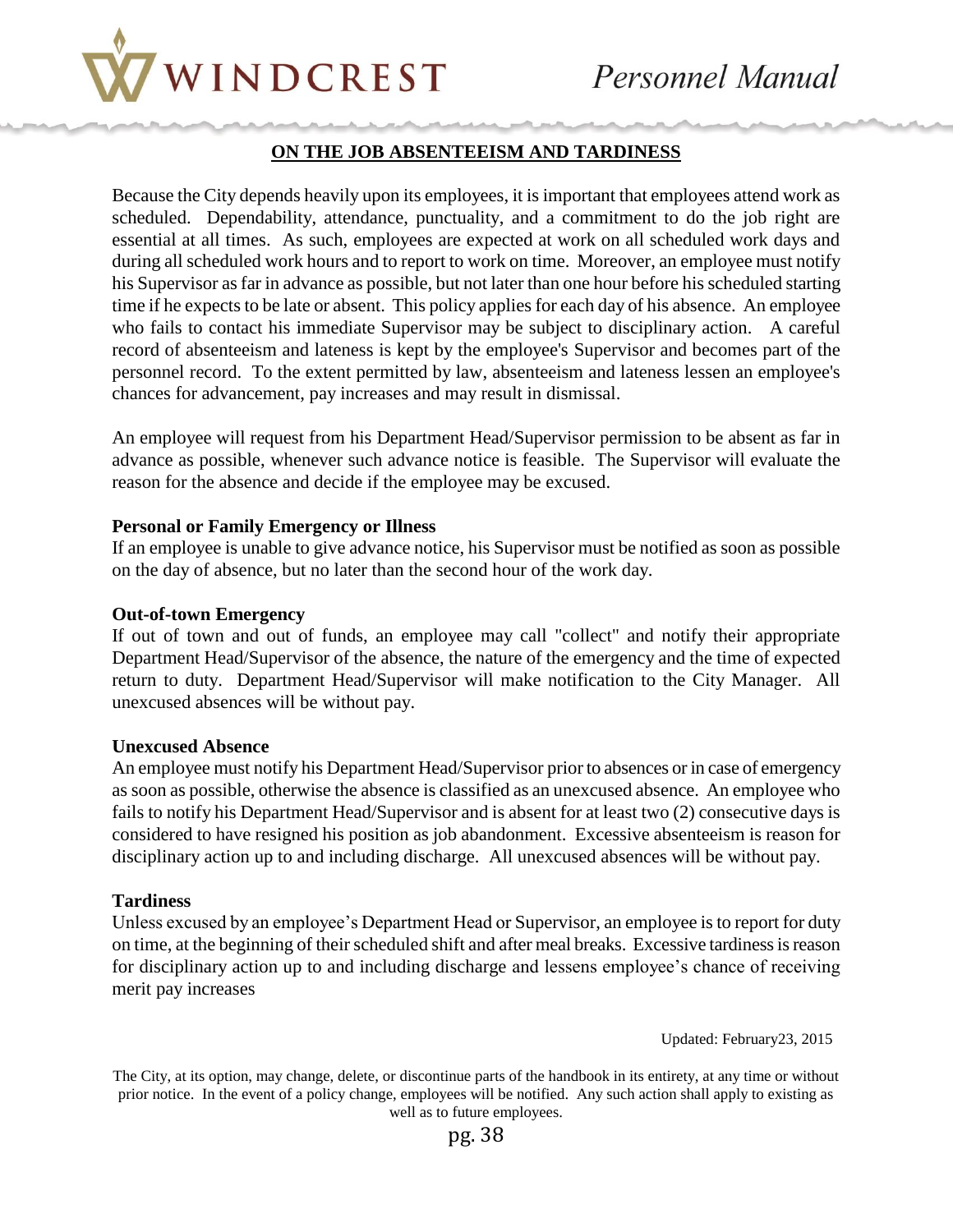

#### **Failure to Return to Work**

Failure to return to work from any leave, as scheduled, may result in dismissal.

## **POLICY ON ALCOHOL, DRUGS AND CONTROLLED SUBSTANCES**

To ensure a safe, productive work environment at all City facilities and to safeguard City property, the City strictly prohibits the use, sale, purchase, transfer, receipt, or possession of alcohol, drugs, or controlled substances on any City premises by City employees or City volunteers while on duty or on call, except in the course of performing official law enforcement duties or unless the event is otherwise authorized by the City Manager. The City Manager's authority extends only to the consumption of alcohol at authorized functions. An employee that attends an authorized function where alcohol is present and consumes alcohol is responsible not to become impaired as a result of their consumption. City vehicles as well as private vehicles parked on City premises are locations included within this prohibition. In addition, the City strictly prohibits any employee being at work under the influence of alcohol, drugs, or controlled substances. Any employee found in violation of the above stated policy will be discharged upon the first offense.

Every City Employee will be required to complete an Employee Consent to Search or Testing Form before assuming employment with the City of Windcrest. *(This Form can be found in the Form Index at the end of this document.)*

Any employee taking a legal drug or other medication, whether or not prescribed by the employee's physician for a medical condition, which is known or advertised as possibly affecting or impairing judgment, coordination, or other senses, or which may adversely affect their ability to perform work in a safe and productive manner, must notify his superior or other management official prior to starting work. Employees do not need to report the medications they are taking, but rather the potential effects of the medication on the employee's judgment, coordination or other senses or which may adversely affect the employee's ability to perform work in a safe and productive manner. The Supervisor or management official will decide if the employee can remain at work and what work restrictions, if any, are deemed necessary. Any employee violating this policy will be subject to discharge upon the first offense.

The City reserves the right to conduct searches, inspections, or tests of employees and their personal effects, lockers, purses, and other containers located on City premises, as well as employees' private vehicles, if parked on the City's premises. Entry onto the City's premises or work sites constitutes consent to searches or inspections. If an employee refuses to permit a search, the employee may be disciplined up to and including discharge. The purpose for such searches or inspections under this policy is to determine whether any employee is in possession of or under the influence of alcohol, drugs, or controlled substances. Searches or inspections may be conducted at the discretion of the City from time to time without prior announcement. When appropriate, items discovered as a result

Updated: February23, 2015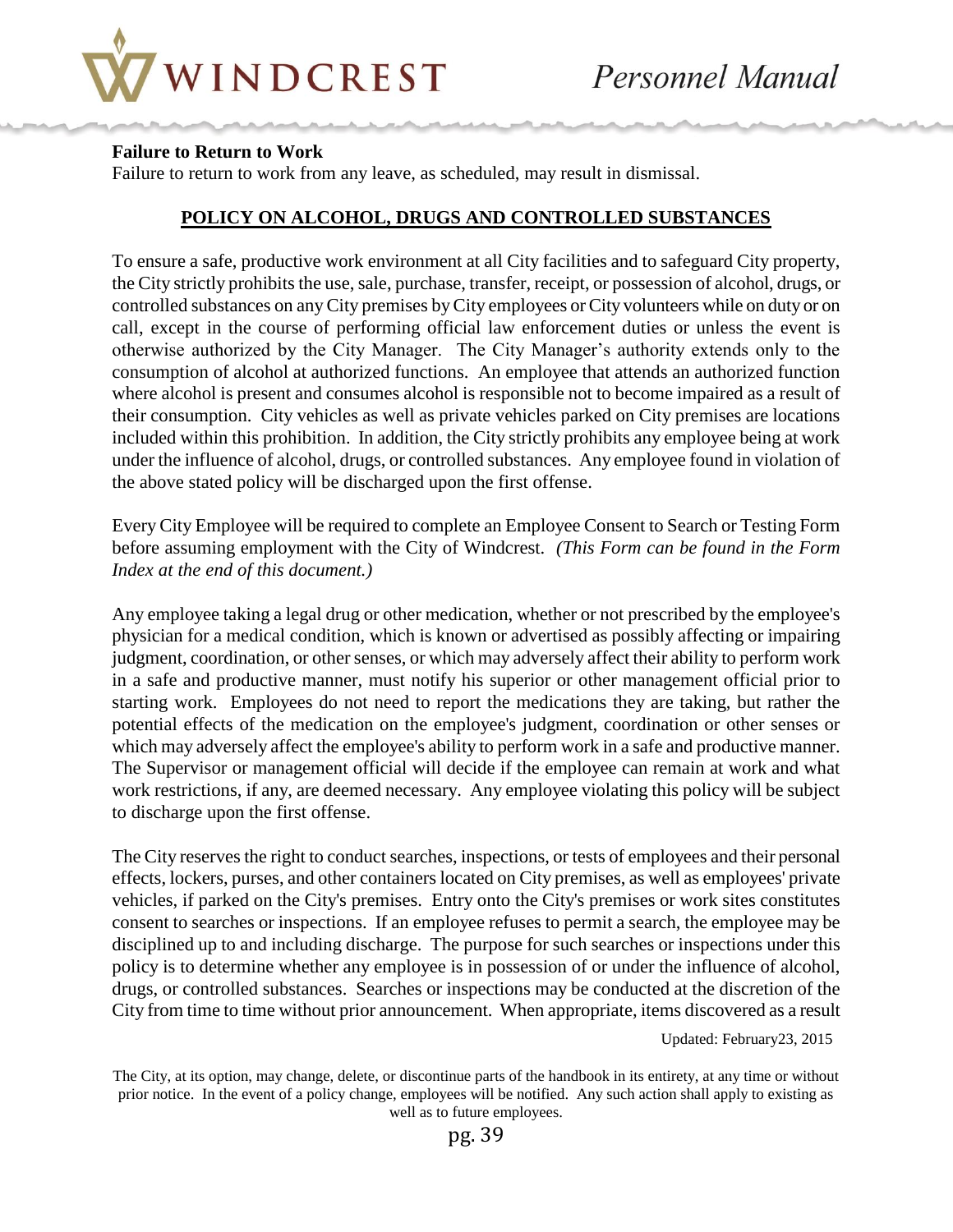

of the City's searches or inspections may be taken into custody and may be turned over to the proper law enforcement authorities.

Blood and/or urine samples or other medical tests may be required of employees and screened by a laboratory for the presence of alcohol, drugs, and controlled substances. Such tests may be required among groups of employees on a random selection basis, or on an individual basis whenever the employee's observed behavior or other evidence raises any question about the employee's physical condition or fitness to perform his job. Any employee who refuses to submit to a search or inspection, refuses to give a blood or urine sample, or is found in possession of or under the influence of alcohol, drugs, or controlled substances will be discharged upon the first offense. In every case when an employee is involved in an accident while operating a City vehicle or piece of heavy equipment, they will be required to submit to a blood and/or urine test to be screened by a laboratory for the presence of alcohol, drugs, and controlled substances in their person. In the event the employee is injured and is transported to an emergency hospital, the test will be completed at the hospital. If an employee is not injured or has sustained only minor injuries, the employee will be transported to Nova Source Medical by a Supervisor to complete testing. After normal hours or on weekends or holidays, a Supervisor will contact the after hour's number for Nova Source Medical to arrange for testing.

Within the meaning of this policy, "under the influence" is defined as being in a physical or mental condition rendering the individual unable to perform one or more job duties in a productive manner without risk to the safety and well-being of the individual, other employees, the public, or City property, due to the introduction of any substance into the body; and/or having an alcohol concentration in the individual's system of 0.04% or more; and/or having any detectable level, in excess of a trace, for drugs or controlled substances in the body. A "detectable level" for the use of marijuana is at least 50 nanograms per milliliter. A "controlled substance" is defined as any substance, chemical or agent, the use, possession, or sale of which, without a valid doctor's prescription, has been declared illegal by state or federal law. Any employee found in possession of alcohol or marijuana in a usable quantity or of any other drug or controlled substance in any quantity while on duty or on City premises shall be presumed to have intended to use or sell such substance while on duty or on City premises and is therefore in violation of above stated policy and will be discharged.

#### **SERVICE TO THE PUBLIC**

On a day-to-day basis, citizens base their opinion of the City of Windcrest on the actions of City employees. Over the years the City has developed a code of personal conduct the City thinks will help maintain a reputation for good city government.

Updated: February23, 2015

The City, at its option, may change, delete, or discontinue parts of the handbook in its entirety, at any time or without prior notice. In the event of a policy change, employees will be notified. Any such action shall apply to existing as well as to future employees.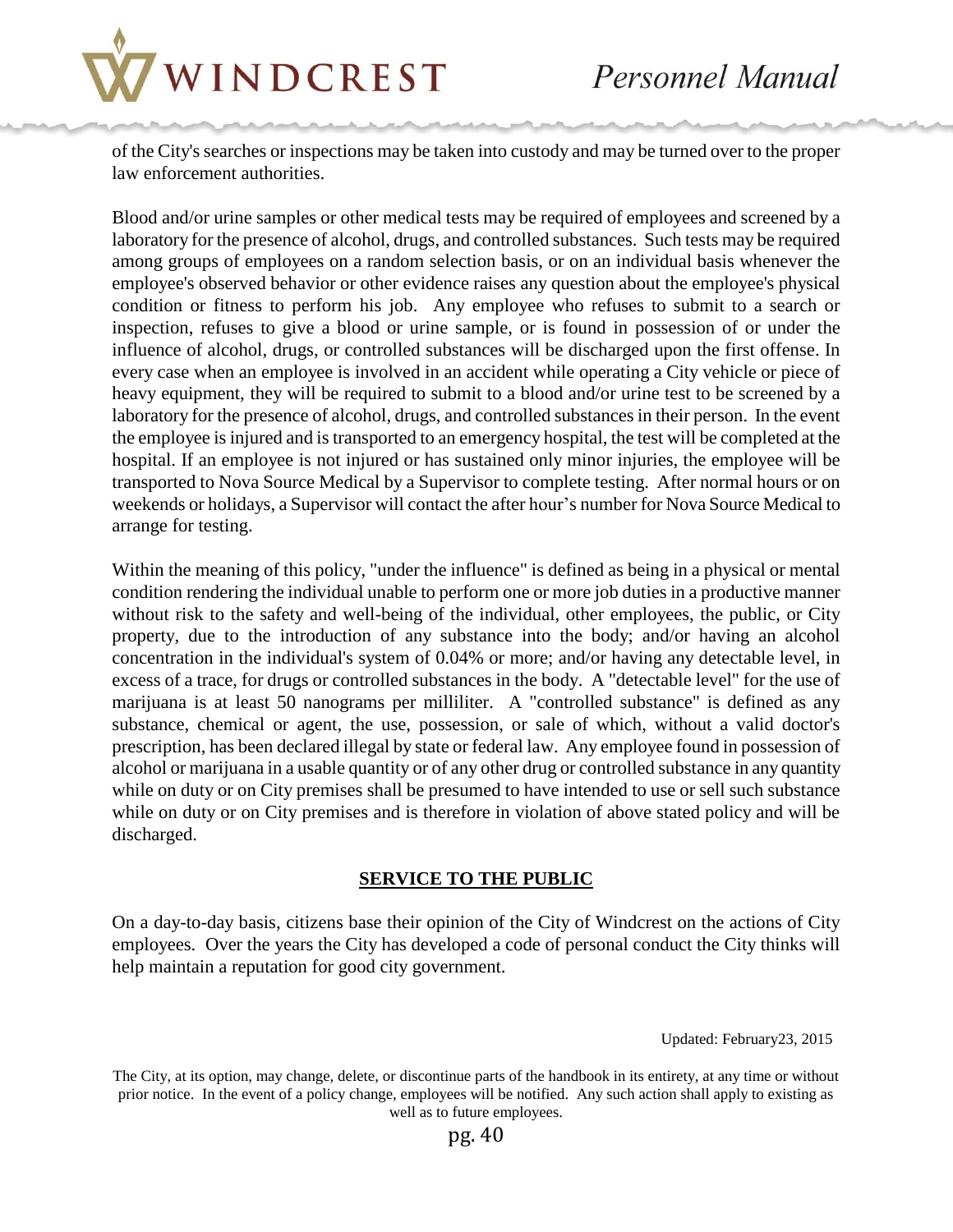

# **CODE OF PERSONAL CONDUCT**

- 1. Remember that we are here to serve the citizens of the City of Windcrest.
- 2. Our responsibility is to provide fair, efficient service in a courteous manner.
- 3. Be a good and sincere listener; our visitors and callers want us to understand and care about their problems.
- 4. Learn all about the activities of the City and try to help others get their problems solved in the most efficient manner, even if the problem must be referred to another employee or department.
- 5. Write down all of the information you will need to complete a task for a citizen, including the date and time of a call or request and the telephone number or address where the person can be contacted, if possible.
- 6. Fulfill all obligations you make. If you cannot complete an obligation as anticipated, get back in touch and explain the circumstances.
- 7. Respect the dignity of every individual; try honestly and sincerely to see the other person's point of view; speak kindly to and of others; avoid arguments; and be friendly.
- 8. Be punctual in your work and for appointments.
- 9. Make suggestions to your immediate Supervisor about ways we can improve our services to the citizens of Windcrest or can get our work done in a more efficient manner.
- 10. Dress and appearance must be appropriate to our job. Expensive clothes are not necessary, but a neat, professional appearance is important.
- 11. City employees are trustees of public funds---conserve city money, time, and equipment as if it were your own.

Finally, public service requires that we not only obey the law, but it is also important that we avoid even the appearance of any improper action or of using our official position to gain any personal advantage.

Updated: February23, 2015

The City, at its option, may change, delete, or discontinue parts of the handbook in its entirety, at any time or without prior notice. In the event of a policy change, employees will be notified. Any such action shall apply to existing as well as to future employees.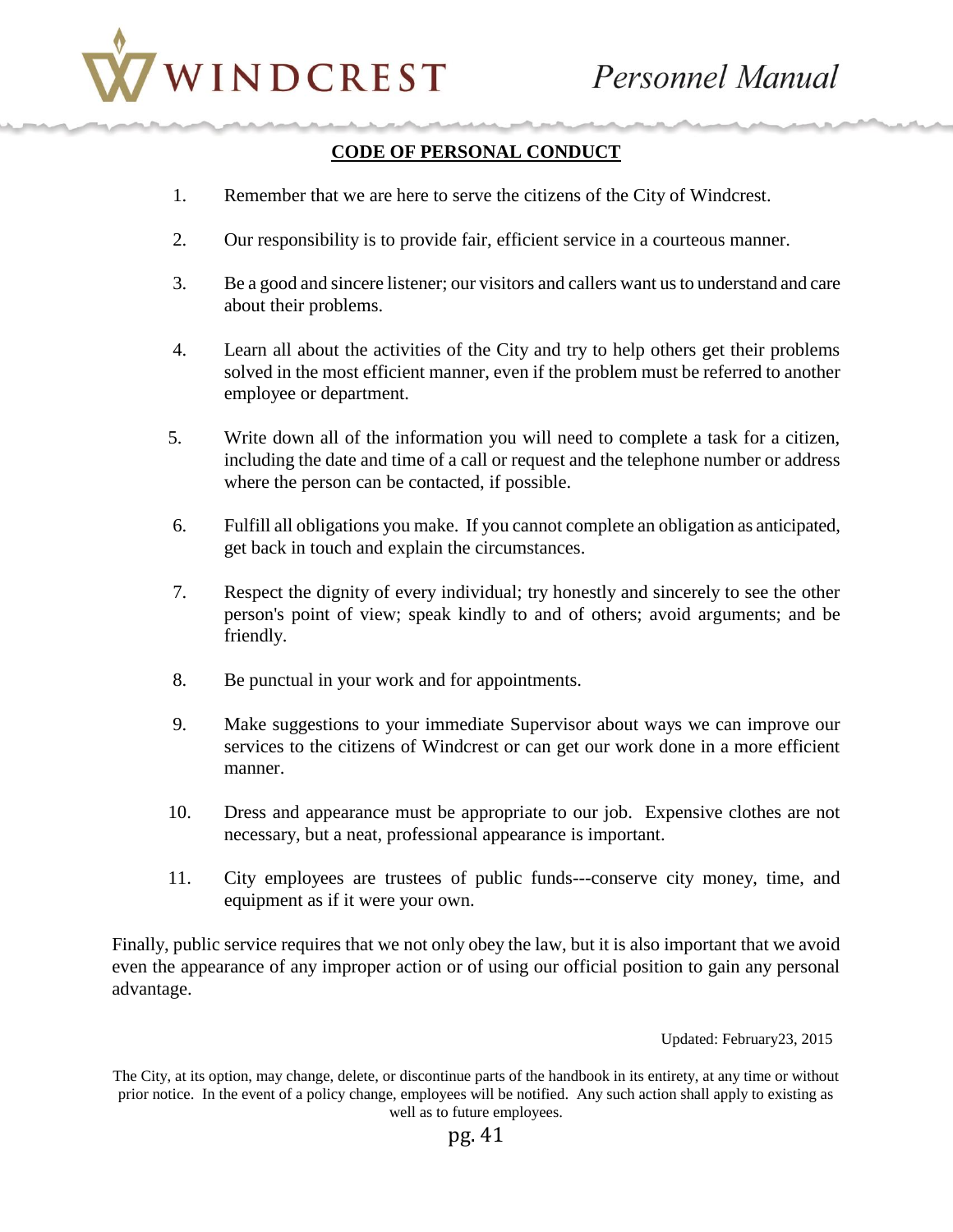

# **DRESS AND PERSONAL APPEARANCE**

All City employees from time to time have contact with citizens and the general public; therefore, suitable dress and personal hygiene must be observed at all times. All City employees are issued a photo identification tag which is to be worn at all times the employee is performing official duties for the City or on City premises.

Suitable dress is a prime requirement for safe and efficient work. The type of dress required depends on the location and nature of work performed. As a general rule, the following guidelines are to be followed:

#### **Public Works Employees**

- 1. Uniforms
	- a. The City provides uniforms, including caps and patches, which provide proper public identification for City employees. These uniforms are the property of the City of Windcrest and should be worn at all times when on duty within or for the City. Wearing of clothing other than City provided uniforms; patches and caps must be approved in advance by the employee's Supervisor or Department Head.
	- b. Employees must properly care for these uniforms, patches and caps. Should they become unsuitable for use, they should be returned to the employee's Supervisor for replacement with suitable attire.
	- c. Wearing of City uniforms, patches or caps after hours, or when not assigned to official City responsibilities, is not permitted unless approved by the Supervisor.
- 2. Employees are to be clean shaven at all times while on duty unless they are wearing a mustache or beard. If a mustache or beard is worn, it must be kept clean, trimmed and neat while representing the City.
- 3. Hair must be appropriate for public exposure and not a safety hazard as determined by the Supervisor.
- 4. All safety equipment, protective clothing and foot apparel, such as hard hats, gloves, eye protection, hearing protection, safety toe foot apparel, etc., issued by the City or required by the City must be properly worn and used. If any such equipment becomes defective, it must be returned to the employee's Supervisor.

Updated: February23, 2015

The City, at its option, may change, delete, or discontinue parts of the handbook in its entirety, at any time or without prior notice. In the event of a policy change, employees will be notified. Any such action shall apply to existing as well as to future employees.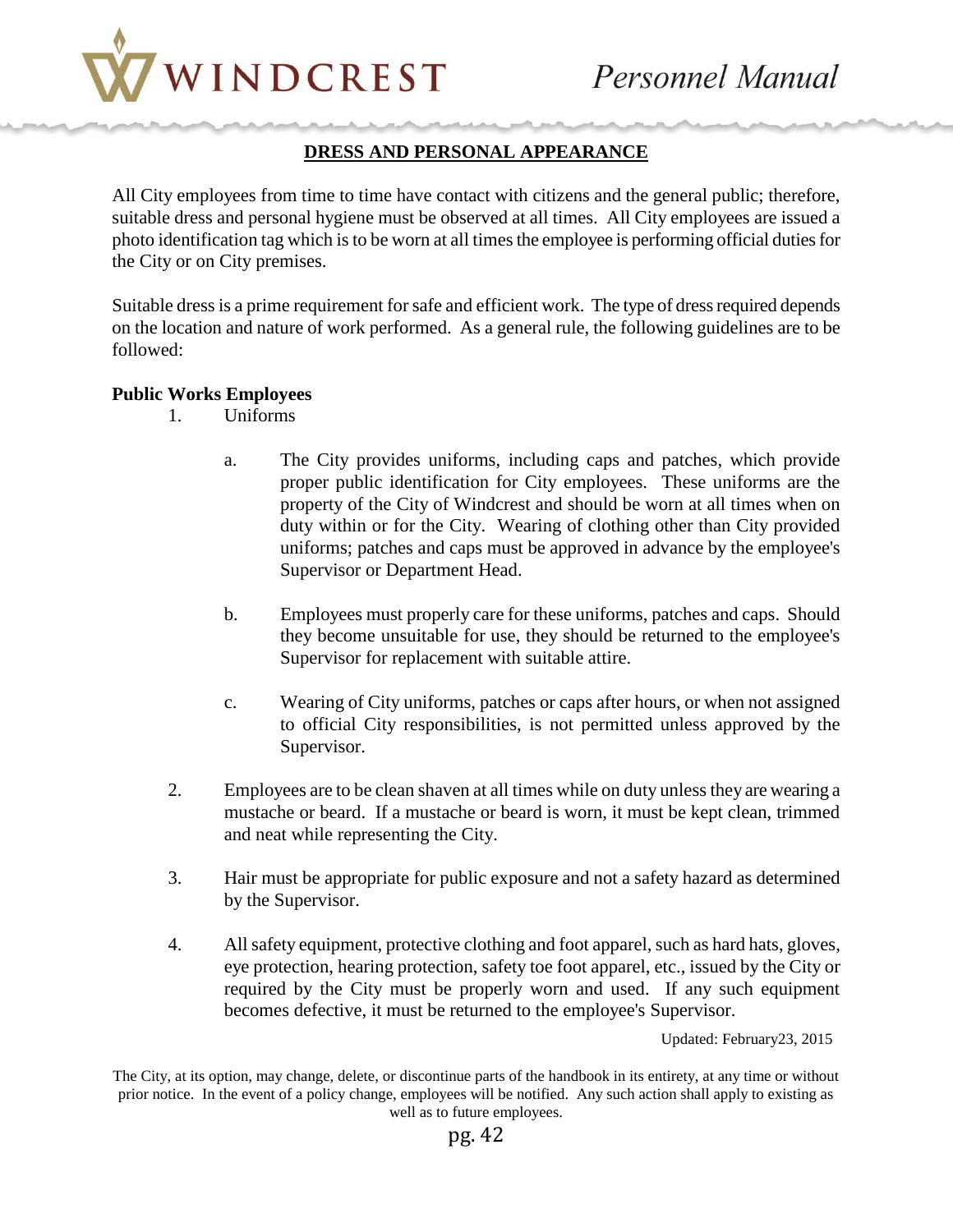

## **Police Department**

Governed by Police Department Policy and Procedure.

#### **Fire Department**

Governed by Fire Department Policy and Procedure.

#### **Administrative Personnel**

General office apparel suited for contact with the public is required. The following items are not authorized: shorts, halter tops, tank tops, or short hemlines. Career shorts are authorized attire. Career shorts are shorts that are knee length and are of a material that are consistent with slacks commonly worn in a professional environment. With authority of their respective Department Head, an employee can wear jeans (provided they are not of an overly faded nature and do not have any holes or fraying), tennis shoes, t-shirts (provided they do not have any unprofessional logos or designs) and flip flops with a rubber sole on special occasions only. Hair, makeup and jewelry must be appropriate for public exposure. Male and female employees must keep hair properly groomed.

# **PREFERENTIAL TREATMENT PROHIBITIONS**

No person related within the second degree of kinship (i.e. in-laws), or within the third degree of relationship by blood to any elected officer of the City, or to the City Manager, may be appointed to any office or position, or other service to the City. See also the *[Ethics Policy](http://windcrest-tx.gov/DocumentView.aspx?DID=241) (located in the document center)*

# **VIOLENCE IN THE WORKPLACE**

The City strongly believes that all employees should be treated with dignity and respect. Acts of violence will not be tolerated. Any instances of violence must be reported to the employee's Department Head and/or the City Manager. All complaints will be fully investigated.

The City will promptly respond to any incident or suggestion of violence. Violation of this policy will result in disciplinary action, up to and including immediate discharge.

# **PROHIBITION AGAINST WEAPONS OR THREATS AND NOTICE OF SEARCHES**

The City prohibits possession or use of weapons, including firearms, on City premises, City vehicles, as well as private vehicles parked on City premises, are locations included in this prohibition. This prohibition includes all employees with the exception of those required to carry weapons as a function of his job. In accordance with Texas law, employers retain the legal right to prohibit weapons in the workplace.

Updated: February23, 2015

The City, at its option, may change, delete, or discontinue parts of the handbook in its entirety, at any time or without prior notice. In the event of a policy change, employees will be notified. Any such action shall apply to existing as well as to future employees.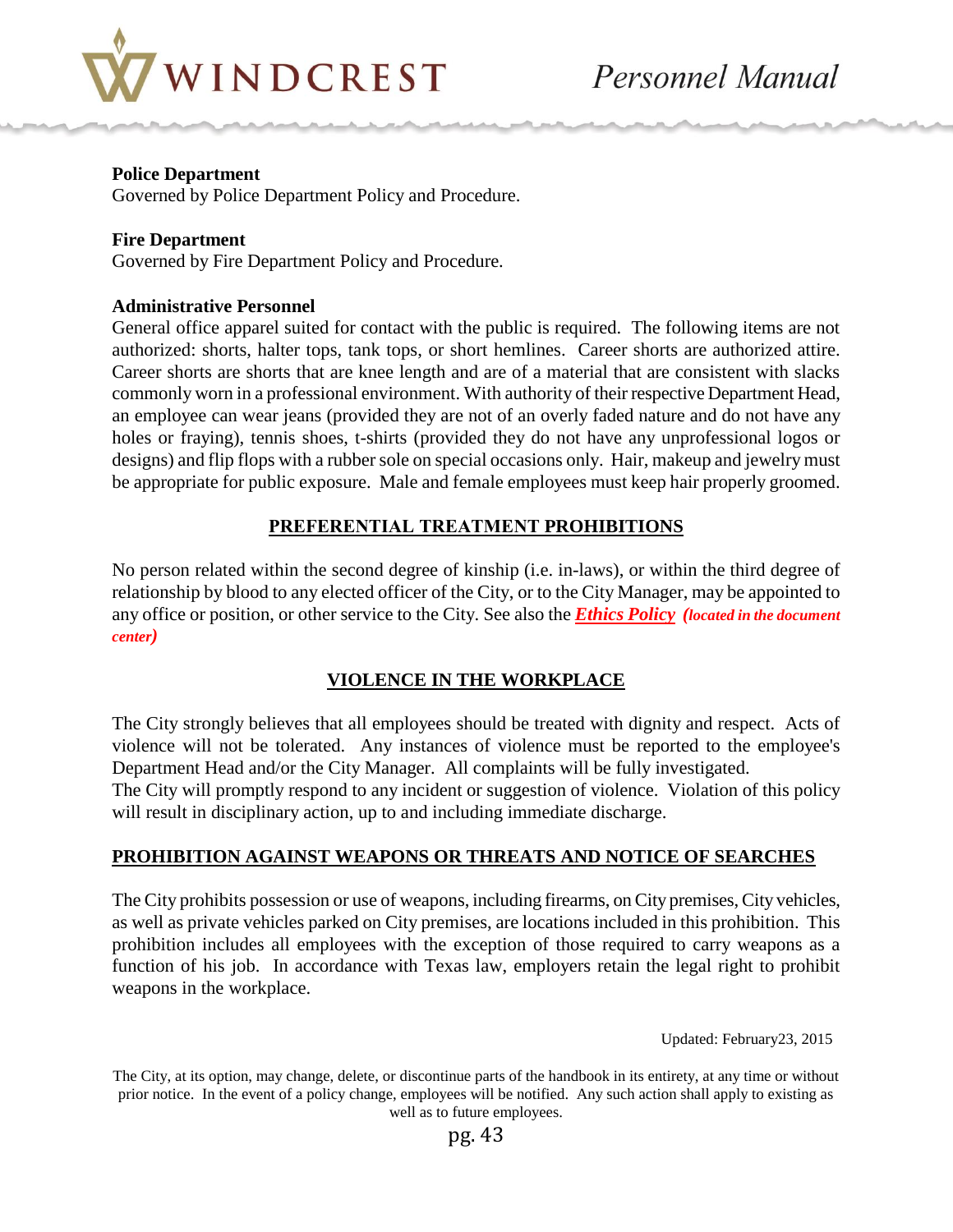

Any employee who violates this policy is subject to disciplinary action, including termination of employment. Due to the serious nature of this offense, an employee will be terminated unless extraordinary circumstances warrant a lesser punishment. Employees, who are aware of violations, must report such violations of this policy. Failure to report a violation is prohibited, and any employee who fails to make such a report is subject to disciplinary action, including termination of employment. See the City's Gun Policy *(located in the document center)*

#### **WORKING ENVIRONMENT**

#### **Fire Hazards**

Fire hazards shall not be created or maintained within the maintenance building, offices, recreational building area or the material storage yard.

#### **Fire Extinguishers and Fire Equipment**

Fire extinguishers and equipment shall be maintained in good order, placed in designated areas, and kept clear of obstructions at all times.

#### **Smoking**

Smoking and smokeless tobacco is prohibited in all City owned facilities and City owned vehicles. Smoking and smokeless tobacco will be permitted only in specific areas designated by the City Manager or his designee. Smoking is also prohibited by City employees while operating gas pumps or while engaging in any other activity where a fire or explosion could result.

#### **Flammable Materials**

Flammable materials, including explosives, shall be stored in a safe, designated area.

#### **Flammable Refuse and Waste**

Flammable refuse and waste shall be placed in safe, designated containers.

#### **Other Refuse and Waste**

Other refuse and waste shall be placed in appropriate containers, provided for that purpose.

#### **Work Areas**

Work areas shall be kept clean and sanitary.

# **PROPERTY ISSUED BY CITY**

Updated: February23, 2015

The City, at its option, may change, delete, or discontinue parts of the handbook in its entirety, at any time or without prior notice. In the event of a policy change, employees will be notified. Any such action shall apply to existing as well as to future employees.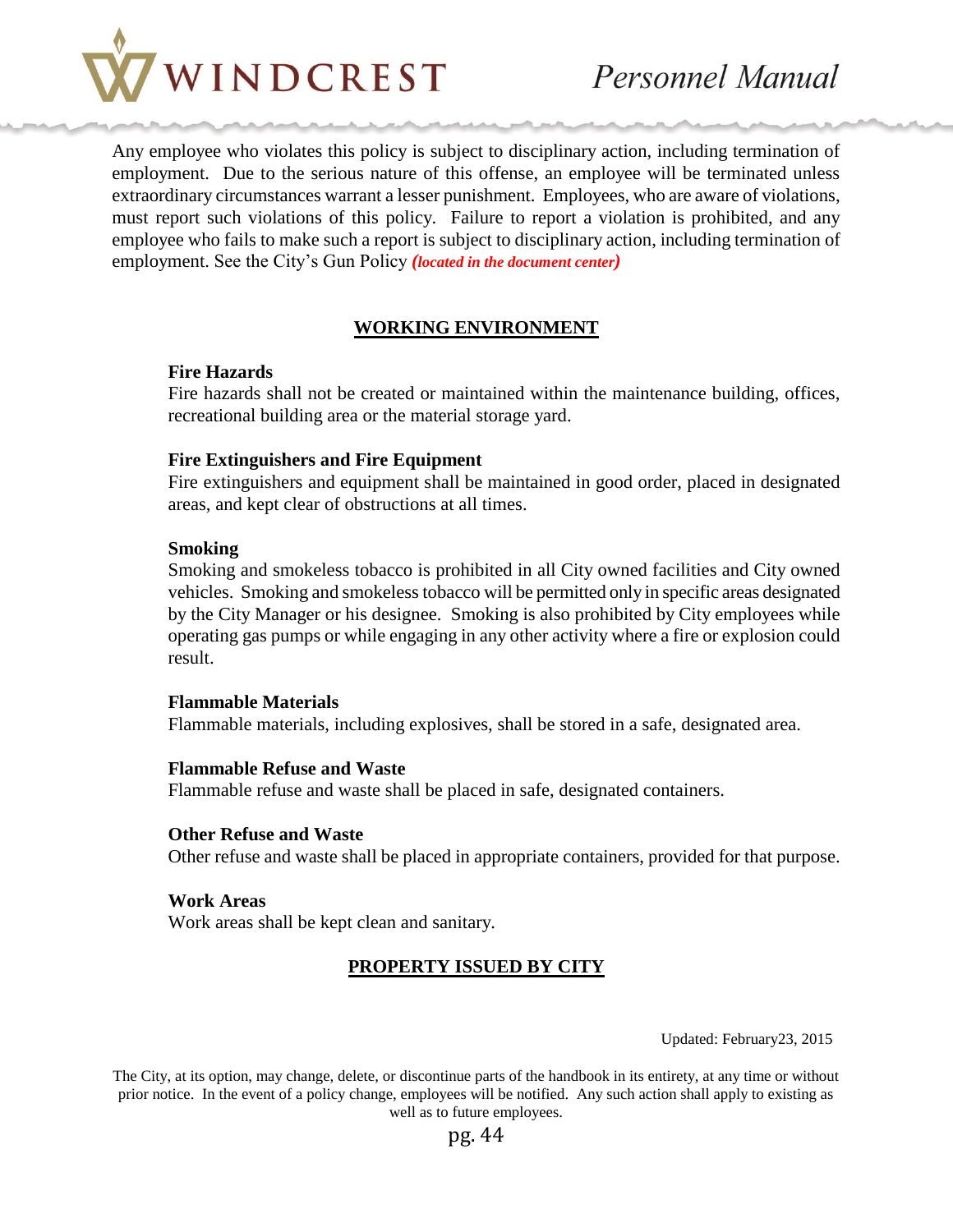

All City provided property, such as supplies, uniforms, equipment, automobiles and materials necessary to perform your job, must be used solely for the City's business. Employees are expected to exercise care in the use of all City equipment and property and use such property only for authorized purposes. Loss, damages or theft of City property should be reported at once to the employee's immediate Supervisor. Negligence in the care and use of City property may be considered grounds for discipline, up to and including termination.

#### **USE OF CITY VEHICLES**

Only employees with an unrestricted, current driver's license may operate City vehicles or use a vehicle to conduct City business. City vehicles may only be used for authorized City business. Any employee operating a City vehicle must do so in a safe manner. Any employee operating a City vehicle under the influence of drugs or alcohol or in an unsafe or negligent manner will be immediately terminated. The City has the right to search any City vehicle at any time. Therefore, employees have no reasonable expectation of privacy with respect to City vehicles. See also City-Owned Cellular Phones policy located in the document center

# **OPEN DOOR POLICY**

The City promotes an atmosphere whereby employees can talk freely with members of the management staff. Employees are encouraged to openly discuss with their immediate Supervisor any problems so appropriate action may be taken. If the immediate Supervisor cannot be of assistance, the employee should follow their chain of command for their respective department for resolution. If these avenues do not resolve the issue the City Manager is available for consultation and guidance. The City is interested in all of our employees' success and happiness with us. We, therefore, welcome the opportunity to help employees whenever feasible.

#### **GRIEVANCE PROCEDURE**

It is the policy of the City to work with employees in finding fair and just solutions to personnel problems, including any employee grievance, question, misunderstanding or alleged discrimination. As a general rule, problems can be resolved either informally or formally at some level of supervision within the normal administrative structure. **Filing a formal grievance guidelines can be found in the document center.**

Generally, a written decision will be submitted by the City Manager within five (5) full working days, following receipt of the grievance. At times, full review of the grievance may require a longer period of time. The City Manager will review prior decisions, supporting information and any

Updated: February23, 2015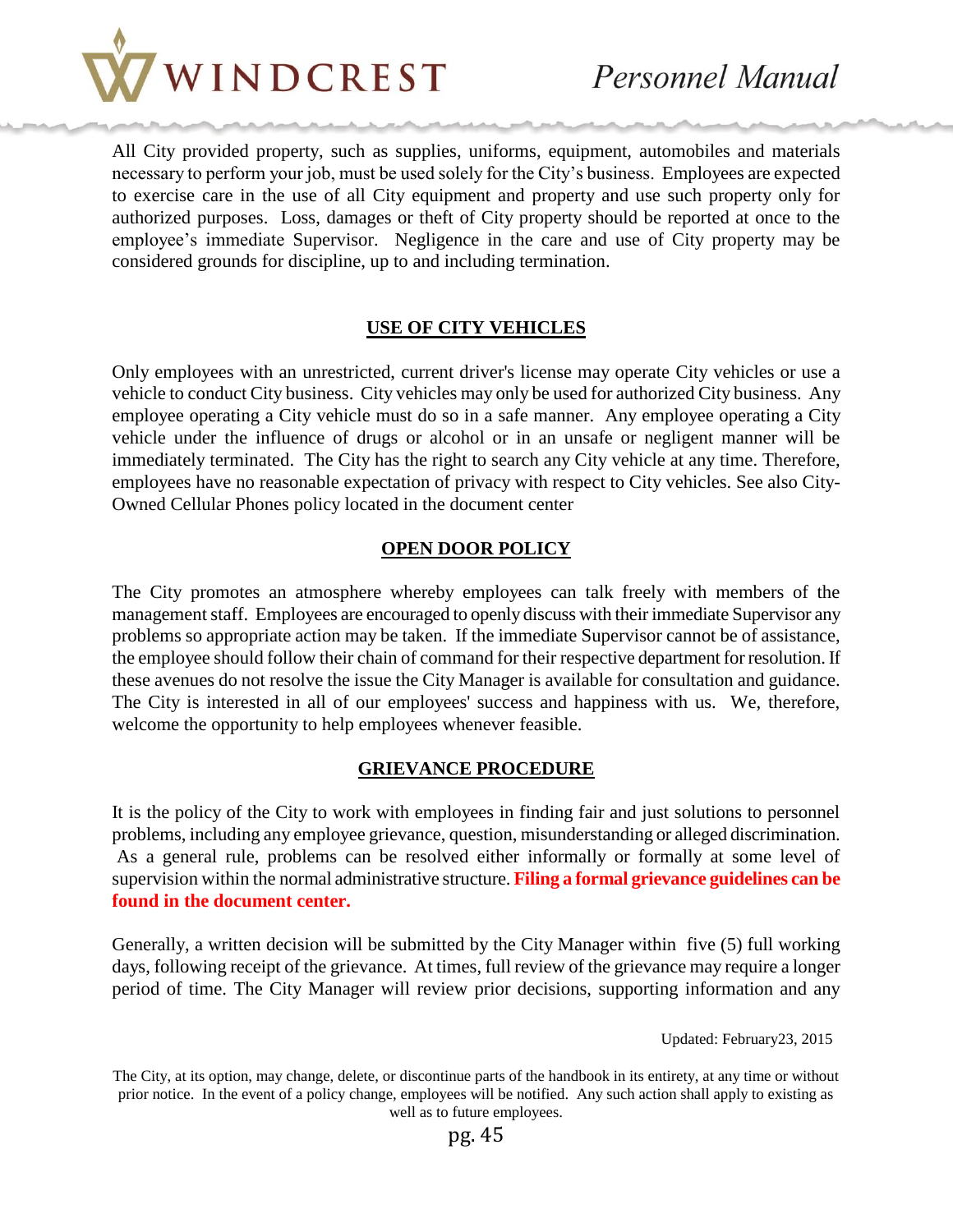

necessary investigation will be done. A copy of the decision shall be furnished by the City Manager to the immediate Supervisor.

#### **SOLICITATION, DISTRIBUTIONS, AND USE OF BULLETIN BOARDS**

For the protection of employees and to avoid disruptions of the City's work schedule, solicitation of employees by non-employees for any charitable or commercial purpose, and the promotion, distribution, or circulation of pamphlets, literature, or any other material on City premises is prohibited without prior approval of the Department Head.

Sales of commercial products (i.e.: Amway, Mary Kay?) and services and the distribution of advertising matter, circulars, leaflets or petitions in connection with commercial products or services are strictly prohibited at all times on City premises.

The posting of any leaflets, notices, literature, or other material on City property without the permission of the City Manager is strictly prohibited.

With approval of their respective Department Head, employees may solicit other employees to participate in charitable, religious, school, civic or social club fundraisers.

Any employee who violates any of the above rules will be subject to disciplinary action, up to and including discharge.—check with Legal Advisor

#### **Bulletin Boards**

Bulletin boards maintained by the City are to be used only for posting or distributing material of the following nature:

- Notices containing matters directly concerning City business;
- Announcements of a business nature which are equally applicable and of interest to employees.

All posted material must have authorization from each department's Department Head. All employees are expected to check these bulletin boards periodically for new and/or updated information and to follow the rules set forth in all posted notices. Employees are not to remove material from the bulletin boards.

# **USE OF THE CITY'S COMPUTER SYSTEMS**

Updated: February23, 2015

The City, at its option, may change, delete, or discontinue parts of the handbook in its entirety, at any time or without prior notice. In the event of a policy change, employees will be notified. Any such action shall apply to existing as well as to future employees.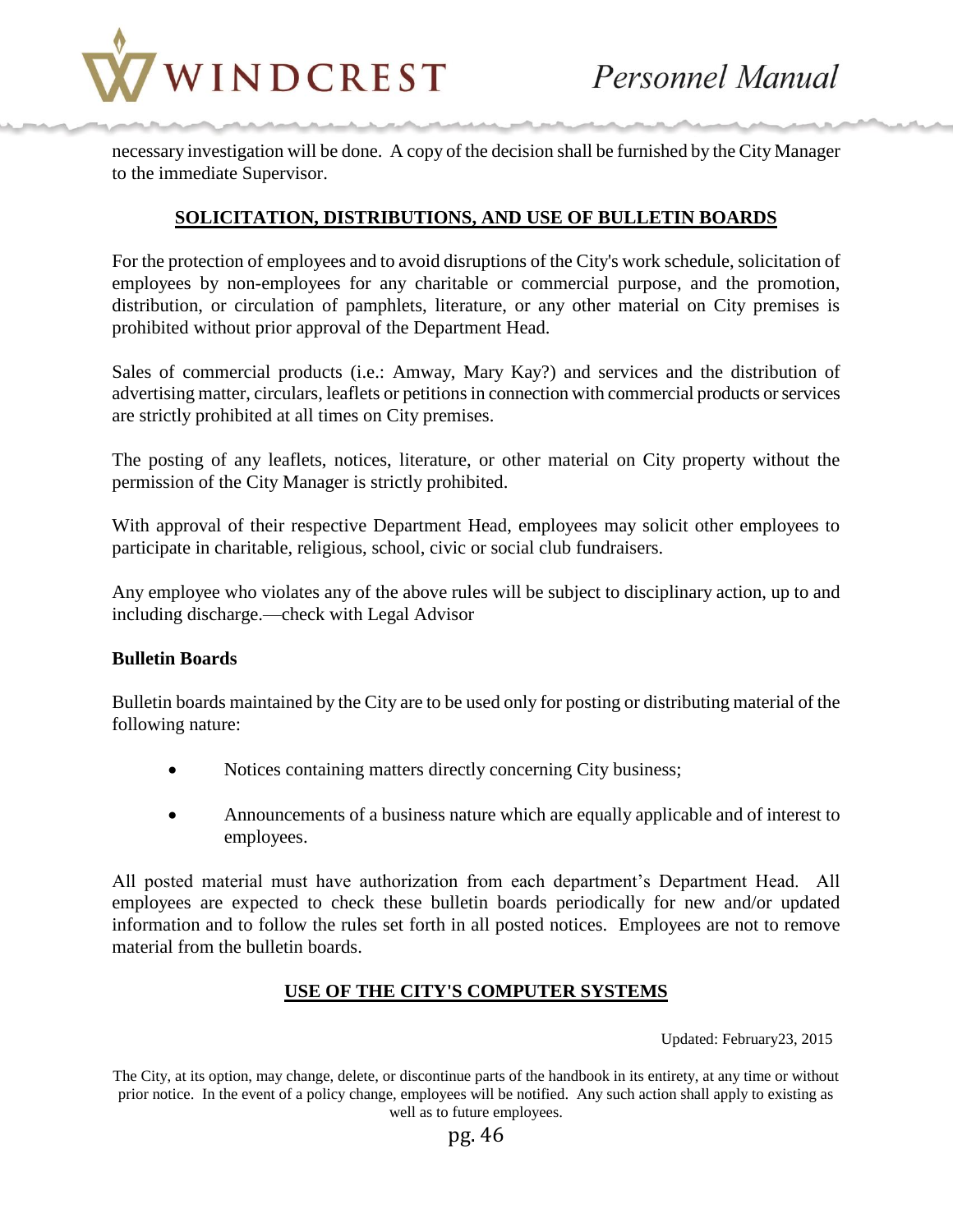

City owned technology resources may be used for personal purposes on a limited basis, subject to the advance approval of an employee's supervisor or department head, providing the following requirements are met:

- No marginal cost to the City
- No interference with work responsibilities

No disruption to the workplace, such as music or videos played at a sound level which bothers other employees Employees should have no expectation of privacy as it relates to the use of the Systems.The City's management reserves the right at any time to enter the Systems to review, copy, or delete any information or messages on the Systems, and to disclose such messages to others as warranted by the business needs and interests of the City. Private passwords are intended to protect the security of the Systems for the City, not the employee. Thus, the employee should not assume that messages are private even though a private password is used.

Caution should be exercised in transmitting any information through e-mail or other on-line services. Reasonable efforts should be made to protect the security of such information, especially if the information contains confidential or proprietary information regarding the City or its clients. For example, do not forward confidential information via e-mail outside the City or even to City employees.

The City's policies against harassment or unprofessional conduct apply to all uses of the Systems, including messages sent by e-mail. These messages should be business-like, and the employee should refrain from using the e-mail system for gossip and personal messages. Likewise, e-mail should not be profane, vulgar, defamatory, sexually explicit or harassing. Remember, just because the employee deletes a message does not mean it has been deleted from the Systems. Please consider the professionalism of the City and observe proper etiquette when sending an e-mail message. Remember, that simply because the employee believes something is clearly sarcastic or exaggerated does not mean it will be clear to others who, intentionally or unintentionally, receive the message.

Additionally, employees should restrict their use of on-line services to a use that is consistent with the professionalism, business and policies of the City. Employees should be aware that use of online services can be monitored by the City at any time, including after the service has been used.

The Information Technology (IT) Consultant or the Municipal Finance Officer is designated by the City Manager and is responsible for maintaining and securing the City's Computer Systems and Data.

No employee is authorized to add or remove computer programs or alter computer hardware from any City computer system without written authorization from the IT Manager.

Updated: February23, 2015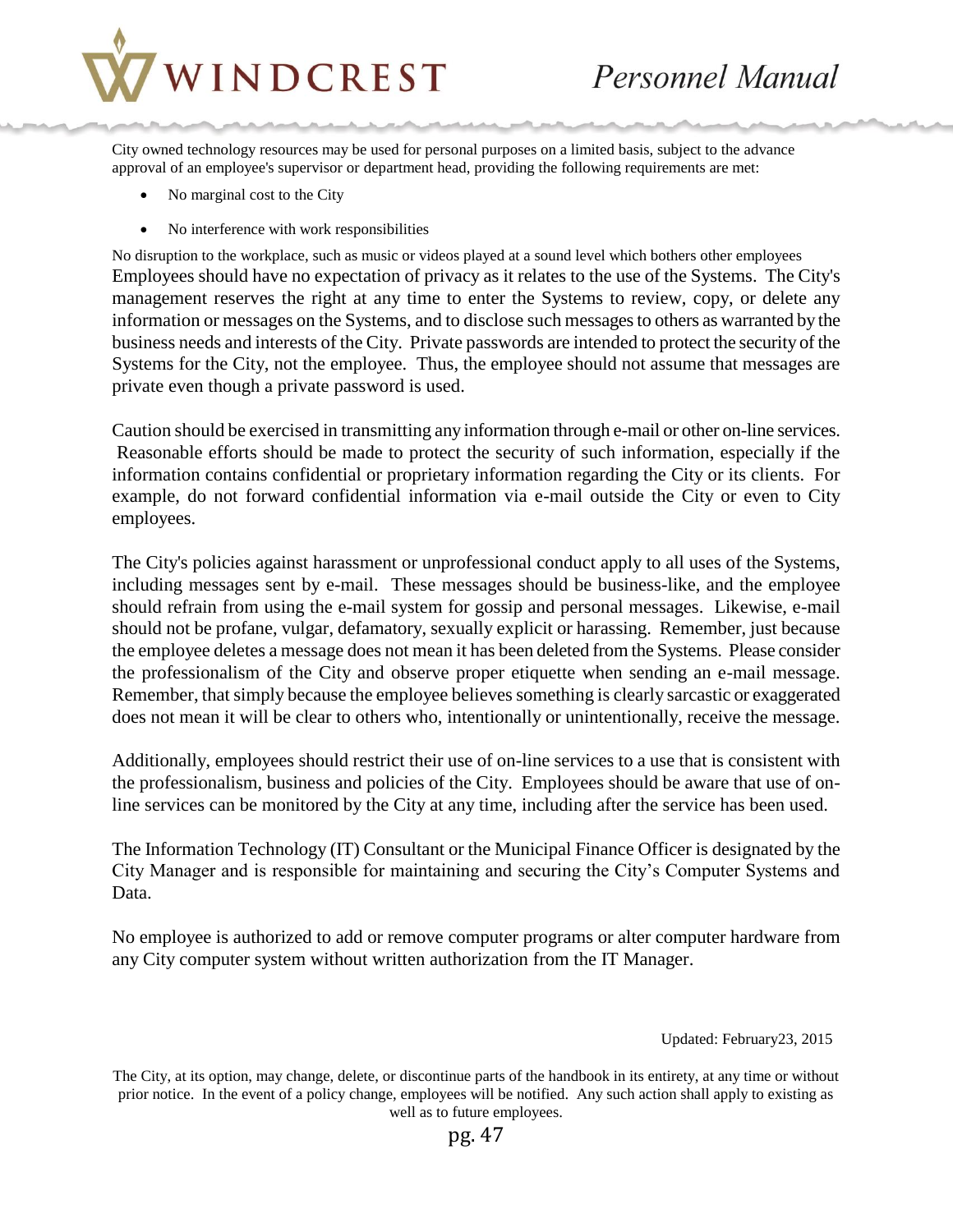

If it is discovered that an employee is improperly using the City's Systems or otherwise violating this policy, the employee may be subject to discipline, including without limitation, termination of privileges to use the Systems, or termination of employment.

# **INTERNET USE POLICY**

Certain employees may be provided with access to the Internet to assist them in performing their jobs. The Internet can be a valuable source of information and research. In addition, e-mail can provide excellent means of communicating with other employees, our customers and clients, outside vendors, and other businesses. Use of the Internet, however, must be tempered with common sense and good judgment.

If you abuse your right to use the Internet, it will be taken away from you. In addition, you may be subject to disciplinary action, including possible termination, and civil and criminal liability.

Your use of the Internet is governed by this policy and the above Policy.

#### **Disclaimer of Liability for Use of Internet**

The City is not responsible for material viewed or downloaded by users from the Internet. The Internet is a worldwide network of computers that contains millions of pages of information. Users are cautioned that many of these pages include offensive, sexually explicit, and inappropriate material. In general, it is difficult to avoid at least some contact with this material while using the Internet. Even innocuous search requests may lead to sites with highly offensive content. In addition, having an e-mail address on the Internet may lead to receipt of unsolicited e-mail containing offensive content. Users accessing the Internet do so at their own risk.

#### **Duty Not to Waste Computer Resources**

Employees must not deliberately perform acts that waste computer resources or unfairly monopolize resources to the exclusion of others. These acts include, but are not limited to, sending mass mailings or chain letters, spending excessive amounts of time on the Internet, playing games, engaging in online chat groups, printing multiple copies of documents, or otherwise creating unnecessary network traffic.

#### **No Expectation of Privacy**

The computers and computer accounts given to employees are to assist them in performance of their jobs. Employees should not have an expectation of privacy in anything they create, store, send, or receive on the computer system.

# **Monitoring Computer Usage**

Updated: February23, 2015

The City, at its option, may change, delete, or discontinue parts of the handbook in its entirety, at any time or without prior notice. In the event of a policy change, employees will be notified. Any such action shall apply to existing as well as to future employees.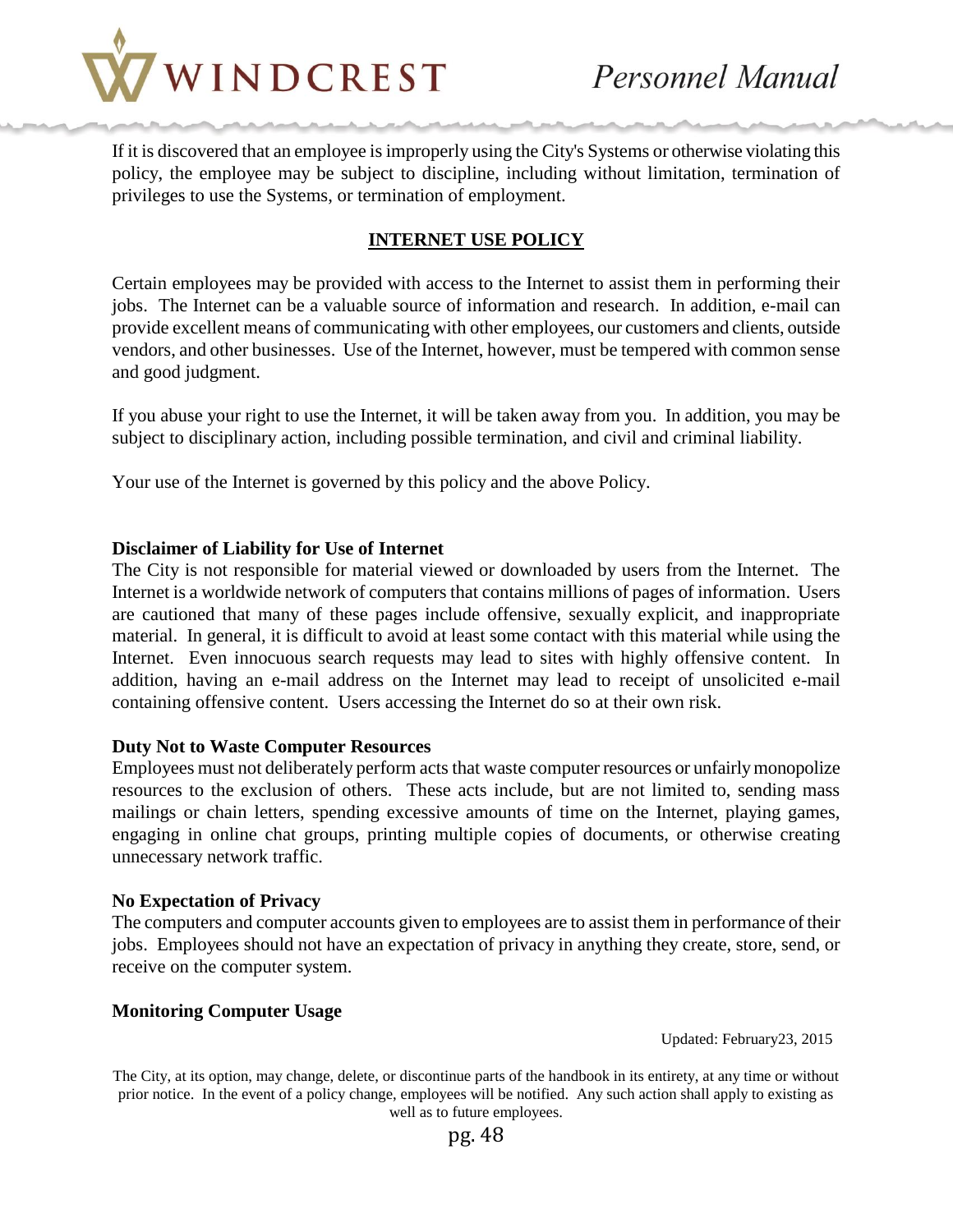

The City has the right, but not the duty, to monitor any and all of the aspects of its computer system, including, but not limited to, monitoring sites visited by employees on the Internet, monitoring chat groups and news groups, reviewing material downloaded or uploaded by users to the Internet, and reviewing e-mail sent and received by users.

#### **Blocking of Inappropriate Content**

The City may use software to identify inappropriate or sexually explicit Internet sites. Such sites may be blocked from access by City networks. In the event you nonetheless encounter inappropriate or sexually explicit material while browsing on the Internet, immediately disconnect from the site, regardless of whether the site was subject to City blocking software.

#### **Prohibited Activities**

Material that is fraudulent, harassing, embarrassing, sexually explicit, profane, obscene, intimidating, defamatory, or otherwise unlawful, inappropriate, offensive (including offensive material concerning sex, race, color, national origin, religion, age, disability, or other characteristic protected by law), or violation of the City's equal employment opportunity policy and its policies against sexual or other harassment may not be downloaded from the Internet or displayed or stored in the City's computers. Employees encountering or receiving this kind of material should immediately report the incident to their Supervisors or the Municipal Finance Officer. The City's equal employment opportunity policy and its policies against sexual or other harassment apply fully to the use of the Internet and any violation of those policies is grounds for discipline up to and including discharge.

#### **Games and Entertainment Software**

Employees may not use the City's Internet connection to download games or other entertainment software, including wallpaper and screen savers, or to play games over the Internet.

#### **Illegal Copying**

Employees may not illegally copy material protected under copyright law or make that material available to others for copying. You are responsible for complying with copyright law and applicable licenses that may apply to software, files, graphics, documents, messages, and other material you wish to download or copy. You may not agree to a license or download any material for which a registration fee is charged without first obtaining the express written permission of the IT Department.

#### **Accessing the Internet**

To ensure security and to avoid the spread of viruses, employees accessing the Internet through a computer attached to the City's network must do so through an approved Internet firewall. Accessing the Internet directly by modem is strictly prohibited unless the computer you are using is not connected to the City's network.

Updated: February23, 2015

The City, at its option, may change, delete, or discontinue parts of the handbook in its entirety, at any time or without prior notice. In the event of a policy change, employees will be notified. Any such action shall apply to existing as well as to future employees.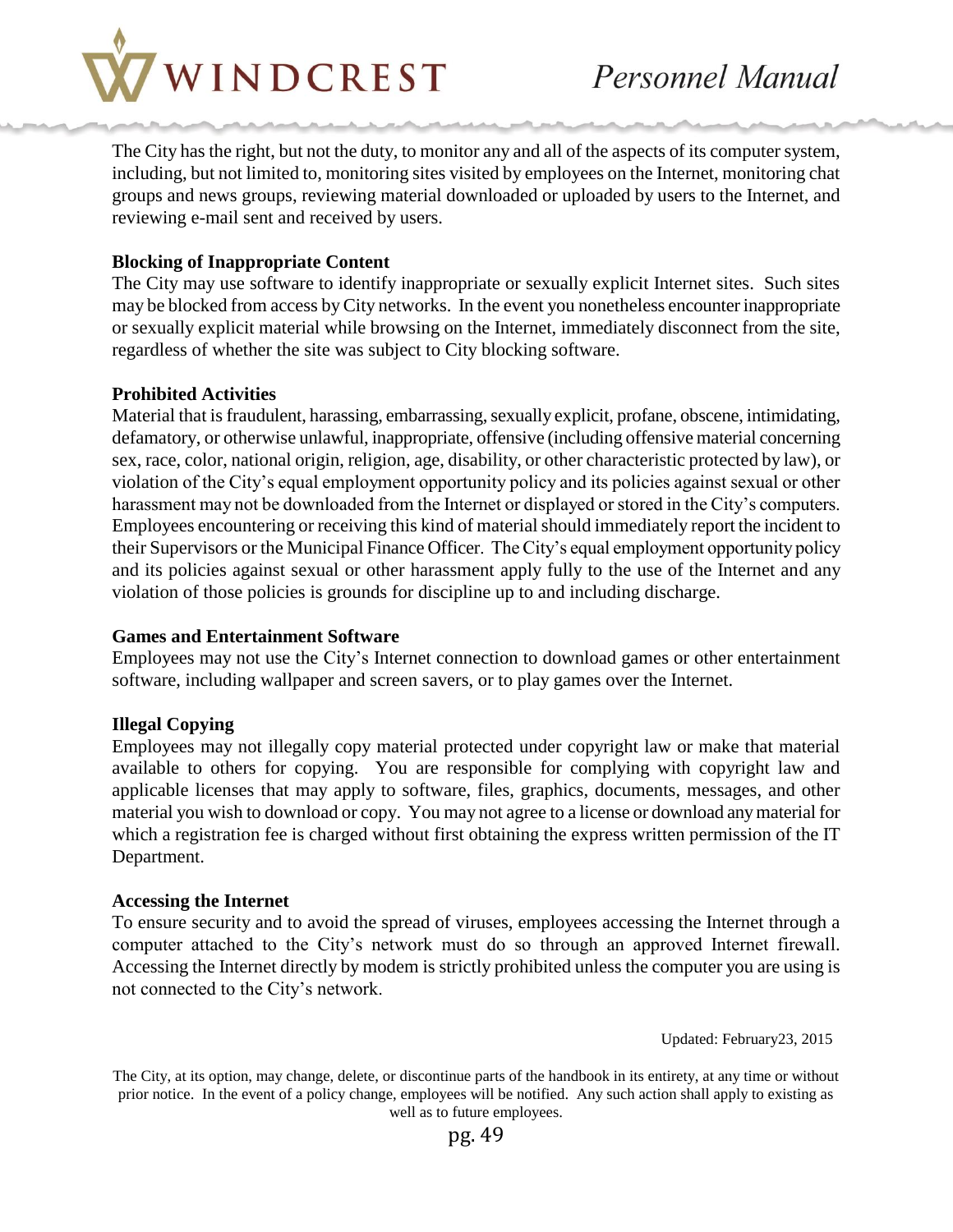

### **Virus Detection**

Files obtained from sources outside the City, including disks brought from home; files downloaded from the Internet, newsgroups, bulletin boards, or other online services; files attached to e-mail; and files provided by customers or vendors may contain dangerous computer viruses that may damage the City's computer network. If you suspect that a virus has been introduced into the City's network, notify your immediate supervisor or the IT Department immediately.

#### **Sending Unsolicited E-mail (spamming)**

Without the express permission of their Supervisors, employees may not send unsolicited e-mail to persons with whom they do not have a prior relationship.

#### **Amendments and Revisions**

This policy may be amended or revised from time to time as the need arises. Users will be provided with copies of all amendments and revisions.

Violations of this policy will be taken seriously and may result in disciplinary action, including possible termination, and civil and criminal liability.

Use of the Internet via the City's computer system constitutes consent by the user to all of the terms and conditions of this policy.

#### **Telephone Use**

Because a large percentage of our business is conducted over the phone, it is essential to project a professional telephone manner at all times.

Although the City realizes that there are times when an employee may need to use the telephone for personal reasons, it is expected that good judgment will be used in limiting the length and frequency of such calls. Additionally, no long distance personal calls may be made on City phones without prior approval from the employee's Supervisor.

#### **USE OF SOCIAL NETWORKING COMMUNICATIONS**

Blogging, "tweeting", e-mail, texting, and other social media such Facebook are also subject to restrictions. You may not use company property to create, maintain, amend, view, access, download, contribute to, or store a blog, "tweet" or post entries on the Internet (whether through a social network such as MySpace or Facebook, or using another method), unless you have written authorization from your Supervisor to do so. You may not blog, "tweet" or post entries on the Internet (whether through a social network such as MySpace or Facebook, or using another method) while using city property and equipment , unless you have written authorization from your

Updated: February23, 2015

The City, at its option, may change, delete, or discontinue parts of the handbook in its entirety, at any time or without prior notice. In the event of a policy change, employees will be notified. Any such action shall apply to existing as well as to future employees.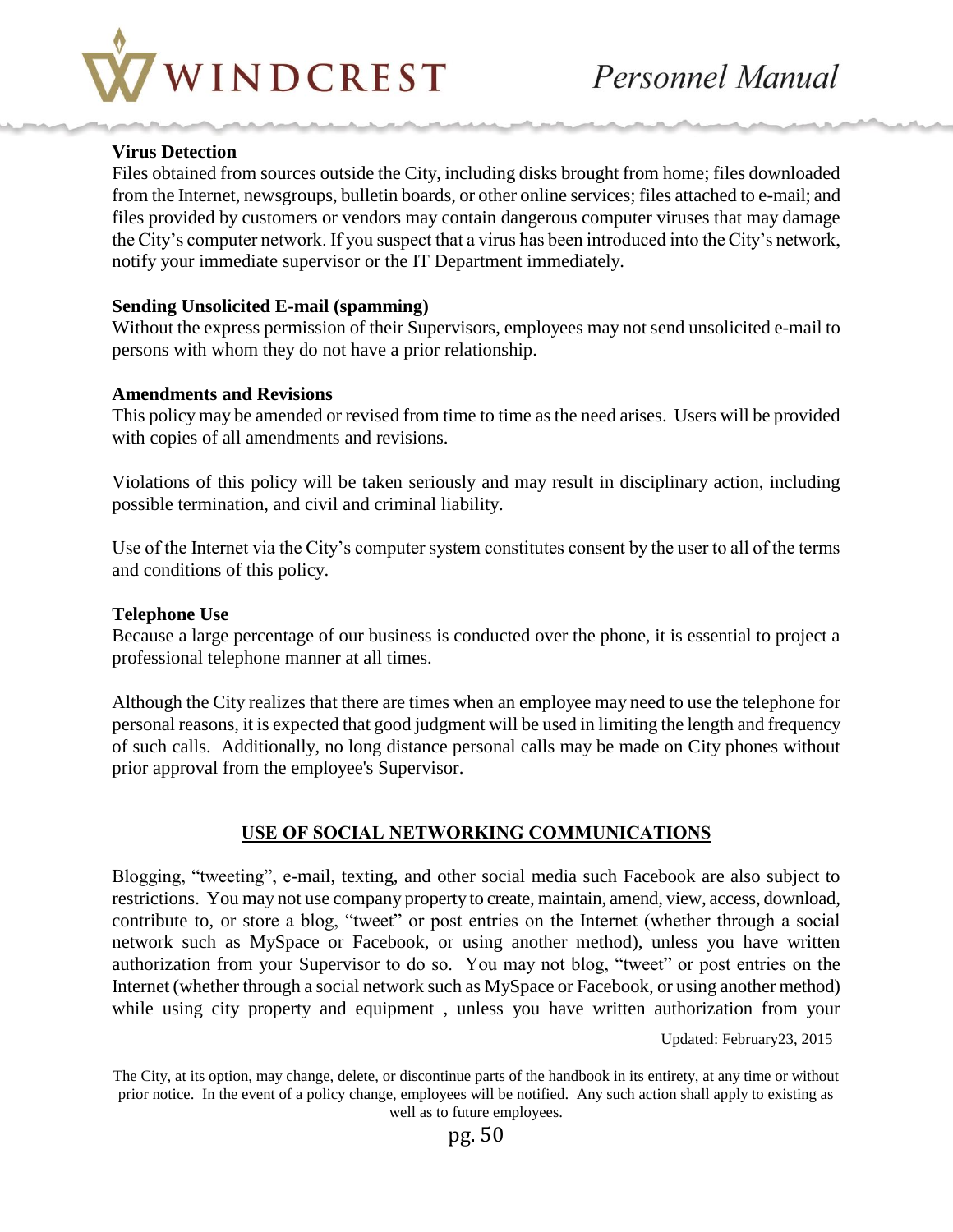

Supervisor to do so. The Company has access to all company-provided electronic equipment and property, and may from time to time, and without notice inspect the condition of that equipment and the communications, content, data and imagery stored on it. If you access, view, create, or save any communications, content, data or imagery in company-provided digital equipment, you have no privacy rights as to it and any such communications, content, data, and imagery are subject to monitoring by the Company. You must cooperate in such monitoring.

## **INTERNAL INVESTIGATIONS AND SEARCHES**

From time to time, the City may conduct internal investigations pertaining to security, auditing or work-related matters. Employees are required to cooperate fully with and assist in these investigations if requested to do so.

Whenever necessary, in the City's discretion, work areas (i.e., desks, file cabinets, etc.) and personal belongings (i.e., brief cases, handbags, etc.) may be subject to a search without notice. Employees are required to cooperate.

The City will generally try to obtain an employee's consent before conducting a search of work areas or personal belongings, but may not always be able to do so.

#### **REFERENCE CHECKS**

All inquiries regarding a current or former City employee must be referred to the to the specific Department Head of the current or former employee's department.

Should an employee receive a written request for a reference, he should refer the request to the Department Head for handling. No City employee may issue a reference letter to any current or former employee without the permission of the Department Head.

Under no circumstances should any City employee release any information about any current or former City employee over the telephone. All telephone inquiries regarding any current or former employee of the City must be referred to the Department Head.

In response to an outside request for information regarding a current or former City employee, the Department Head will furnish or verify only an employee's name, dates of employment, job title and department. No other data or information regarding any current or former City employee, or his employment with the City, will be furnished unless the employee authorizes the City to furnish this information in a writing that also releases the City from liability in connection with the furnishing of this information or the City is required by law to furnish any information.

Updated: February23, 2015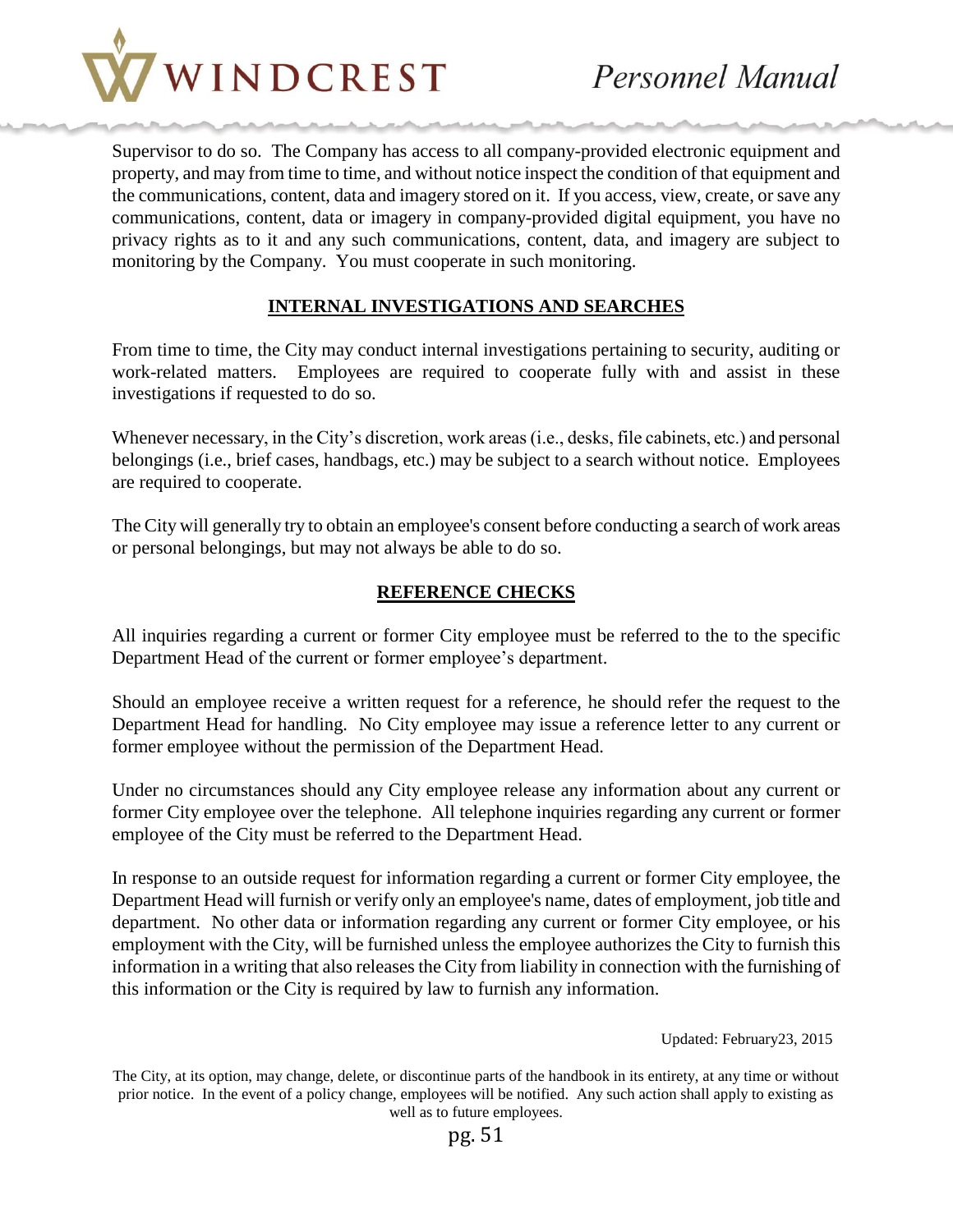

All inquiries for reference or outside request for information regarding Department Heads must be referred to the City Manager or his designee.

# **TAPE RECORDING POLICY**

It is a violation of City policy to record conversations with a tape recorder or other recording device unless prior approval is received from your Supervisor or a member of upper-level management or all parties to the conversation give their consent.

Violation of this policy will result in disciplinary action, up to and including immediate termination.

This policy does not pertain to police department personnel in their normal course of performing their duties as a police officer.

# **INEFFICIENCY PROCEDURE**

When it is determined by management that an employee's overall performance or efficiency does not meet established and acceptable standards, the following procedures will generally be used (unless the employee's conduct or a specific incident is so unacceptable that immediate termination or other appropriate measures are necessary):

- 1. The Department Head/Supervisor will counsel with the employee regarding any problems that are affecting or interfering with the employee's efficiency or performance, or with respect to the circumstances that are adversely affecting his performance. The employee will be advised of his shortcoming and will be given counseling and instruction as to the proper performance that is expected of him.
- 2. Should the level of efficiency or performance continue to be unacceptable, the employee will again be counseled by the Supervisor, and all matters discussed in the prior counseling session shall be reviewed. The employee will be given a written warning and advised that if he does not correct his deficiencies within a specified period of time, he will be placed on suspension.
- 3. Should the employee fail to correct his deficiencies and improve the level of his performance and efficiency within the time period specified in Step 2, the employee shall be suspended without pay for a period of time to be determined by the respective Department Head/Supervisor. The employee shall be advised that if he does not correct his deficiencies within a second specified period of time, he will be discharged. The suspension shall be given to the employee in writing and shall constitute a final warning.

Updated: February23, 2015

The City, at its option, may change, delete, or discontinue parts of the handbook in its entirety, at any time or without prior notice. In the event of a policy change, employees will be notified. Any such action shall apply to existing as well as to future employees.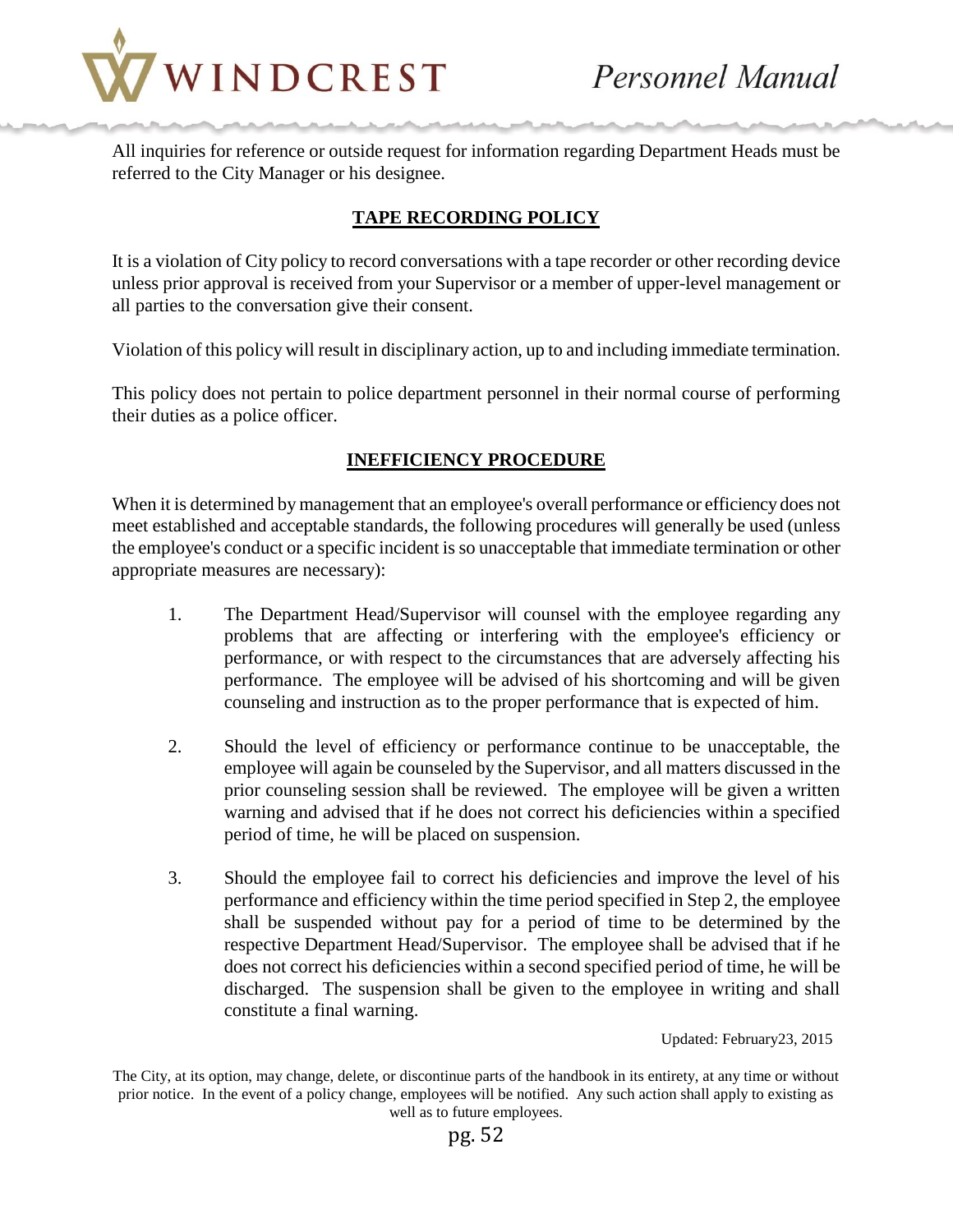

4. Should the employee fail to correct his deficiencies and improve the level of his performance specified in Step 3, he shall be discharged.

A written record will be kept of every instance requiring activation of any of the above procedures (steps). The record will include the allegation/infraction, actions taken by the Supervisor, the remedy of the problem, items discussed and any agreements made during counseling sessions, and all pertinent dates. The records shall be signed and dated by both the employee and his Supervisor.

The foregoing procedure is intended to exhaust every possibility of correcting employees who are experiencing problems in their job performance or efficiency and to afford these employees the opportunity to improve their employment deficiencies.

In case of discharge, the discharged employee may initiate an appeal concerning his discharge as outlined in the Grievance Procedure of this Manual.

In the event of dismissal for misconduct, all benefits end at the end of the month. COBRA may not be available to anyone dismissed from the City for gross misconduct.

# **DISCIPLINARY ACTION**

For employee guidance, the following is a list of actions, however is not all inclusive, which are considered against the best interest of the City and its employees. Such actions are subject to discipline and, under certain circumstances, discharge:

- 1. Theft, abuse, or deliberate destruction or defacing of property not belonging to the employee.
- 2. Misappropriating City funds, property, or assets.
- 3. Incoherent or abnormal behavior in work areas or during working hours, which suggests that the employee's physical and/or mental faculties are seriously impaired by consumption of alcohol, narcotics, or any mind-altering agent, chemical, or drug.
- 4. Attempting to coerce an employee to join or resign from an employee association or organization by means of threats, intimidation, or abusive conduct.
- 5. Falsification of any City records, such as employment applications, time entries, expense reports, any official record used during the course of performing assigned responsibilities, or reason for an employee's absence from work.

Updated: February23, 2015

The City, at its option, may change, delete, or discontinue parts of the handbook in its entirety, at any time or without prior notice. In the event of a policy change, employees will be notified. Any such action shall apply to existing as well as to future employees.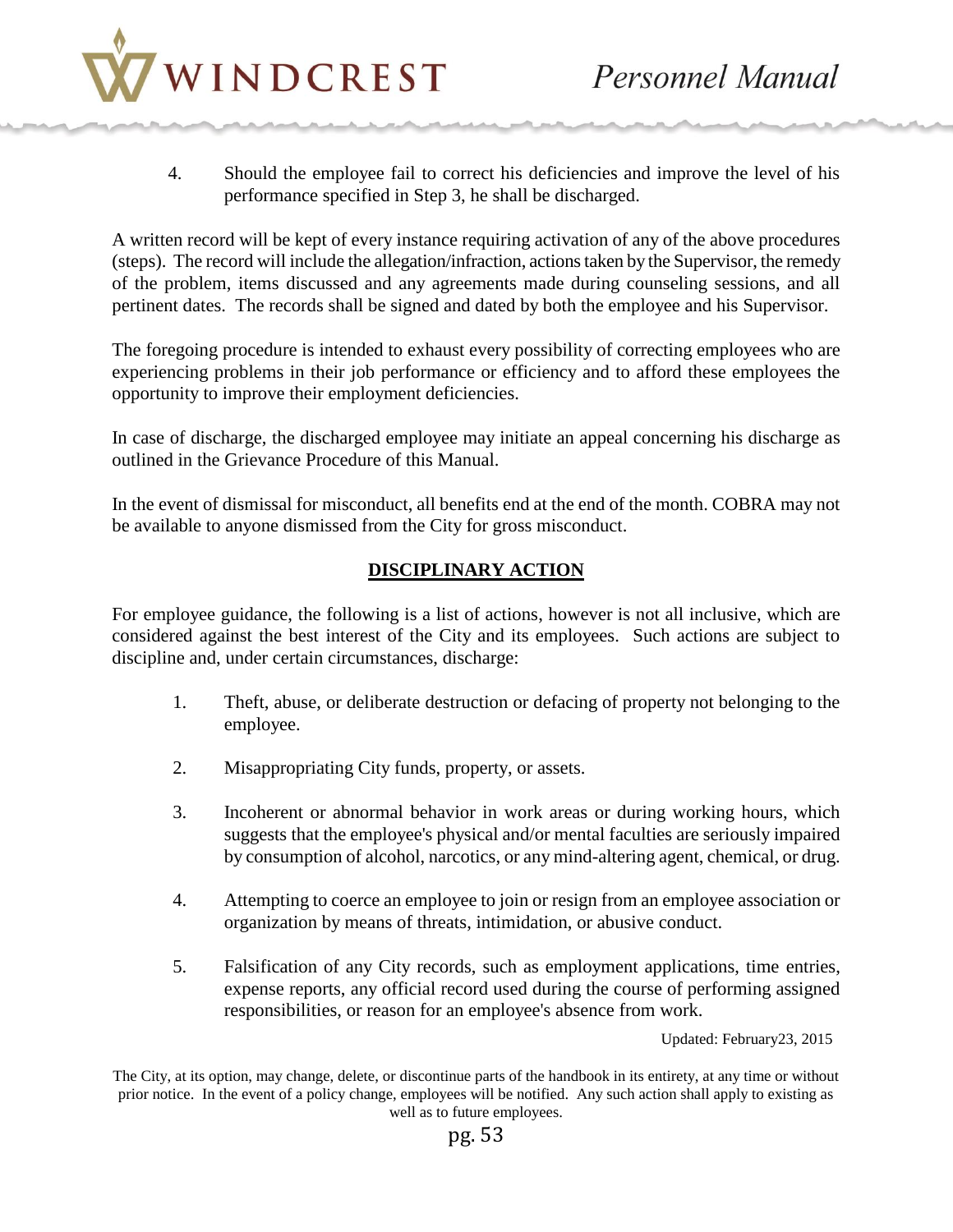

- 6. Discourteous or abusive conduct toward the public.
- 7. Revealing, without authorization, confidential information obtained in the course of employment, including information about City plans or records.
- 8. Fighting or gambling in any form on City premises.
- 9. Knowingly completing another employee's time entry or time entries without authorization from Supervisor/Department Head.
- 10. Tampering with or using fire equipment for purposes other than fire suppression, without notifying the Fire Department Chief or Officer in charge for approval.
- 11. Commission of any crime while on duty, on City premises, or through use of City vehicles or equipment.
- 12. Possession of weapons or explosive materials on City premises or in vehicles except as required by the job.
- 13. Violation of City rules on acceptance of any form of gratuity.
- 14. Insubordination. Definition: refusal or deliberate failure to follow a reasonable, specific instruction of, or abusive conduct toward, a Supervisor in chain of command. Unless the instruction is unethical or illegal, the employee is expected to follow instructions received by Supervisory/Managerial personnel. If the employee believes the instruction is inappropriate, the employee has the right to discuss this incident with next higher level of supervision to include the City Manager.
- 15. Violation of the City's Anti-Harassment Policy.
- 16. Leaving work during working hours without the permission of the immediate Supervisor.
- 17. Carelessness or negligence which results in the destruction or damage of property not belonging to the employee, or endangers life or property.
- 18. Violation of the City's rules governing solicitation and distributions.

Updated: February23, 2015

The City, at its option, may change, delete, or discontinue parts of the handbook in its entirety, at any time or without prior notice. In the event of a policy change, employees will be notified. Any such action shall apply to existing as well as to future employees.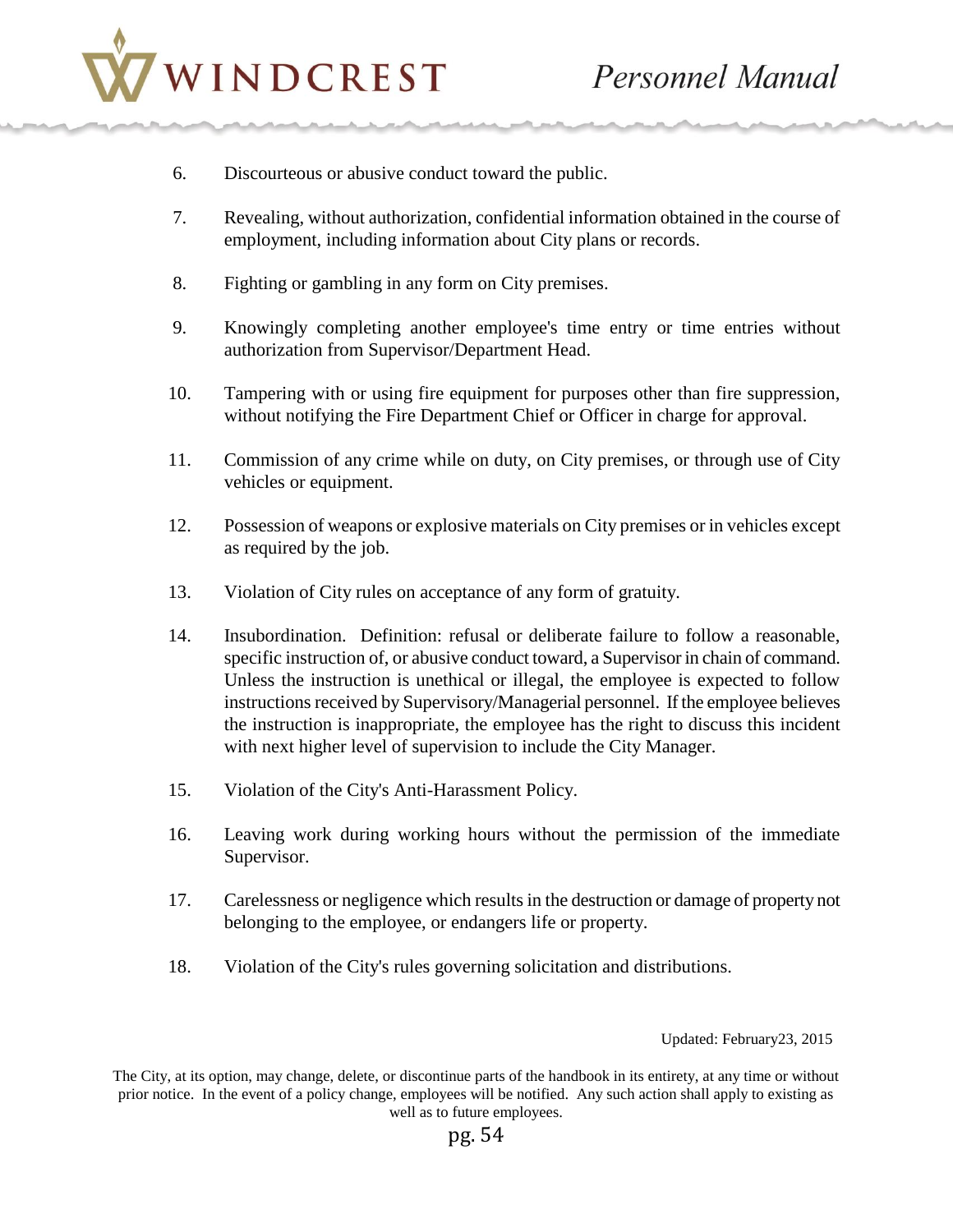

- 19. Participation in horseplay or practical jokes which could endanger life or property or materially affect the work, or disorderly conduct of any kind while on City premises or during working hours, including the use of abusive, profane, or threatening language.
- 20. Careless or inefficient performance of duties, including failure to maintain proper standards of work performance.
- 21. Malicious gossip or false accusation, which tends to destroy friendly relations between the City and its employees or between employees.
- 22. Failure or refusal to cooperate with fellow workers.
- 23. Operation of City vehicles without possession of valid and/or proper operator's license, failure to maintain satisfactory driving record, or not on official business.
- 24. Personal calls are to be done during breaks or lunch periods, except for emergency or short necessary discussions. No Personal Calls unless emergency
- **25.** The use of cell phones is prohibited except for emergency or necessary calls of the shortest possible nature. All personal cell phones will be placed on vibrate mode while the employee is on duty. City issued cell phones should, when practical, also be placed on vibrate mode. See also City-Owned Cell Phone **Policy (located in the document center).**
- 26. Tardiness; reporting late for work without approval of Department Head.

An employee who receives a written warning will be required to acknowledge receipt of the warning immediately by signing the warning. Any employee who refuses to sign a written warning may be subject to further discipline for insubordination at the discretion of management. The employee's signature on a warning does not mean that the employee admits to any wrongdoing -- it only indicates that he has been notified.

It is not possible to list all rules of conduct. As far as possible, the City tries to avoid unnecessary restrictions on employee's personal conduct because the City believes that the employee will follow the generally accepted customs of good taste. In the event of a violation of a rule, fair and just consideration will be given to all of the circumstances, disciplinary considerations, up to and including termination.

Updated: February23, 2015

The City, at its option, may change, delete, or discontinue parts of the handbook in its entirety, at any time or without prior notice. In the event of a policy change, employees will be notified. Any such action shall apply to existing as well as to future employees.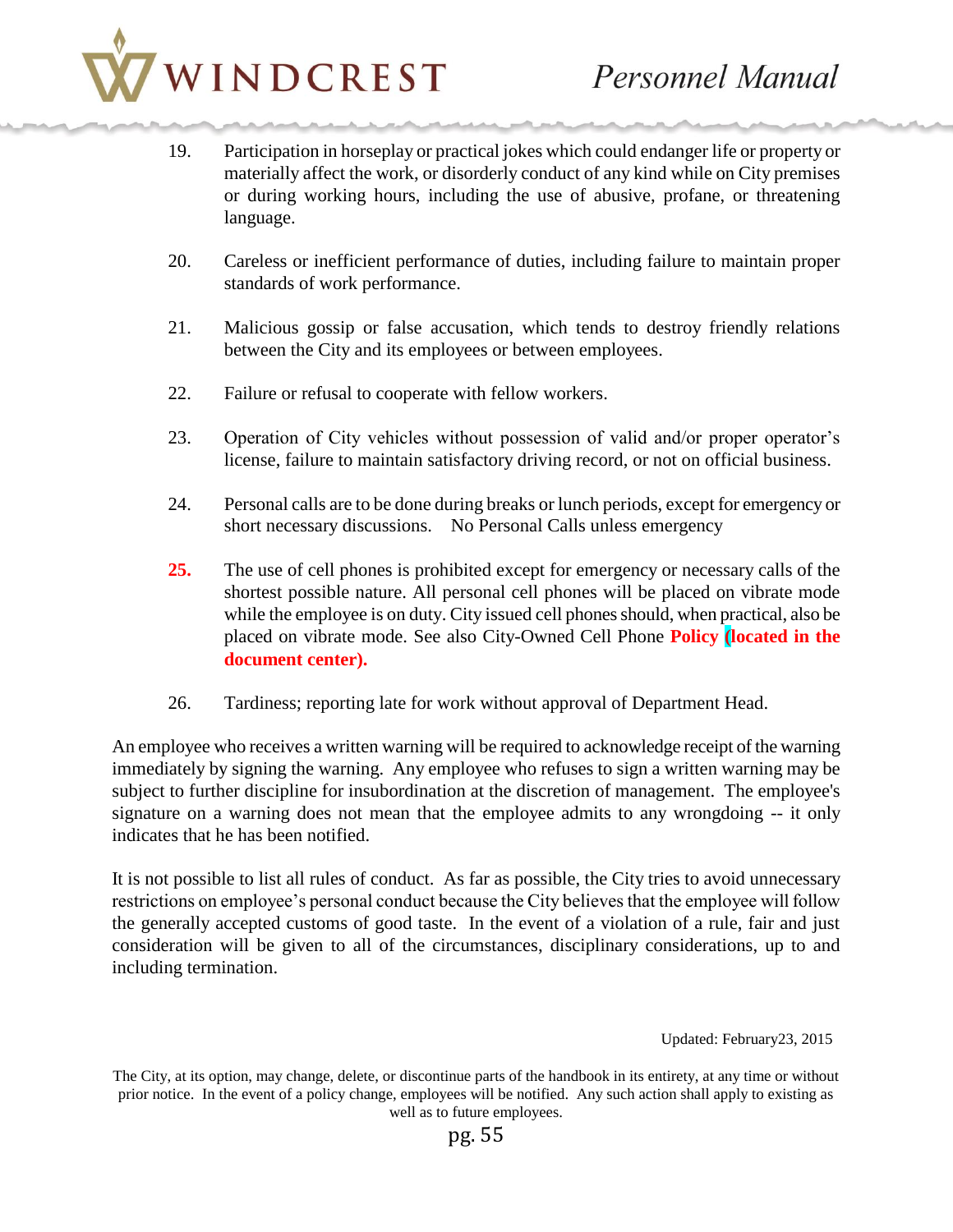

Depending on the violation and its severity the following may apply with regards to the level of discipline and time period in which the documentation pertaining to the infraction committed and discipline taken will remain in an employee's personnel file:

- 1. First occurrence will be cause for a Supervisor counseling which may include corrective advice, training or warning. Documentation will be placed in the personnel file detailing the counseling session. Multiple issues within the same rolling twelve (12) months may lead to termination.
- 2. Second occurrence will be cause for a Supervisor reprimand, either oral or written, with documentation placed in the personnel file. Should a rolling eighteen (18) months pass with no recurrence of the incident which precipitated the reprimand, and the member has not been counseled or disciplined for other Policy violations, the record of reprimand will stay in the employee's personnel file.
- 3. Third occurrence will be cause for a one day suspension without pay, with documentation placed in the personnel file.
- 4. Fourth occurrence will be cause for a three day suspension without pay, with documentation placed in the personnel file.
- 5. Fifth occurrence will be cause for fifteen (15) days suspension without pay, as well as a review by the City Manager and Department Head as to possible dismissal, with documentation placed in the personnel file.

# **EXPENDITURES AND REIMBURSEMENTS**

It is the policy of the City to reimburse employees for out of pocket expenses incurred by the employee as a result of their participation in an authorized event. Employees will not be reimbursed for expenses made without prior approval from their Department Head or City Manager. When a personal vehicle is used for travel outside the City, mileage will be paid at the current State of Texas Travel Rates established by the State Comptroller's Office.

# **LOCAL GOVERNMENT RECORDS**

This policy establishes a process for the accountability of Local Government Records. A Local Government Record means any electronic or digital document, paper, letter, book, map, photograph, word or video recording medium, regardless of physical form or characteristic and regardless of whether public access to it is open or restricted under the laws of the state, created or

Updated: February23, 2015

The City, at its option, may change, delete, or discontinue parts of the handbook in its entirety, at any time or without prior notice. In the event of a policy change, employees will be notified. Any such action shall apply to existing as well as to future employees.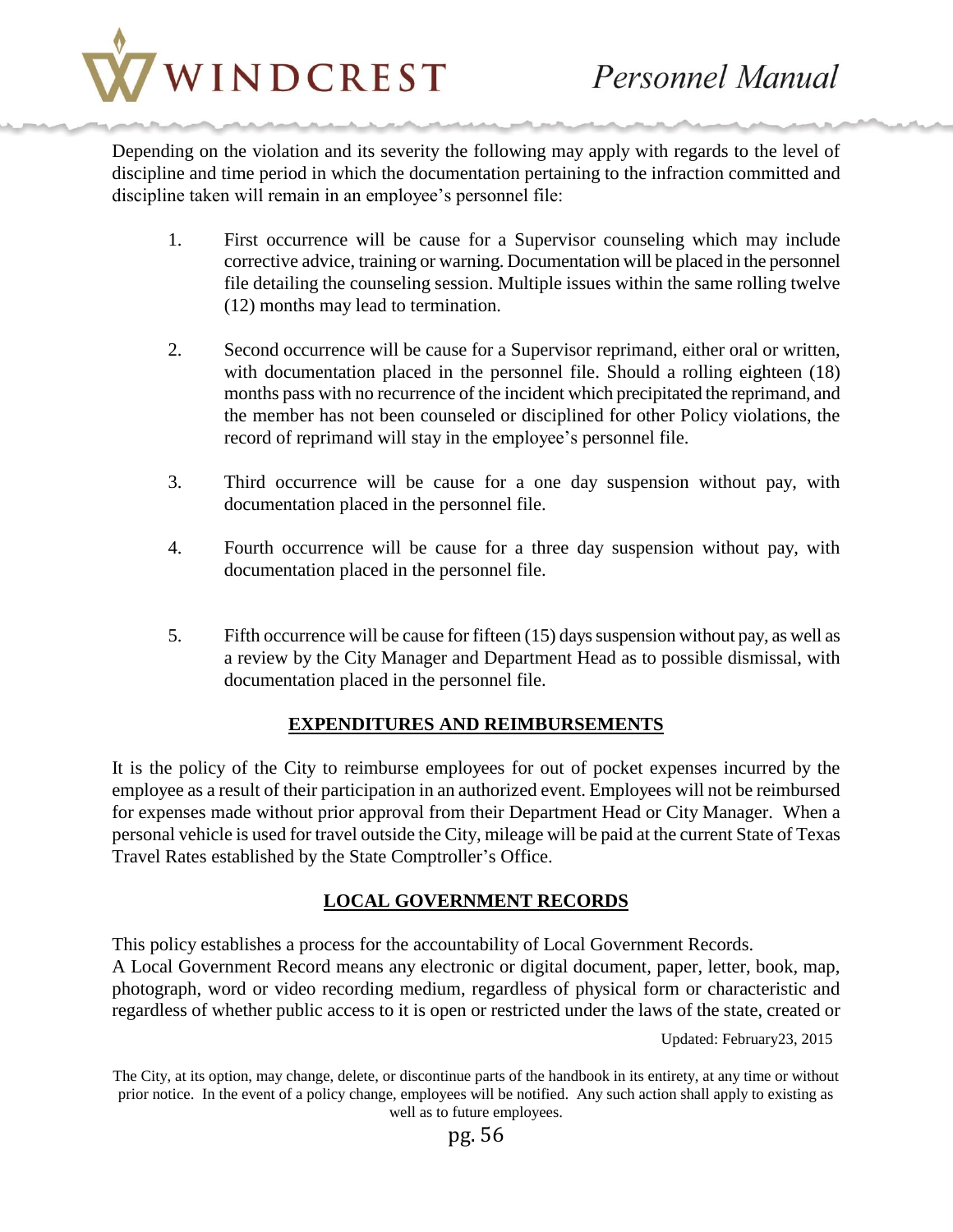

received by a local government or any of its officers or employees pursuant to laws, including an ordinance, or in the transaction of City business.

Local Government Records are the property of the City; therefore City personnel are prohibited from reproducing or maintaining copies of any Local Government Record for any reason other than in the performance of their official duties. City personnel requesting a Local Government Record for any reason outside of their official duty will be required to comply with the Open Records Act.

#### **HUMAN RESOURCES**

The Municipal Finance Officer is the central Human Resources designee for the City.

The City Manager must approve all new hires and promotions recommended by Department Heads. Before an applicant is hired, the Department Head will meet with the Municipal Finance Officer to discuss the applicant. The Municipal Finance Officer will then discuss the applicant with the City Manager. All new hires will be scheduled for a pre-employment briefing and benefits sign-up with the Municipal Finance Officer on or before their first workday.

#### **Reclassification or Establishment Of New Positions**

Any requirement to reclassify a position or to establish a new position must be developed to include a job description and salary range be fully justified and submitted to the City Manager for his approval by the requesting Department Head. These positions may not be filled until approved by the City Council and in accordance with current budget allowances and guidance.

#### **SEPARATION**

#### **Dismissal**

Any employee terminated by the City of Windcrest will have his salary computed to his termination date and paid on the next regular pay date. An employee being dismissed from employment by the City of Windcrest will, under no circumstances, be eligible to receive any monies upon this involuntary termination from employment except those sums of money constituting wages paid for actual hours worked**,** unused vacation hours and other authorized accruals. Accumulated but unused sick leave pay will not be available to the dismissed employee.

Every City employee has the status of "employee-at-will," meaning that no one has a contractual right, express or implied, to remain in the City's employ. The City may terminate an employee's employment, or an employee may terminate his employment, without cause, and with or without notice, at any time for any reason. No Supervisor or other representative of the City (except the City

Updated: February23, 2015

The City, at its option, may change, delete, or discontinue parts of the handbook in its entirety, at any time or without prior notice. In the event of a policy change, employees will be notified. Any such action shall apply to existing as well as to future employees.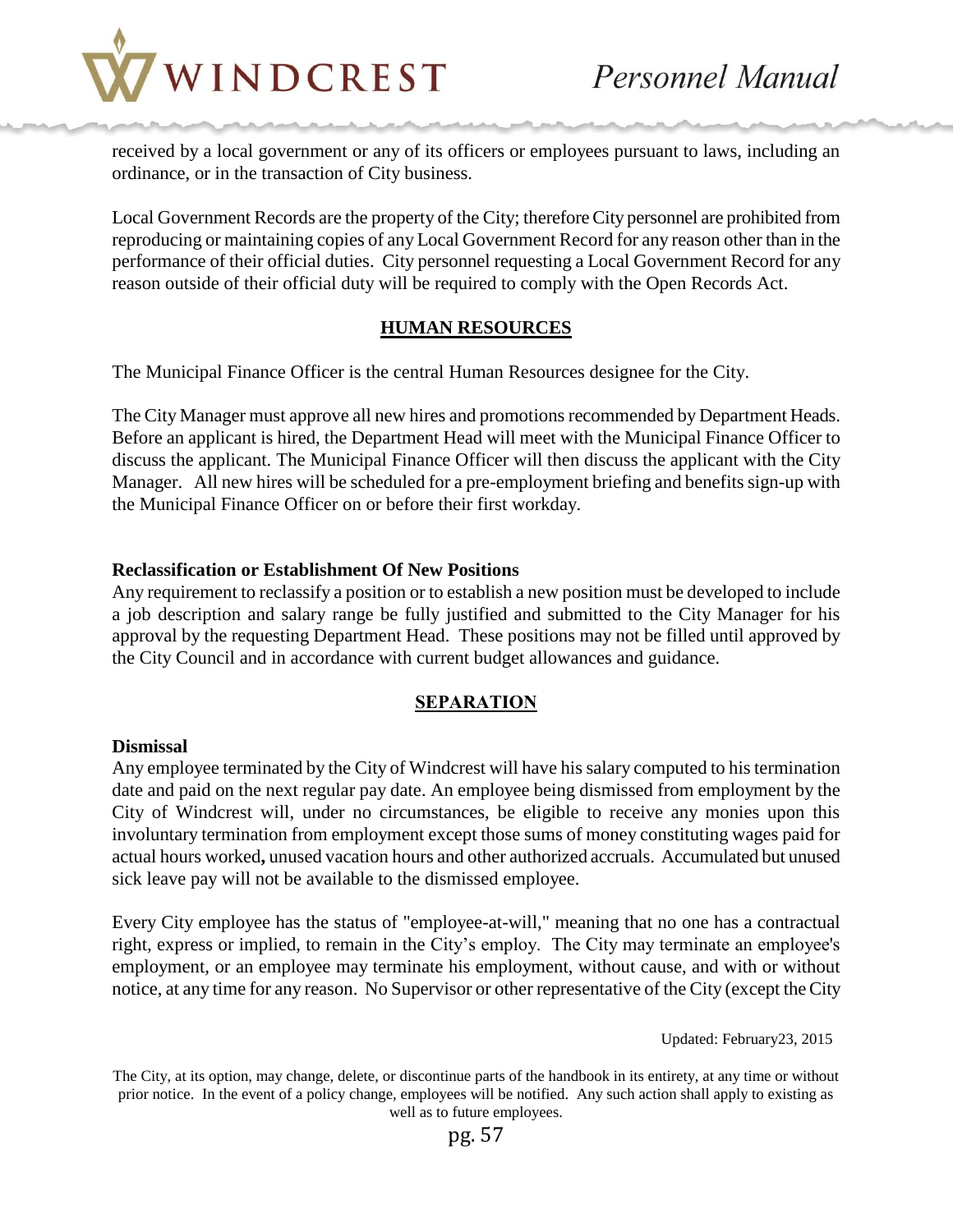

Manager) has the authority to enter into any agreement for employment for any specified period of time, or to make any agreement contrary to the above.

#### **Resignations**

Any employee planning to leave the employment of the City of Windcrest is asked to give his respective Department Head/Supervisor proper two weeks advance written notice and work out that notice so a replacement may be recruited and trained to fill the position. Supervisors and Department Heads are asked to give one month advance written notice. Employees who turn in their notice of intent to terminate while on vacation or who do not work out their notice for any reason will not be considered to have given proper notice. Employees who voluntarily resign will be paid for any unused accrued vacation time but will not be paid for any unused sick leave. Each resigning employee is asked to hold an exit interview with the Municipal Finance Officer before leaving.

#### **WRITTEN WARNINGS**

The Supervisor should discuss the problem and present a written warning to the employee in the presence of the Department Head. This should clearly identify the problem and outline a course of corrective action within a specific time frame. The employee should clearly understand both the corrective action and the consequence (i.e., termination) if the problem is not corrected or reoccurs. The employee should acknowledge receipt of the warning and include any additional comments of their own before signing it. A record of the discussion and the employee's comments should be placed in the employee personnel file.

Employees who have had formal written warnings are not eligible for salary increases, bonus awards, promotions or transfers during the warning period, which is listed on their disciplinary documentation.

#### **POST RESIGNATION/TERMINATION PROCEDURES**

#### **Exit Interview**

Department Heads are responsible for scheduling an exit interview with a terminating employee on the employee's last day of employment and for arranging the return of City property including:

- Computer  $(s)$
- Picture Identification Card
- $\bullet$  Key (s)
- City-issued credit card (s)
- City manuals/documents
- Uniforms (if applicable)
- $\bullet$  Cell phone (s)
- $\bullet$  Key fob (s)
- Any additional City-owned or issued property

**Benefits**

Updated: February23, 2015

The City, at its option, may change, delete, or discontinue parts of the handbook in its entirety, at any time or without prior notice. In the event of a policy change, employees will be notified. Any such action shall apply to existing as well as to future employees.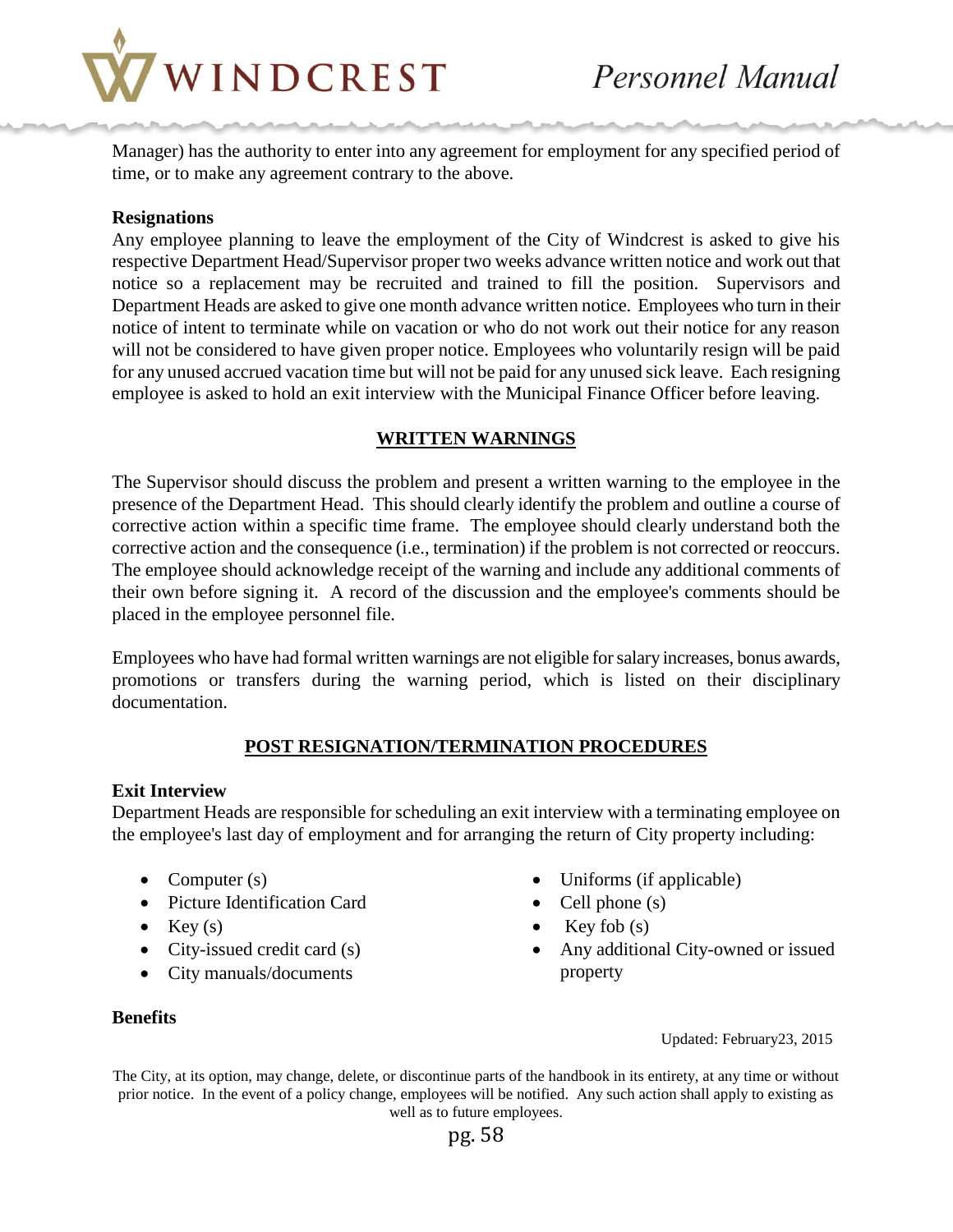

Medical benefits end on the last day of the month in which your last day of employment falls. Vision, dental and life end on the last day worked. An employee, unless dismissed for gross misconduct, has the option to convert to individual life insurance, and/or to continue Medical/Dental/Vision Benefits in accordance with the Consolidated Omnibus Budget Reconciliation Act ("COBRA") regulations.

#### **Final Paycheck**

If an employee terminates their employment with the City they must return all City equipment, including, but not limited to, office keys, cell phone, computer, credit cards, etc. The final paycheck will be mailed during the next normal pay period if receiving a hard check. If the employee receives direct deposit, then the final check will be issued in the same direct deposit process.

Failure to return **ALL** city property can result in the City holding your final paycheck. Failure to return issued equipment may result in theft charges being filed against the employee. City-authorized cell phone service will be terminated.

Updated: February23, 2015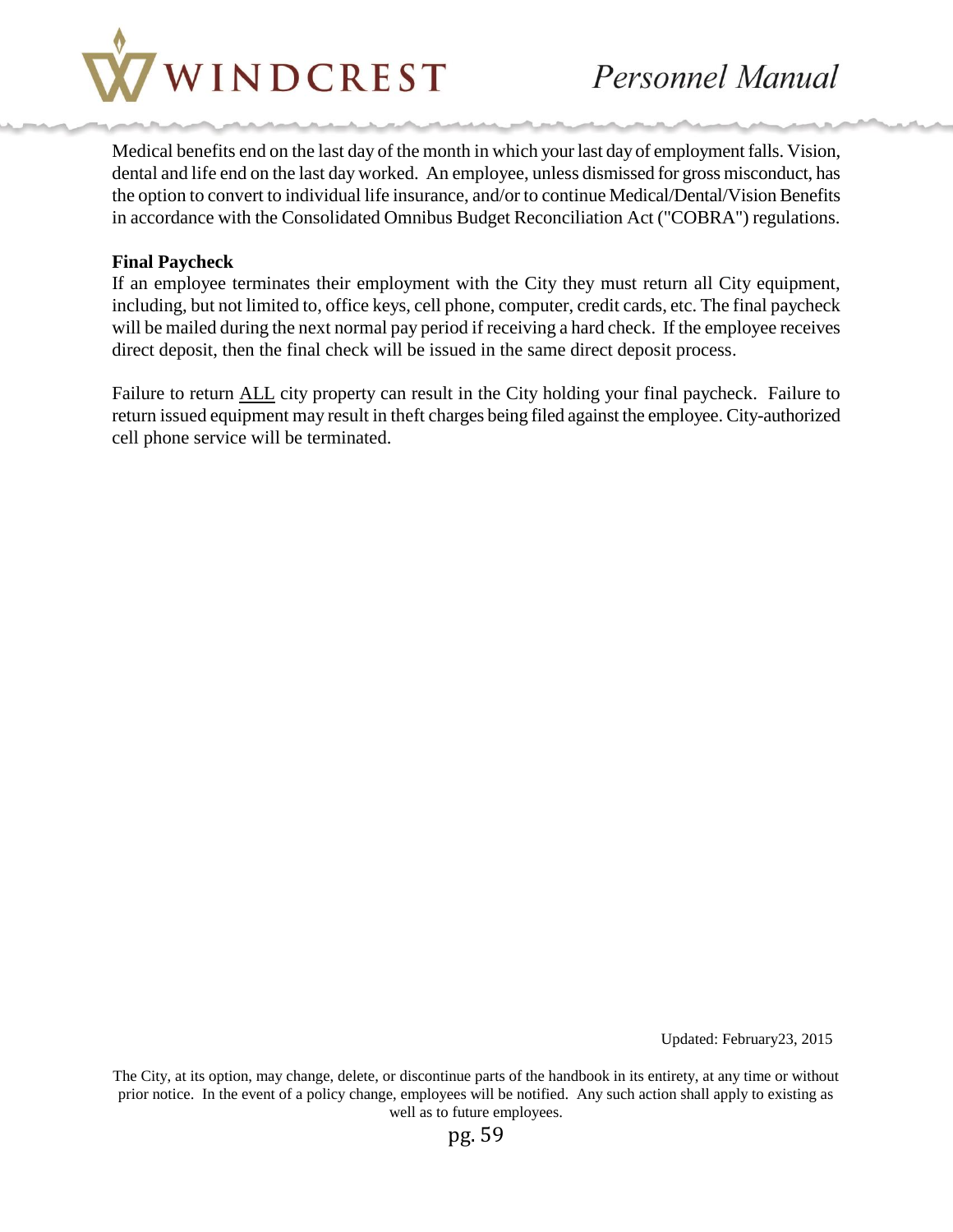

# **Forms Index**

The following forms can be downloaded from the City's Human Resources Information System (HRIS)

#### **NEED LOCATIONS LISTED HERE TOO**

**Texas Government Code Title 6 – (Immunization and Vaccination Policy) Harassment Policy American Disabilities Act Request for Accommodation Procedure Ethics Policy - NEED Gun Policy Filing Formal Grievance Procedure Donation of Sick Leave Policy Sick Leave Request Form**

**Cell Phone Policy - NEED**

Updated: February23, 2015

The City, at its option, may change, delete, or discontinue parts of the handbook in its entirety, at any time or without prior notice. In the event of a policy change, employees will be notified. Any such action shall apply to existing as well as to future employees.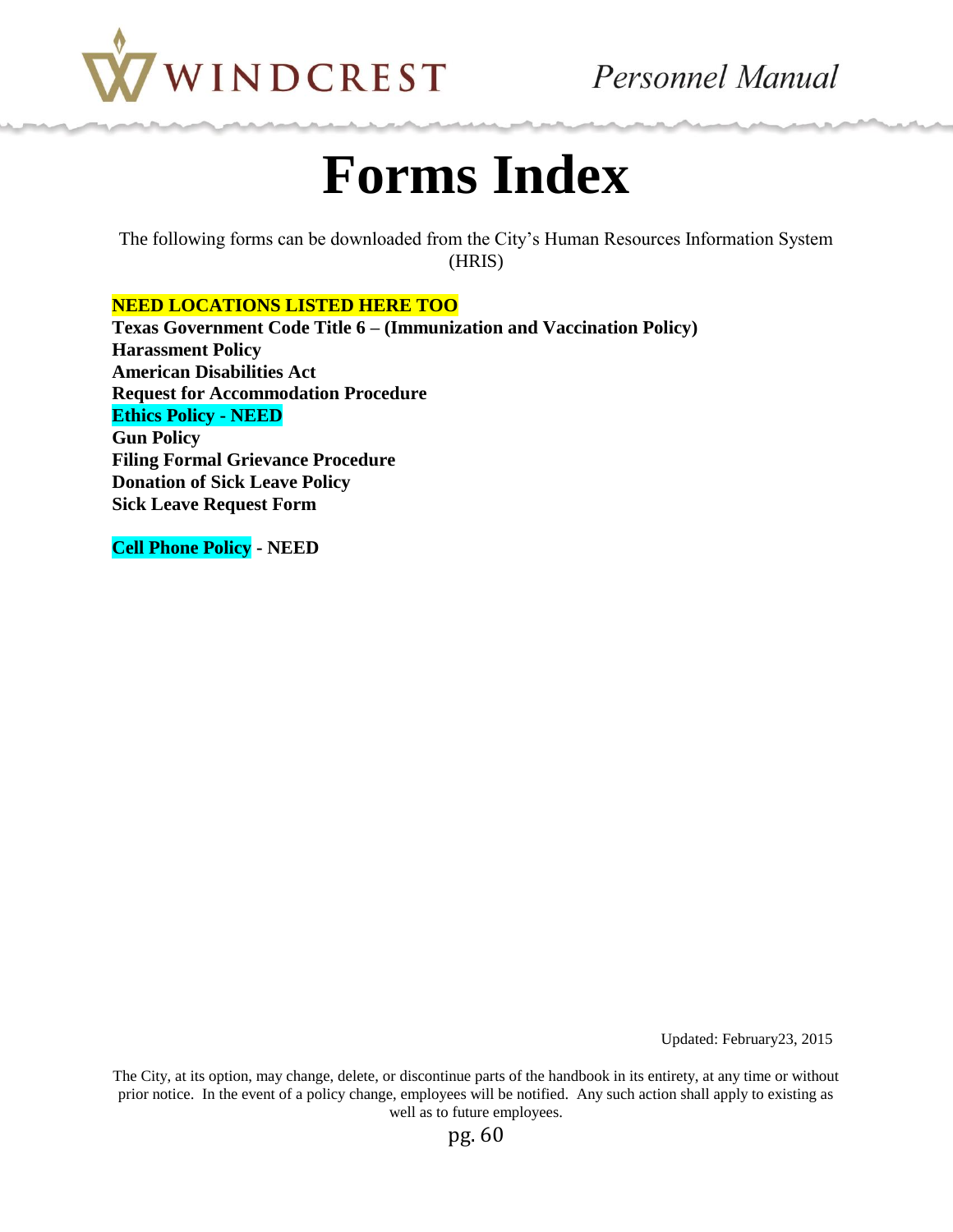# WINDCREST

# **EMPLOYEE CONSENT TO SEARCH OR TESTING**

**Instructions to Employee:** Read paragraphs 1, 2 and 3 below. Circle the word "GRANT" or "REFUSE" in the three sentences at the end, and then sign and date this form in the space provided. It states circle one

- 1. I hereby give my voluntary consent for a representative (Supervisor) of the City of Windcrest to search my person, personal effects, vehicle, and other property located on the City of Windcrest premises at anytime while I am employed by the city. I understand that my refusal to permit such searches will likely result in the termination of my employment by the city.
- 2. I hereby give my voluntary consent for a representative (Supervisor) of the City of Windcrest to collect a urine specimen from me for testing for alcohol, drugs, and controlled substances. I understand that if I am taking or have recently taken any prescription drugs or medication, I should notify the laboratory attendant or authorized representative who collects the specimen for testing. I hereby authorize the laboratory or facility conducting this test to disclose the results of the test to the City of Windcrest for use in determining the future status of my employment, and I further agree that such test results shall be admissible into evidence at any proceeding in which disciplinary action taken against me for using, selling, buying, transferring, receiving, possessing, or being under the influence of alcohol, drugs, or controlled substances is placed in issue.
- 3. I hereby release the City of Windcrest, its agents, employees and officers, from any and all liability which may result from my participation in a drug test or which may result from the disclosure of the results of my drug test, or a search of my person or belongings, including but not be limited to, any claim related to negligence, invasion of privacy, assault, battery, intentional infliction of emotional distress, false imprisonment, or defamation, including libel, slander or compelled self-defamation.

I UNDERSTAND THAT MY REFUSAL TO GIVE SUCH CONSENT MAY RESULT IN THE TERMINATION OF EMPLOYMENT. \_\_\_\_\_\_ initial

I HEREBY (CIRCLE ONE) **GRANT/REFUSE** MY CONSENT TO THE SEARCH(ES) AS STATED IN PARAGRAPH 1.

I HEREBY (CIRCLE ONE) **GRANT/REFUSE** MY CONSENT TO THE TESTING AND DISCLOSURES AS STATED IN PARAGRAPH 2.

# I HEREBY (CIRCLE ONE) **GRANT/REFUSE** MY CONSENT TO THE RELEASE OF LIABILITY AS STATED IN PARAGRAPH 3.

\_\_\_\_\_\_\_\_\_\_\_\_\_\_\_\_\_\_\_\_\_\_\_\_\_\_\_\_ \_\_\_\_\_\_\_\_\_\_ \_\_\_\_\_\_\_\_\_\_\_\_\_\_\_\_\_\_\_\_\_\_\_\_\_\_\_\_\_\_\_\_\_\_\_\_

Employee's Signature Date Employee's Printed Name

Updated: February23, 2015

The City, at its option, may change, delete, or discontinue parts of the handbook in its entirety, at any time or without prior notice. In the event of a policy change, employees will be notified. Any such action shall apply to existing as well as to future employees.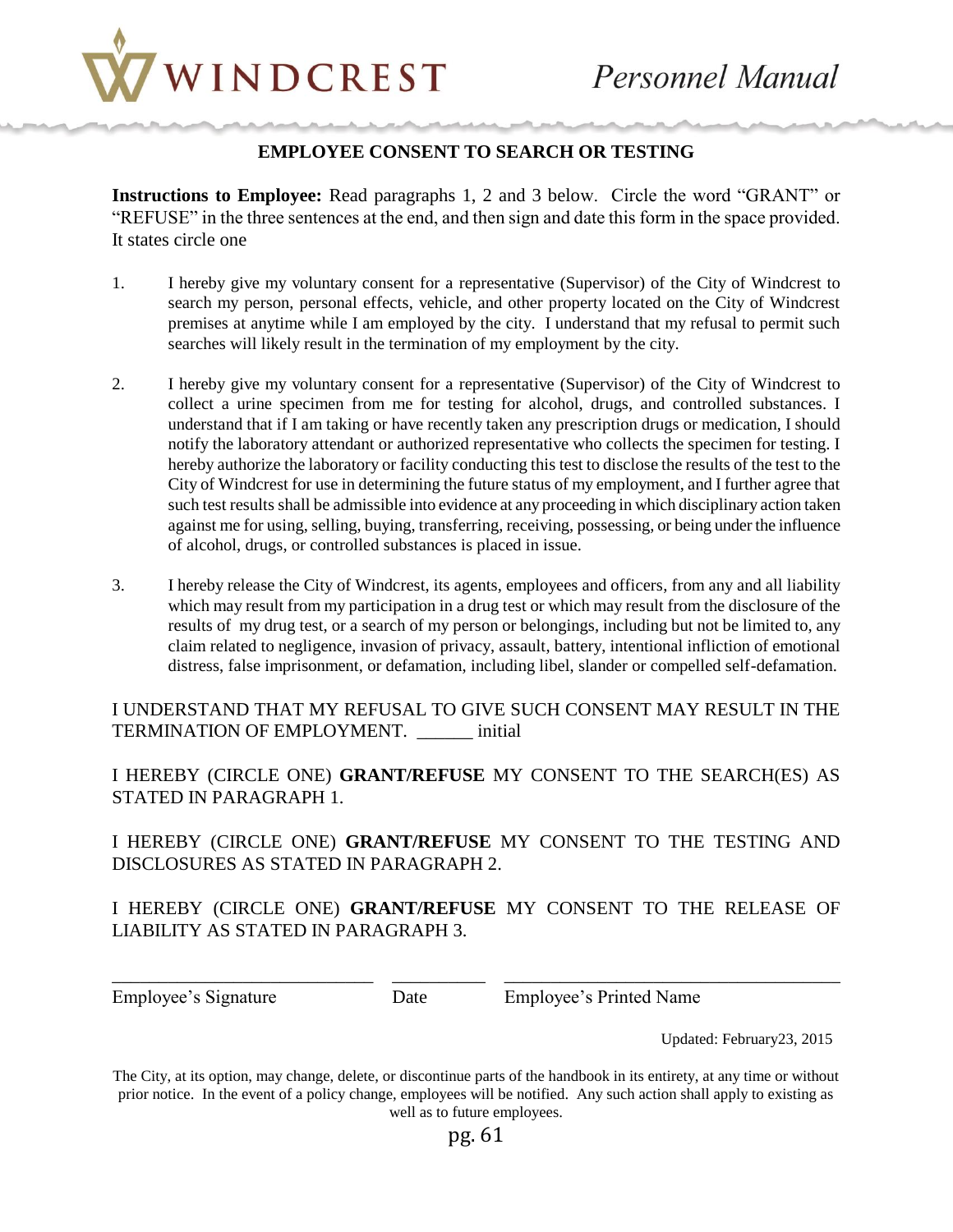

# **LEAVE DONATION FORM**

|                             | the hours shown from my Sick Leave and/or Vacation time records, and transfer those hours |  |  |
|-----------------------------|-------------------------------------------------------------------------------------------|--|--|
|                             |                                                                                           |  |  |
|                             |                                                                                           |  |  |
|                             | <b>Sick Leave, hours donated</b>                                                          |  |  |
|                             |                                                                                           |  |  |
|                             |                                                                                           |  |  |
| (Donor signature)           | (Date)                                                                                    |  |  |
|                             |                                                                                           |  |  |
| (Recipient signature)       | (Date)                                                                                    |  |  |
| (Department Head signature) | (Date)                                                                                    |  |  |
|                             |                                                                                           |  |  |
| (City Manager signature)    | (Date)                                                                                    |  |  |

Updated: February23, 2015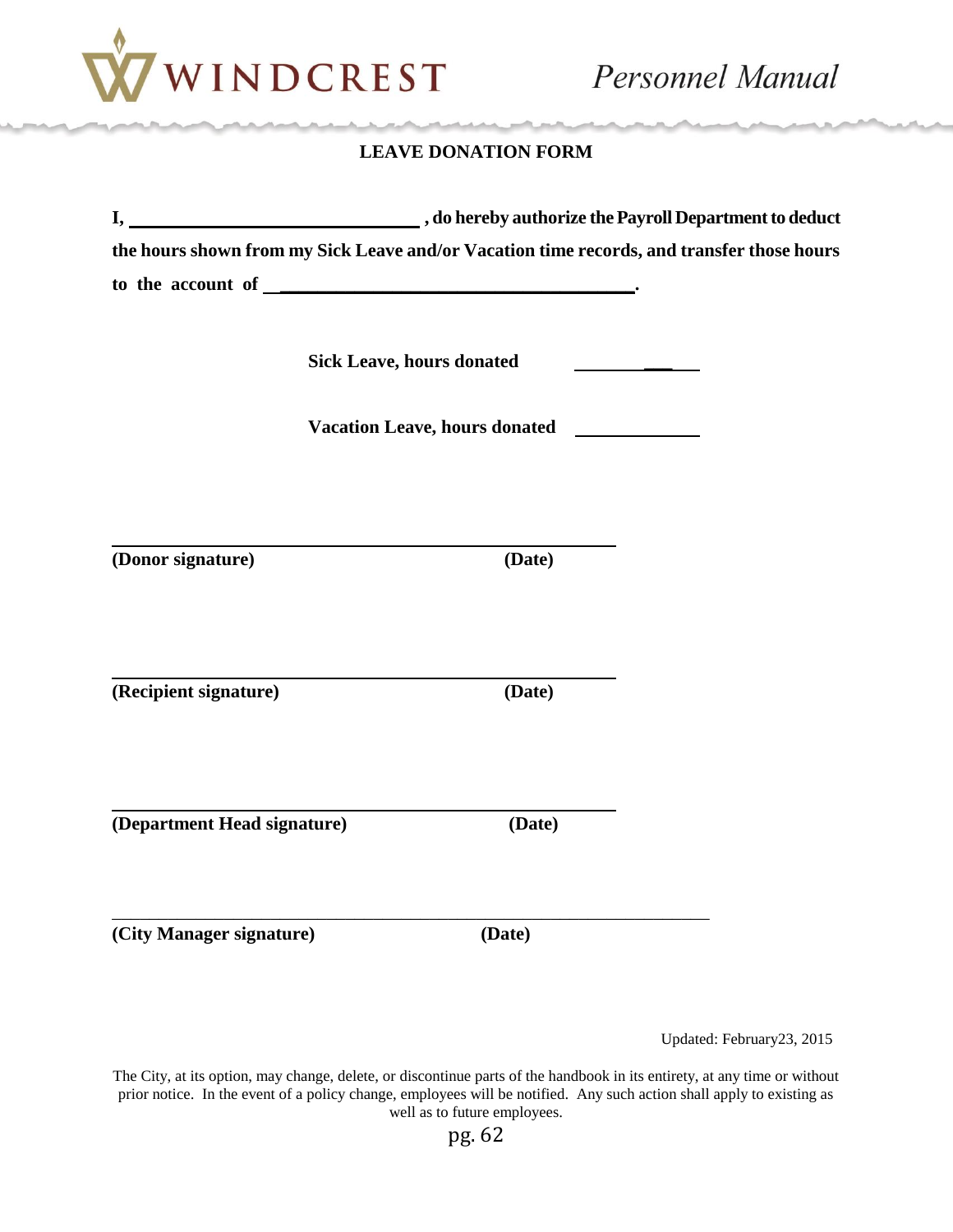

Updated: February23, 2015

The City, at its option, may change, delete, or discontinue parts of the handbook in its entirety, at any time or without prior notice. In the event of a policy change, employees will be notified. Any such action shall apply to existing as well as to future employees.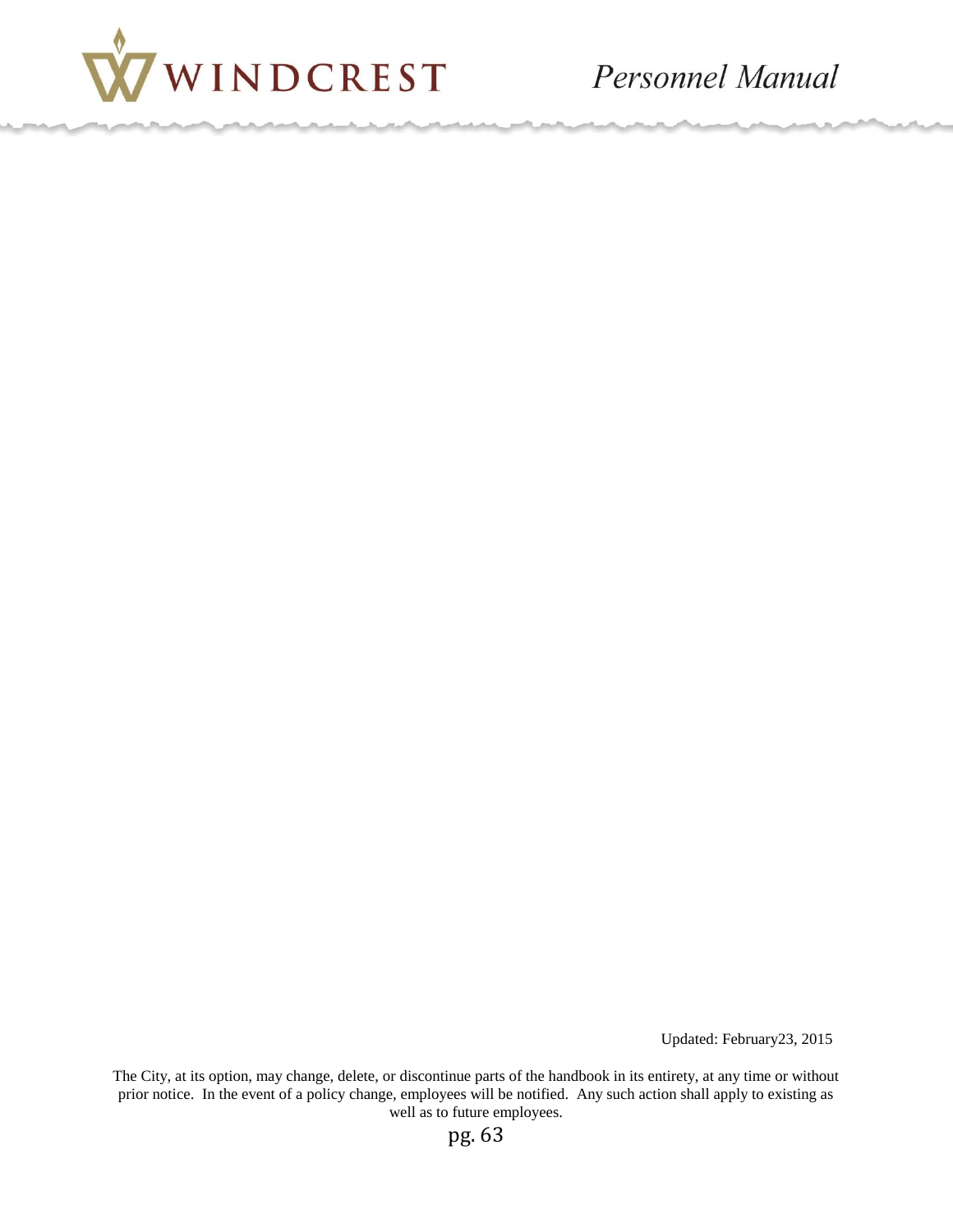

## **Hepatitis B Vaccine Declination**

I understand that, due to my occupational exposure to blood or other potentially infectious materials, I may be at risk of acquiring the Hepatitis B virus (HBV) infection. I have been given the opportunity to be vaccinated with Hepatitis B vaccine, at no charge to me. However, I decline the Hepatitis B vaccination at this time.

I understand that by declining this vaccine, I continue to be at risk of acquiring the serious disease Hepatitis B.

If, in the future, I continue to experience occupational exposure to blood or other potentially infectious materials and I wish to be vaccinated with the Hepatitis B vaccine, I can receive the vaccination series at no charge to me.

\_\_\_\_\_\_\_\_\_\_\_\_\_\_\_\_\_\_\_\_\_\_\_\_\_\_\_\_\_\_\_\_\_\_\_\_\_\_\_\_ \_\_\_\_\_\_\_\_\_\_\_\_\_\_\_\_\_\_\_\_\_\_\_\_\_\_\_\_\_\_\_\_\_

\_\_\_\_\_\_\_\_\_\_\_\_\_\_\_\_\_\_\_\_\_\_\_\_\_\_\_\_\_\_\_\_\_\_\_\_\_\_\_\_ \_\_\_\_\_\_\_\_\_\_\_\_\_\_\_\_\_\_\_\_\_\_\_\_\_\_\_\_\_\_\_\_\_

Employee Signature Date

*Responsible Person* Signature Date

Updated: February23, 2015

The City, at its option, may change, delete, or discontinue parts of the handbook in its entirety, at any time or without prior notice. In the event of a policy change, employees will be notified. Any such action shall apply to existing as well as to future employees.